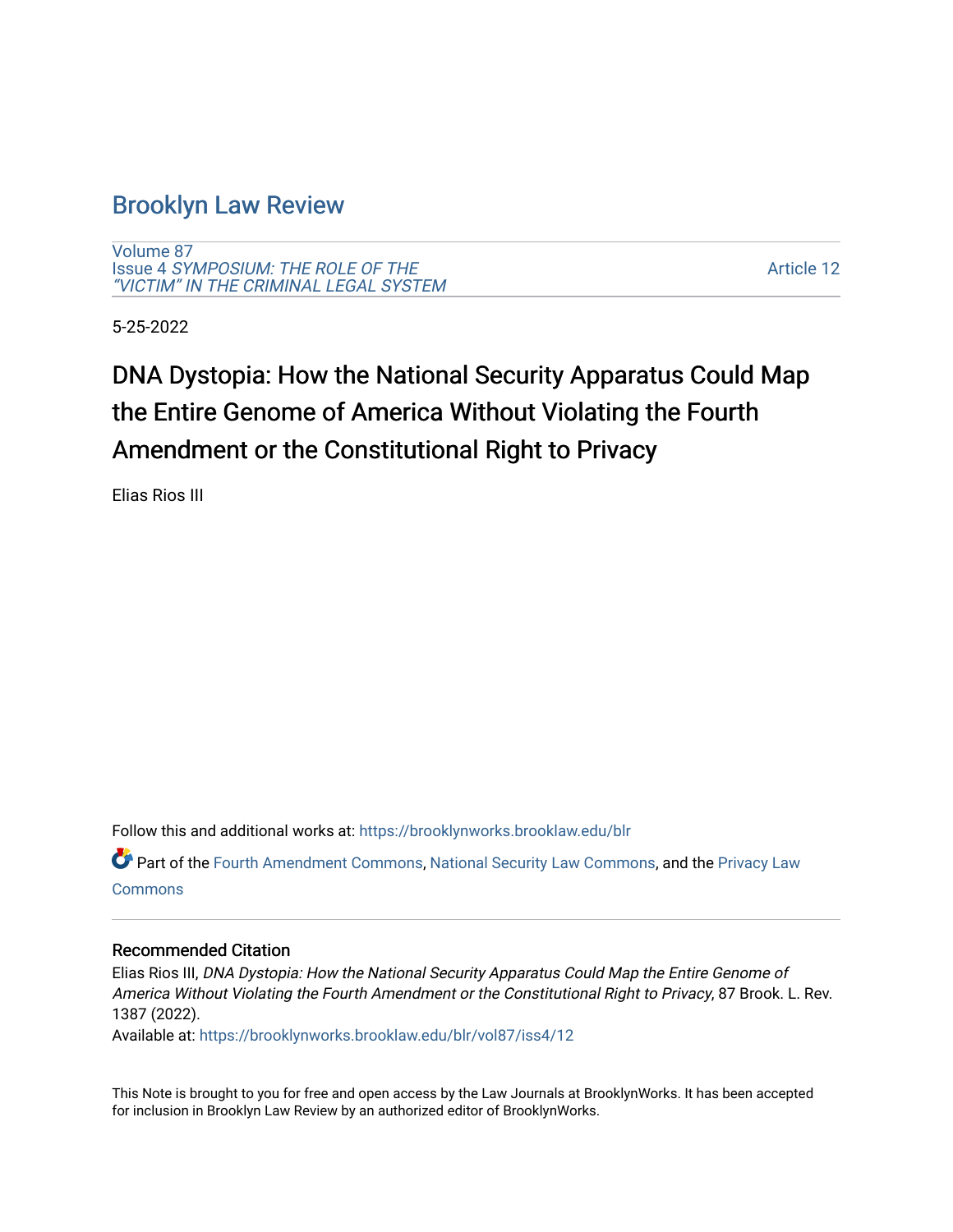# **DNA** Dystopia

## HOW THE NATIONAL SECURITY APPARATUS COULD MAP THE ENTIRE GENOME OF AMERICA WITHOUT VIOLATING THE FOURTH AMENDMENT OR THE CONSTITUTIONAL RIGHT TO PRIVACY

## **INTRODUCTION**

At-home genetic tests like 23andMe and DNAncestry are popular stocking stuffers for parents, a novel test to see where your family hails from, or even a way to gain information to make informed health care decisions based on genetic risk factors.<sup>1</sup> The terms of service for these products often state that the testing databases' rights and obligations to customers' information can be freely assigned away, which poses the potential issue of other companies acquiring the rights to your genetic information.<sup>2</sup> In addition to these testing databases, there are third-party websites, databases, and services that a person can sign up for that can utilize your genetic information in different ways.<sup>3</sup> Today's data or credit card breach perpetrated by a foreign hostile actor<sup>4</sup> could easily become tomorrow's breach of genetic information to be used by nefarious actors.<sup>5</sup>

<sup>&</sup>lt;sup>1</sup> DNA Reports List, 23ANDME, https://www.23andme.com/dna-reports-list/ [https://pe rma.cc/YF5E-6UQ4] (listing available reports and services: ancestry composition, "Neanderthal Ancestry," family tree services, "trait reports" including early hair loss, and "Health + Ancestry Service[s]" including "[h]ealth [p]redisposition [r]eports" for such genetic risks as "nerve and heart damage," autoimmune disorders, "Type 2 diabetes," and certain forms of cancer).

<sup>&</sup>lt;sup>2</sup> See Terms of Service, 23ANDME (Sept. 30, 2019), https://www.23andme.com/ about/tos/ [https://perma.cc/XEV6-TJ5C]; Ancestry Terms and Conditions, 2.2.3 Ownership of Your Content, ANCESTRY (Aug. 3, 2021), https://www.ancestry.com/cs/legal/termsandcondi tions#ownership-of-content [https://perma.cc/NX76-PVAD].

<sup>&</sup>lt;sup>3</sup> See Tomohiro Takano, *The 17 Best DNA Upload Sites for Additional Analysis on* Raw DNA Data File in 2021—Including Free Ones! (For 23andMe, AncestryDNA, MyHeritage Users) (Sept. 20, 2021), https://blog.genomelink.io/posts/best-raw-dna-data-upload-sites [https:// perma.cc/CWM6-WD4L] (providing brief introductions to seventeen different third-party DNA sites that allow users to upload data to further analyze genetic information in categories like "Ancestry Test and Family Tree Services," "Contribute to Science," and "Nutrition and Fitness").

<sup>&</sup>lt;sup>4</sup> See Allen St. John, Justice Department Charges Chinese Nationals with Equifax Data Breach, CONSUMER REPS. (Feb. 10, 2020), https://bit.ly/3NqIDEz [https://perma.cc/D58V-46SB] (stating that "[t]he 2017 hack compromised the personal data of 145 million Americans").

<sup>&</sup>lt;sup>5</sup> See Dan Rafter, *Is Your DNA Info Safe From Data Breaches*, and What Are the Privacy Concerns?, NORTON, https://nr.tn/3GcCYQb [https://perma.cc/S674-MNDH] (describing scenarios where DNA data could be used by hackers or exposed on the dark web).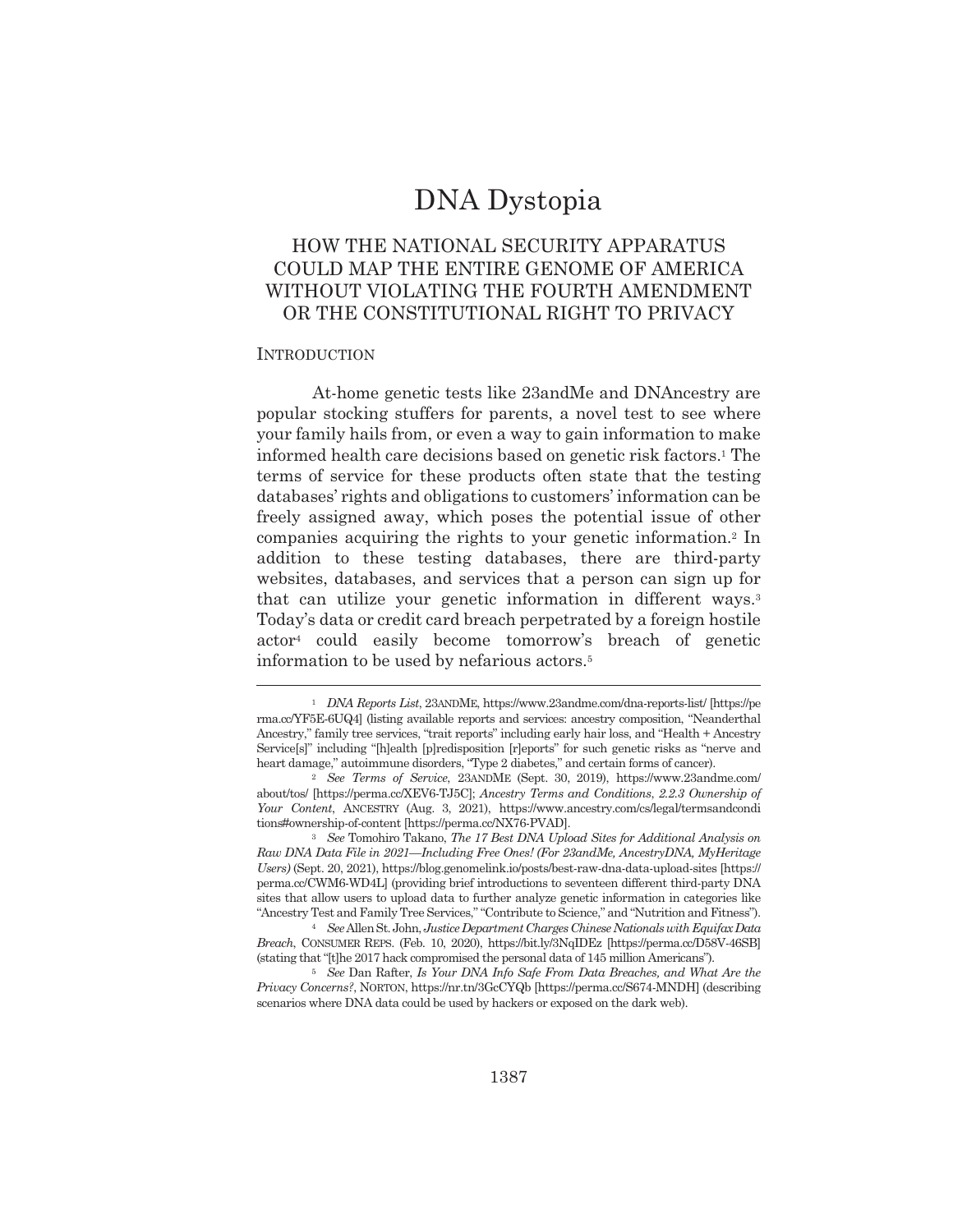National security threats are not always readily apparent, nor do they always seem intuitive.<sup>6</sup> On December 20, 2019, the US Department of Defense added direct-to-consumer (DTC) deoxyribonucleic acid (DNA) testing to the growing list of national security threats on the horizon.<sup>7</sup> In their 2019 memorandum, Under Secretary of Defense for Intelligence Joseph D. Kernan and acting Under Secretary of Defense for Personnel and Readiness James N. Stewart stated that the largely unregulated testing industry risked inadvertent exposure of genetic information to adversaries.<sup>8</sup> The memorandum also noted that these adversaries may be able to exploit the unregulated DNA data to conduct mass surveillance, thereby creating operational security risks.<sup>9</sup>

Over the past fifty years, mass surveillance within the United States and abroad has laid bare the fundamental tension between ensuring national security and the preservation of civil liberties in the face of overreach by intelligence-gathering organizations.<sup>10</sup> In 1974, a report from The New York Times unmasked a series of internal reports of the Central Intelligence Agency (CIA), detailing surveillance operations against antiwar protestors and other Americans.<sup>11</sup> In response to reports of government overreach in domestic surveillance, a Senate Select Committee was created to study intelligence activities.<sup>12</sup> Between 1953 and 1973, the Committee found that the CIA built a computerized index of nearly 250,000 entries based on intercepting. opening, and photographing first class letters.<sup>13</sup> "[B]etween 1969 and 1973," the Internal Revenue Service initiated tax investigations based on political considerations instead of tax criteria."<sup>14</sup> Political

<sup>&</sup>lt;sup>6</sup> See Makena Kelly, TSA Bans Employees from Using TikTok, THE VERGE (Feb. 24, 2020, 10:07 AM), https://www.theverge.com/2020/2/24/21150667/tsa-tiktok-employeeban-bytedance-chuck-schumer-homeland-security [https://perma.cc/MR38-AT8T] (explaining the Transportation Security Administration (TSA) banned the use of mobile app TikTok by employees after reports that TSA employees used the app to "explain" ome of the agency's boarding processes and rules").

 $7$  See Memorandum from Office of the Secretary of Defense to Department of Defense Personnel (Dec. 20, 2019) (advising military personnel against using DTC DNA testing due to the potential of "unintended security consequences and increased risk to the [Department of Defense] and mission").

 $8$  *Id.* 

 $9$  Id.

<sup>&</sup>lt;sup>10</sup> Adam R. Pearlman & Erick S. Lee, National Security, Narcissism, Voyeurism, and Kyllo: How Intelligence Programs and Social Norms Are Affecting the Fourth Amendment, 2 TEX. A&M L. REV. 719, 722 (2015).

<sup>&</sup>lt;sup>11</sup> Id. at 748 (citing Seymour M. Hersh, Huge C.I.A. Operation Reported in U.S. Against Antiwar Forces, Other Dissidents in Nixon Years, N.Y. TIMES (Dec. 22, 1974), https://www.nytimes.com/1974/12/22/archives/huge-cia-operation-reported-in-u-s-against-an tiwar-forces-other.html [https://perma.cc/UDD3-YFH5]).

<sup>&</sup>lt;sup>12</sup> STEPHEN DYCUS ET AL., NATIONAL SECURITY LAW 612 (7th ed. 2020); S. REP. No. 94-755 (1976).

<sup>&</sup>lt;sup>13</sup> S. REP. NO. 94-755, at 6.

 $^{14}$   $\,$   $Id.\;$  at 6–7.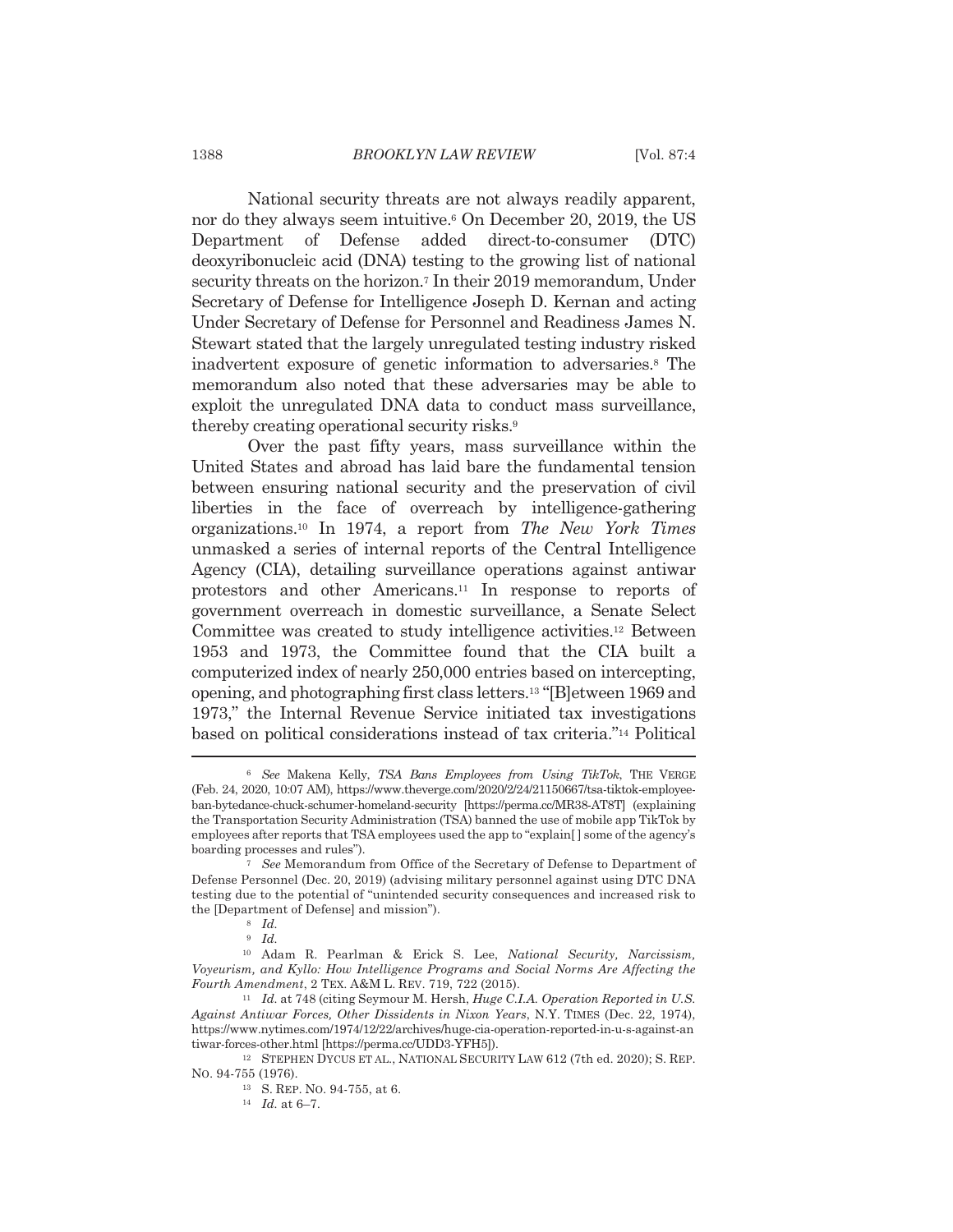leaders like Martin Luther King Jr. were investigated as "[clommunist 'sympathizer[s]" using a "guilty until proven innocent" philosophy.<sup>15</sup>

In response to these issues, Congress passed the Foreign Intelligence Surveillance Act of 1978 (FISA), "which, among other things, created the Foreign Intelligence Surveillance Court ('FISC') to oversee government surveillance of wire communications."<sup>16</sup> The Fourth Amendment of the US Constitution ensures:

The right of the people to be secure in their persons, houses, papers, and effects, against unreasonable searches and seizures, shall not be violated, and no Warrants shall issue, but upon probable cause, supported by Oath or affirmation, and particularly describing the place to be searched, and the persons or things to be seized.<sup>17</sup>

In conducting foreign intelligence surveillance, a warrant compliant with the Fourth Amendment is not required.<sup>18</sup> Additionally, it must be shown that the primary purpose of surveillance is for foreign intelligence reasons.<sup>19</sup> Thereafter, criminal defendants would challenge a prosecutor's use of evidence gathered pursuant to a FISA order, but without a warrant, as a violation of the Fourth Amendment's general warrant requirement.<sup>20</sup> To comply with these limitations, the DOJ compartmentalized its investigations.<sup>21</sup> After the September 11 terrorist attacks in 2001, this "wall" between domestic and foreign surveillance was smashed, as the congressional 9/11 Commission detailed how failures of the intelligence community<sup>22</sup> coincided with the passage of national security legislation like the PATRIOT Act.<sup>23</sup>

 $15$  *Id.* at 7. The report further describes instances of informants infiltrating the Women's Liberation Movement, the NAACP, and "sending agents to a Halloween party for elementary school children in Washington, D.C., because they suspected a local 'dissident' might be present."  $Id$ . at 7-8.

<sup>&</sup>lt;sup>16</sup> Pearlman & Lee, *supra* note 10, at 748.

<sup>&</sup>lt;sup>17</sup> U.S. CONST. amend. IV.

<sup>&</sup>lt;sup>18</sup> United States v. Truong Dinh Hung, 629 F.2d 908, 912-13 (4th Cir. 1980).

<sup>&</sup>lt;sup>19</sup> Id. at 913; see also In re Sealed Case, 310 F.3d 717, 726 (FISA Ct. Rev. 2002) (discussing the adoption of the "primary purpose" test in other circuits).

<sup>&</sup>lt;sup>20</sup> Pearlman & Lee, *supra* note 10, at 751.

<sup>&</sup>lt;sup>21</sup> See U.S. DEP'T OF JUST., OFF. OF THE INSPECTOR GEN., A REVIEW OF THE FBI'S HANDLING OF INTELLIGENCE INFORMATION RELATED TO THE SEPTEMBER 11 ATTACKS (UNCLASSIFIED VERSION) 24 (2006), http://fas.org/irp/agency/doj/oig/fbi-911/ [https://perma.cc/ E2HC-VYSE] (see Chapter 2, Background; "The Criminal Division and FBI Headquarters made the policy decision about when to involve the [US Attorney's Office] in the investigation, since consulting with the USAO was viewed as a bright line signifying the transition from an intelligence investigation to a criminal investigation ... During this time period, no formal written guidelines governed the contacts between the FBI and the Criminal Division.").

<sup>&</sup>lt;sup>22</sup> Id. The DOJ Office of the Inspector General concluded that due to the wall, in August 2001, an FBI agent in the New York Field Office was unable to participate in the criminal investigation of two 9/11 hijackers once the agent realized the two men had entered the United States. Id.

<sup>&</sup>lt;sup>23</sup> Pearlman & Lee, *supra* note 10, at 754.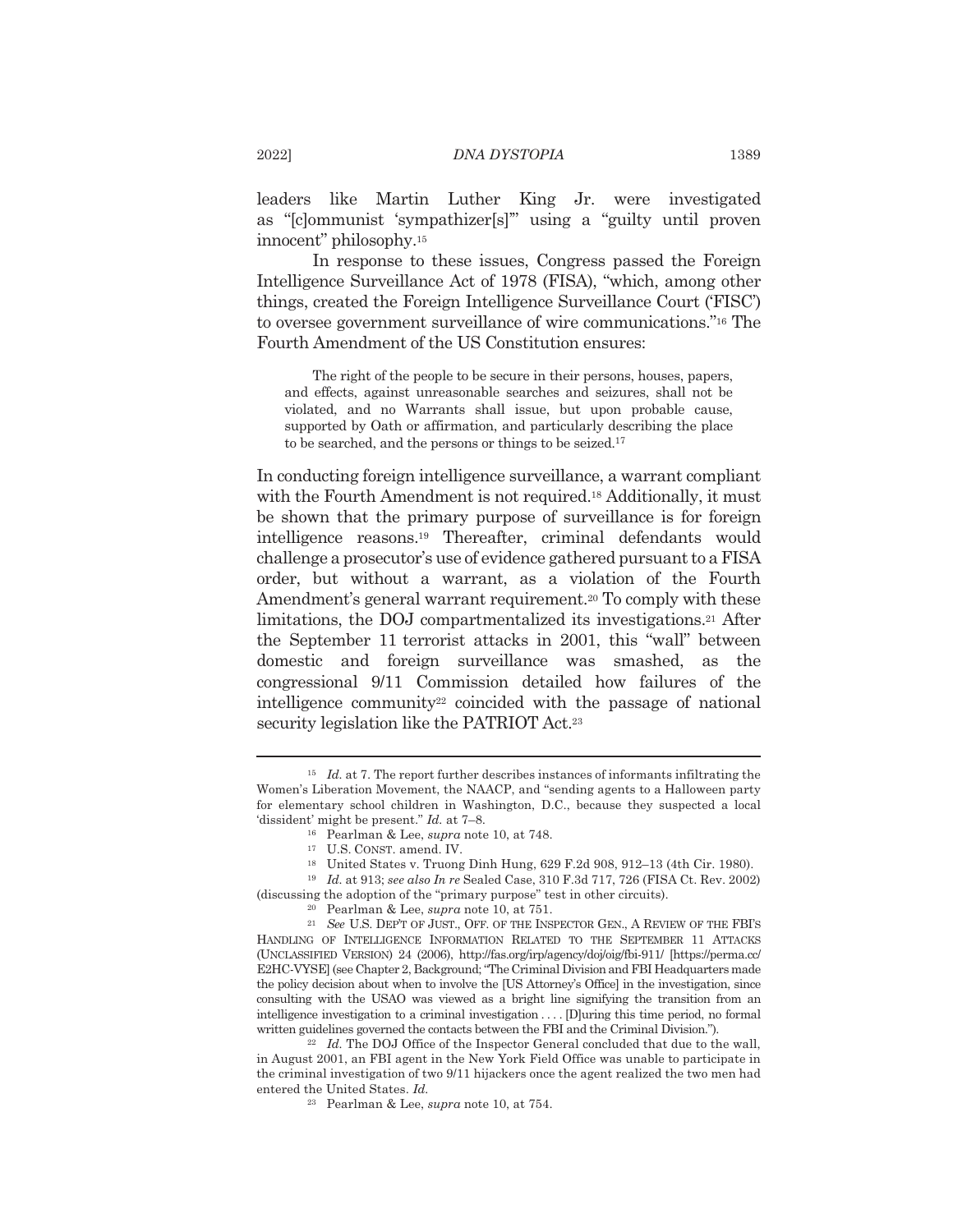The US national security apparatus subsequently prosecuted its "War on Terror" without an effective "wall" between foreign and domestic intelligence collection procedures.<sup>24</sup> In 2013, the *Guardian* reported that the National Security Agency (NSA) was collecting phone records of millions of Verizon customers.<sup>25</sup> Over the next several months, the public learned that the NSA used the FISA courts to gain access to these telephone records, and operated a program called PRISM that collected data through back doors into companies like Google and Facebook.<sup>26</sup> The leaker of this information, Edward Snowden, was believed to have acquired over 1.5 million files from the NSA while working as a contractor.<sup>27</sup> The NSA's mass surveillance program was contemporaneously described as "a haystack-beforethe-needle approach to information gathering."28

Recently, the US Court of Appeals for the Ninth Circuit ruled that the NSA's "metadata collection program exceeded the scope" of their congressional authorization.<sup>29</sup> The Snowden leaks and the national security litigation flowing from the activities related to mass surveillance reveal the depth, sophistication, and capabilities of government entities that engage in metadata collection under the auspices of national security.<sup>30</sup> In addition, this behavior illustrated how during the War on Terror, the lack of a "wall" infringed on the civil liberties of millions of Americans.<sup>31</sup> This note argues that genetic information recovered from DTC DNA tests and third-party DNA databases could be an area ripe for exploitation in the realm of mass surveillance by government entities, given the history of the government misusing their surveillance abilities and liberal

<sup>&</sup>lt;sup>24</sup> See James Risen & Eric Lichtblau, *Bush Lets U.S. Spy on Callers Without* Courts, N.Y. TIMES (Dec. 16, 2005), https://www.nytimes.com/2005/12/16/politics/bush-letsus-spy-on-callers-without-courts.html [https://perma.cc/L9C5-XL2K] ("The previously undisclosed decision to permit some eavesdropping inside the country without court approval was a major shift in American intelligence-gathering practices, particularly for the National Security Agency, whose mission is to spy on communications abroad.").

<sup>&</sup>lt;sup>25</sup> Glenn Greenwald, NSA Collecting Phone Records of Millions of Verizon Customers Daily, GUARDIAN (June 6, 2013), https://www.theguardian.com/world/2013/ jun/06/nsa-phone-records-verizon-court-order [https://perma.cc/3SGR-D9SV].

<sup>&</sup>lt;sup>26</sup> Paul Szoldra, This Is Everything Edward Snowden Revealed in One Year of Unprecedented Top-Secret Leaks, BUS. INSIDER (Sept. 16, 2016), https://www.business insider.com/snowden-leaks-timeline-2016-9 [https://perma.cc/9H3G-R73V].

 $27$  *Id.* 

<sup>&</sup>lt;sup>28</sup> Stephen I. Vladeck, *Big Data Before and After Snowden*, 7 J. NAT'L SEC. L. & POL'Y 333, 334 (2014).

<sup>&</sup>lt;sup>29</sup> United States v. Moalin, 973 F.3d 977, 996 (9th Cir. 2020).

<sup>&</sup>lt;sup>30</sup> See Am. C.L. Union v. Clapper, 785 F.3d 787, 793 (2d Cir. 2015) ("We must confront the question whether a surveillance program that the government has put in place to protect national security is lawful  $\dots$ . As in the 1970s, the revelation of this program has generated considerable public attention and concern about the intrusion of government into private matters.").

<sup>&</sup>lt;sup>31</sup> Pearlman & Lee, *supra* note 10, at 719.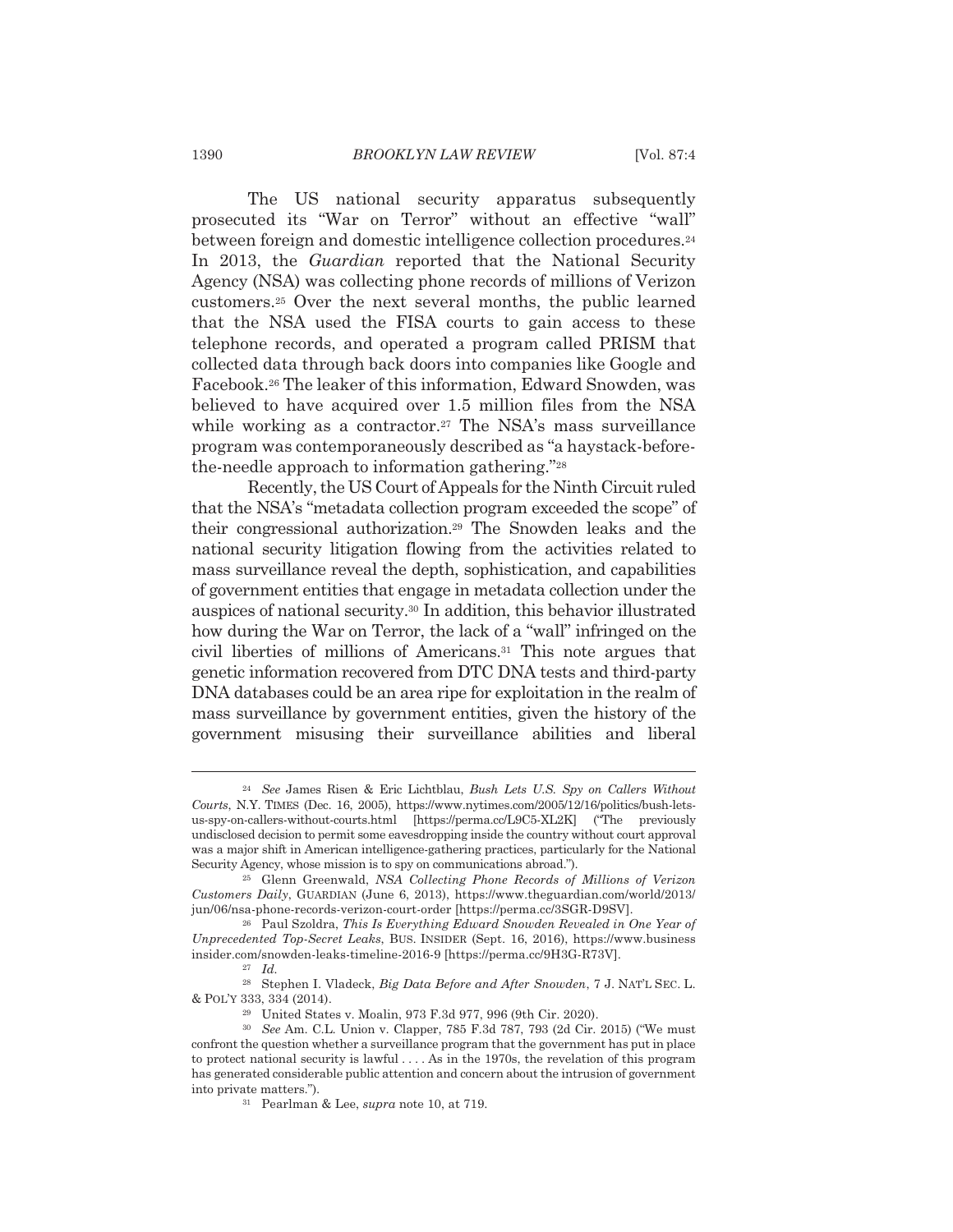discretion that courts have afforded the government's surveillance activities in the past.<sup>32</sup> Because the acquisition of DNA information from an individual has the potential to impact relatives both near and distant, new judicial remedies, constitutional protections, or federal legislation may be necessary to protect genetic privacy.<sup>33</sup> These legal protections for genetic data should be seriously considered before the moment of critical mass occurs: when the entire genetic map of America is sequenced and exploitable.

Part I of this note briefly explains how DNA is an incredibly valuable personal identifier,<sup>34</sup> how it is used in many facets of American society, and how DTC DNA tests have brought about a fundamental transformation in criminal investigations through DNA's ability to identify persons with unprecedented precision.<sup>35</sup> Part II assesses whether or not the widespread availability of genetic information is a national security threat, and if so, in what instances can it be weaponized.<sup>36</sup> Part III discusses the dangers of moving forward in integrating the acquisition of genetic information into the national security apparatus, because the types of high tech, datadriven surveillance campaigns conducted are notoriously difficult for courts to adjudicate<sup>37</sup> without favoring the intelligence gatherers and dismissing for lack of Article III standing.<sup>38</sup> Because my analysis leads to the designation that DNA data is not a widespread national security threat, Part IV explores what civil liberties could be endangered by designating DNA data as a national security threat and potential remedies. Finally, Part V surveys potential remedies and their pitfalls.

#### $\mathbf{L}$ DTC TESTING AND OPEN-SOURCE DATABASES

DNA "is the hereditary material found in humans and almost all other organisms."39 DNA is made up of four chemical

<sup>32</sup> NSA Surveillance, AM. C.L. UNION (Jun. 21, 2016), https://www.aclu.org/is sues/national-security/privacy-and-surveillance/nsa-surveillance [https://perma.cc/6KU F-W8UV].

<sup>&</sup>lt;sup>33</sup> Christine Guest, Comment, *DNA and Law Enforcement: How the Use of Open* Source DNA Databases Violates Privacy Rights, 68 AM. U. L. REV. 1015, 1042 (2019).

<sup>&</sup>lt;sup>34</sup> What Is DNA?, MEDLINEPLUS, https://medlineplus.gov/genetics/understanding/ basics/dna/ [https://perma.cc/Q6ZV-NGSJ].

<sup>&</sup>lt;sup>35</sup> See Guest, *supra* note 33, at 1042.

<sup>&</sup>lt;sup>36</sup> Sui-Lee Wee, China Is Collecting DNA From Tens of Millions of Men and Boys, Using U.S. Equipment, N.Y. TIMES (June 17, 2020), https://www.nytimes.com/20 20/06/17/world/asia/China-DNA-surveillance.html [https://perma.cc/7KV7-V29M].

<sup>&</sup>lt;sup>37</sup> Margaret B. Kwoka, *The Procedural Exceptionalism of National Security* Secrecy, 97 B.U. L. REV. 103, 121-25 (2017).

<sup>38</sup> See Klayman v. Obama, 759 F. App'x 1, 4 (D.C. Cir. 2019) (affirming dismissal of suit because appellant lacked standing to challenge data collection under 50 U.S.C. § 1861, the FISA, and targeted collection program known as PRISM).

<sup>&</sup>lt;sup>39</sup> MedlinePlus, What Is DNA?, supra note 34.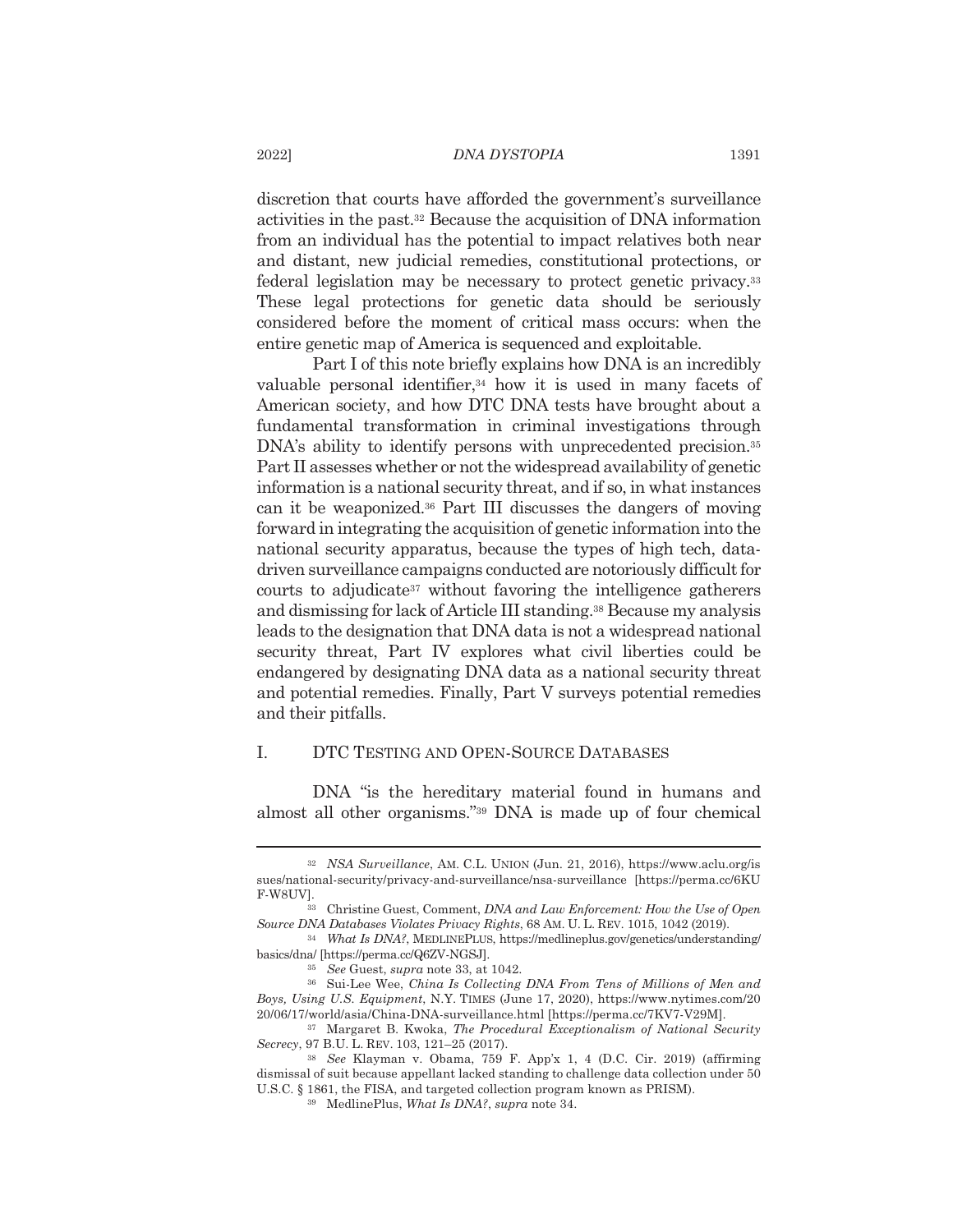bases: "adenine  $(A)$ , guanine  $(G)$ , cytosine  $(C)$ , and thymine (T)."<sup>40</sup> The order and sequence of these bases are known as the genome, with the human genome made up of 3.2 billion bases of DNA.<sup>41</sup> How this code is arranged will dictate "the information" available for building and maintaining an organism."<sup>42</sup> DNA can be described as a cookbook that "holds the instructions for making" all the proteins in our bodies."43 The more closely related two individuals are, the greater the percentage of DNA they share.<sup>44</sup>

While DNA sequencing and testing has added to medical knowledge, its importance in criminal law has been transformative.<sup>45</sup> Within criminal law, DNA became a tool used to exonerate the wrongly convicted in 1989.<sup>46</sup> Although DNA evidence has the ability to erase prosecutorial misconduct or right the wrongs of the past, it is dwarfed by law enforcement's use of this technology in investigations.<sup>47</sup> The FBI established the Combined DNA Index System (CODIS) pilot software in 1990 and the DNA Identification Act of 1994 allowed the FBI to establish the DNA Index System for law enforcement purposes.<sup>48</sup> As of August 2021, the FBI's National DNA Index System (NDIS) contained more than 14.7 million offender profiles, 4.4 million arrestee profiles, and 1.1 million forensic profiles, with this information assisting on more than half a million investigations.<sup>49</sup>

State and local law enforcement departments have bucked the trend of using the FBI's CODIS system and have begun to create their own DNA databases, causing a

 $40$  *Id.* 

<sup>&</sup>lt;sup>41</sup> What Is DNA?, YOUR GENOME, https://www.yourgenome.org/facts/what-isdna [https://perma.cc/9VJ7-EUND] [hereinafter Your Genome, What Is DNA?].

<sup>&</sup>lt;sup>42</sup> MedlinePlus, What Is DNA?, supra note 34.

<sup>&</sup>lt;sup>43</sup> Your Genome, What Is DNA?, supra note 41.

<sup>&</sup>lt;sup>44</sup> See Autosomal DNA Statistics. INT'L SOC'Y OF GENETIC GENEALOGY WIKI. https://isogg.org/wiki/Autosomal\_DNA\_statistics [https://perma.cc/Q56C-NVK5].

<sup>&</sup>lt;sup>45</sup> Advancing Justice Through DNA Technology: Using DNA to Solve Crimes, U.S. DEP'T OF JUST. (Mar. 2003), https://www.justice.gov/archives/ag/advancing-justice-throughdna-technology-using-dna-solve-crimes [https://perma.cc/ZF62-HXPZ] ("DNA technology is increasingly vital to ensuring accuracy and fairness in the criminal justice system.").

<sup>&</sup>lt;sup>46</sup> DNA Exonerations in the United States, THE INNOCENCE PROJECT, https://www.innocenceproject.org/dna-exonerations-in-the-united-states/ [https://perma.cc/ X37M-2M5X] (explaining that more than 375 people have been exonerated for crimes by way DNA, with 21 of those people having served time on death row).

<sup>&</sup>lt;sup>47</sup> Fred Harren, the Bensalem, Pennsylvania Police Department Director describes local DNA databases as "the best thing to come to law enforcement since fingerprints." Jason Kreag, Going Local: The Fragmentation of Genetic Surveillance, 95 B.U. L. REV. 1491, 1519 (2015).

<sup>&</sup>lt;sup>48</sup> Combined DNA Index System (CODIS), FED. BUREAU OF INVESTIGATION, https://www.fbi.gov/services/laboratory/biometric-analysis/codis [https://perma.cc/QG55 -WR6A].

<sup>&</sup>lt;sup>49</sup> CODIS-NDIS Statistics, FED. BUREAU OF INVESTIGATION, https://www.fbi.gov/ services/laboratory/biometric-analysis/codis/ndis-statistics [https://perma.cc/K5TR-CA9P].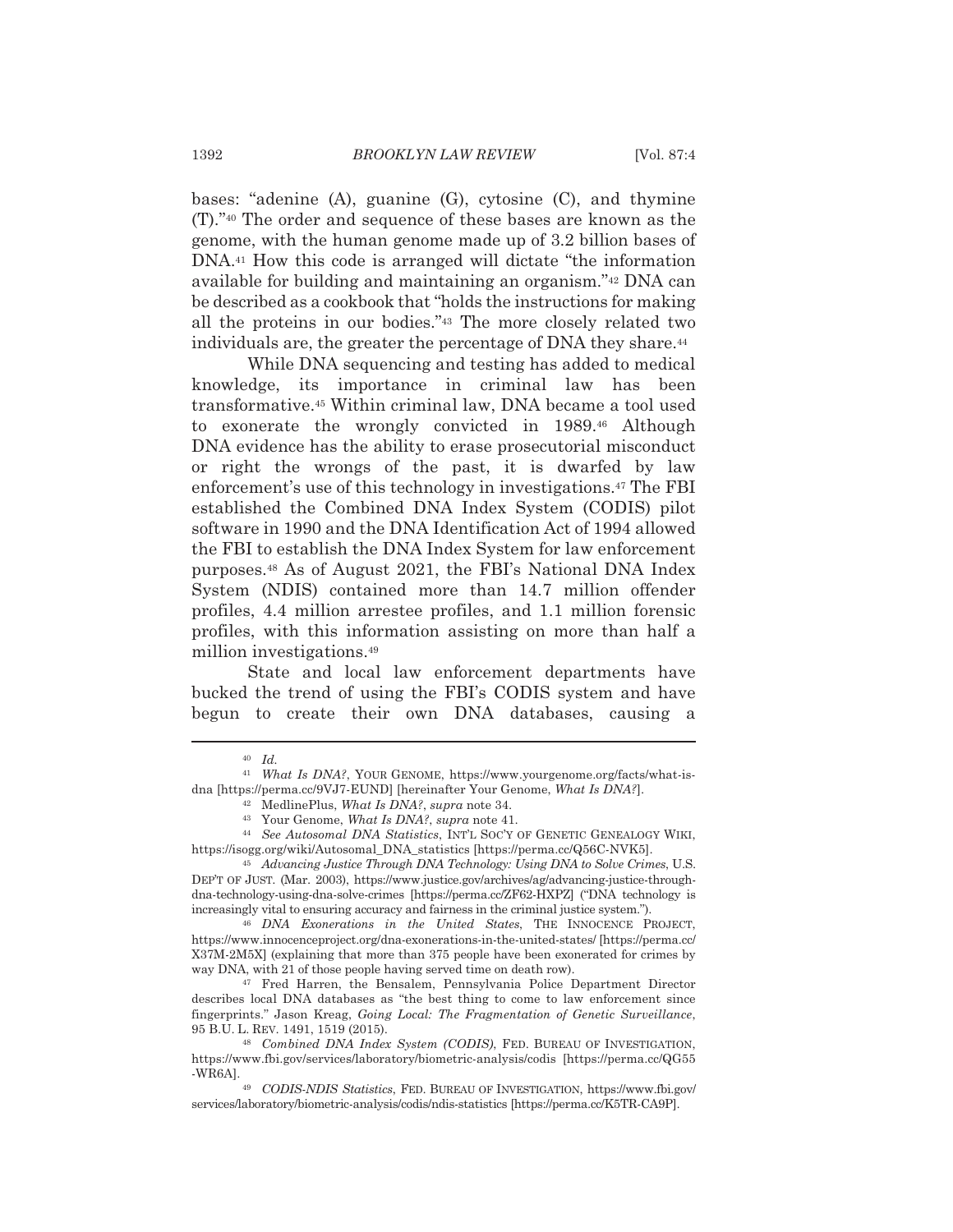diversification of databases based on jurisdiction.<sup>50</sup> By creating their own databases, state and local authorities are able to skirt federal rules and regulations on the use of the FBI's <sup>51</sup> national database. Local authorities, utilizing their own databases, are also able to benefit from the ability to collect samples from juveniles, victims of crimes, and citizens who respond to calls for voluntary samples to investigate cold cases.<sup>52</sup>

Recently, DTC DNA tests and third-party databases have begun to substantially affect and assist law enforcement. The "Golden State Killer"<sup>53</sup> was believed to have committed over fifty rapes and thirteen murders during the 1970s and 1980s and evaded capture by California authorities.<sup>54</sup> In 2018, investigators obtained "abandoned" DNA samples from the garbage of a man they believed to be the perpetrator.<sup>55</sup> California authorities utilized the consumer DNA testing company GED match to connect abandoned DNA samples from previous crime scenes to a man they believed to be the "Golden State Killer."<sup>56</sup> The man pled guilty and was sentenced to twelve consecutive life terms for a combination of thirteen murders, thirteen kidnappings, and numerous weapons charges.<sup>57</sup>

<sup>&</sup>lt;sup>50</sup> See Kreag, *supra* note 47, at 1492 n.1 (noting local DNA databases are employed in "Bensalem, PA; Palm Bay, FL; Hillsborough County Florida Sheriff's Office (Tampa, FL); Lafayette Parish Sheriff's Office (Lafayette, LA); Allegheny County, PA; and the State of Arizona").

<sup>&</sup>lt;sup>51</sup> See Frequently Asked Questions on CODIS and NDIS, FED. BUREAU OF INVESTIGATION, https://www.fbi.gov/services/laboratory/biometric-analysis/codis/codisand-ndis-fact-sheet [https://perma.cc/U7RG-Y88A] (describing rules and regulations governing an organization's use of the FBI's NDIS system, including not performing familial searches, described as the "intentional or deliberate search of the database conducted after a routine search for the purpose of potentially identifying close biological relatives of the unknown forensic sample associated with the crime scene profile").

 $52$  Kreag, supra note 47, at 1497.

<sup>53</sup> Heather Murphy & Tim Arango, Joseph DeAngelo Pleads Guilty in Golden State Killer Cases, N.Y. TIMES (June 29, 2020), https://www.nytimes.com/2020/06/ 29/us/golden-state-killer-joseph-deangelo.html [https://perma.cc/C6TQ-WRPX].

<sup>&</sup>lt;sup>54</sup> Erin Hallissy & Charlie Goodyear, *DNA Links '70s 'East Area Rapist' to* Serial Killings / Evidence Suggests Suspect Moved to Southern California, SF GATE (Apr. 4, 2001), http://www.sfgate.com/news/article/DNA-Links-70s-East-Area-Rapist-to-Serial-2935342.php [https://perma.cc/KU8B-6PVF].

<sup>&</sup>lt;sup>55</sup> Thomas Fuller, How a Genealogy Site Led to the Front Door of the Golden State Killer Suspect, N.Y. TIMES (Apr. 26, 2018), https://www.nytimes.com/2018/04 /26/us/golden-state-killer.html [https://perma.cc/492B-WJ9R] ("Investigators then obtained what Anne Marie Schubert, the Sacramento district attorney, called 'abandoned' DNA samples from Mr. DeAngelo. 'You leave your DNA in a place that is a public domain,' she said.").

 $56$  *Id.* 

<sup>&</sup>lt;sup>57</sup> Thomas Fuller, Golden State Killer Sentenced to Life in Prison Without Parole, N.Y. TIMES (Aug. 21, 2020), https://www.nytimes.com/2020/08/21/us/goldenstate-killer-sentenced.html [https://perma.cc/M465-MYDK] (reporting that the defendant admitted to fifty rapes but could not be charged due to statute of limitations).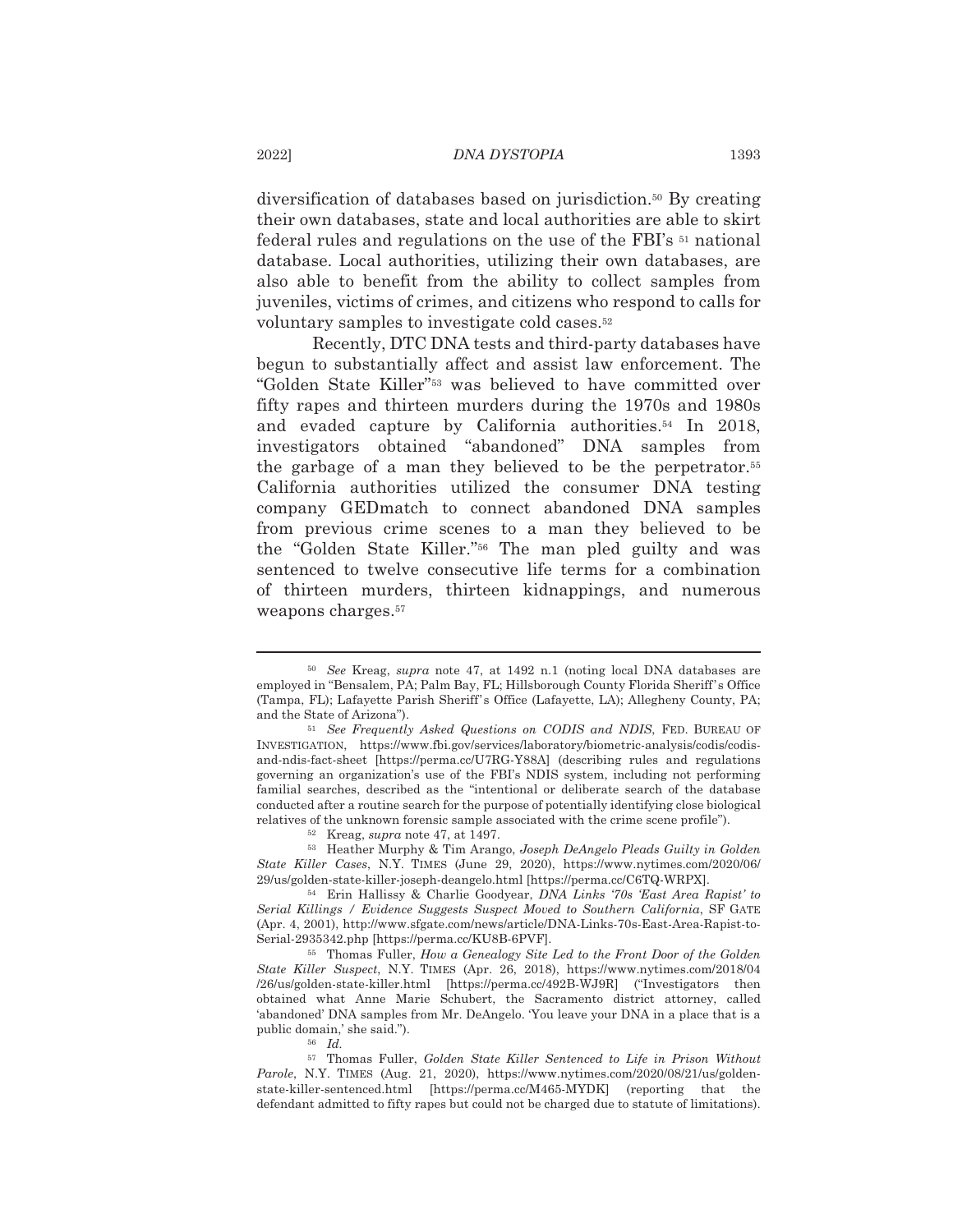GED match is an open-source DNA database that differs significantly from DTC DNA test sites like 23andMe or AncestryDNA. For example, "GED match is a third-party database where you can upload your raw DNA files and be able to use their tools to match with other people regardless of what other company those people tested from."<sup>58</sup> GEDmatch's classic website sports a less modern user interface akin to websites of decades past that only allows visitors the option of registering for an account or logging in with a preexisting account.<sup>59</sup> Sites and services that allow the upload of raw DNA files derived from 23andMe, Ancestry DNA, and MyHeritage are often free and tailored to a host of niches ranging from diet and fitness,<sup>60</sup> to forensic investigations.<sup>61</sup> While terms of service give users the reasonable expectation that their genetic data will only be used in the manner specified, that is not always the case.<sup>62</sup> For example, to help solve a violent assault against a seventy-one-year-old woman, Utah authorities successfully lobbied the head of GED match to relax standards that limited the use of user DNA.<sup>63</sup> Previously, GED match only allowed the use of user DNA to assist law enforcement in homicide or sexual assault cases, reasoning that relaxing standards was appropriate because "police made a compelling case that this [suspect] was a public risk."<sup>64</sup>

It appears this secondary industry for genetic information is ripe for exploitation by law enforcement, as well as by bad actors.

#### II. NATIONAL SECURITY RISKS OF OPEN-SOURCE DATABASES

The 2019 Department of Defense memo that warned servicemembers about using DTC DNA tests gave no rationale underlying the potential national security concerns in the realm

<sup>58</sup> Getting Started with GEDmatch-A Segment of DNA, YOUTUBE (Sept. 3, 2019), https://www.youtube.com/watch?v=id7JJ1NoTNk&feature=youtu.be&ab channel=FamilyHistoryFanatics [https://perma.cc/MVB9-XTVT].

<sup>59</sup> GEDmatch Login, GEDMATCH, https://classic.gedmatch.com/login1.php [https://perma.cc/7QZA-BYJA].

<sup>&</sup>lt;sup>60</sup> Takano, *supra* note 3.

 $61$  In reference to assisting forensic investigators, certain third-party websites collect genetic data to find suspects and identify victims to help law enforcement solve cold cases. Frequently Asked Questions, DNASOLVES, https://dnasolves.com/faq [https://perma.cc/5PLV-ZQ79].

<sup>&</sup>lt;sup>62</sup> Peter Aldhous, *The Arrest of a Teen on an Assault Charge Has Sparked New* Privacy Fears About DNA Sleuthing, BUZZFEED NEWS (May 14, 2019, 10:15 PM), https:// www.buzzfeednews.com/article/peteraldhous/genetic-genealogy-parabon-gedmatch-assault [https://perma.cc/X7XY-34TP].

 $63$  Id.

 $64$  Id.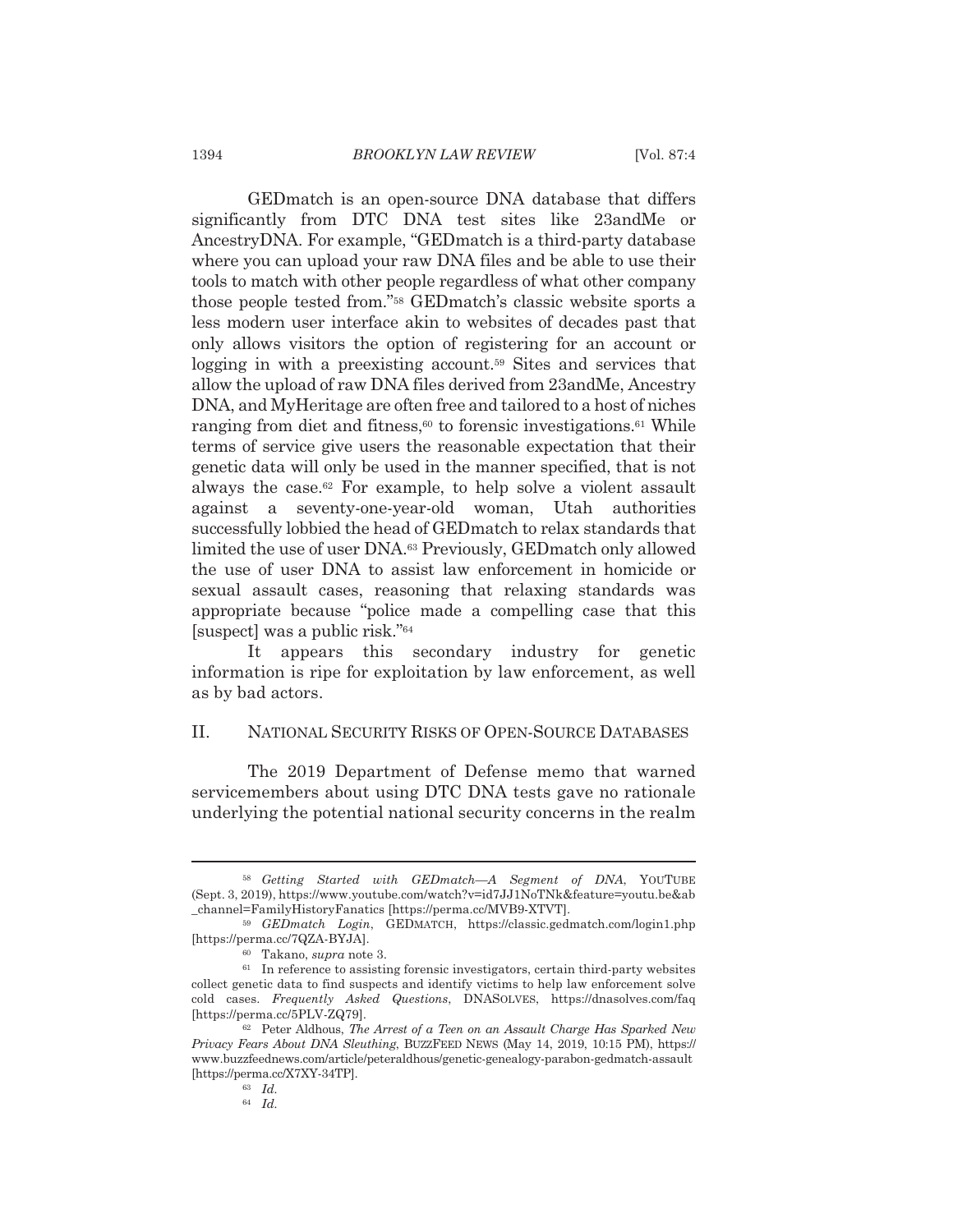of mass surveillance.<sup>65</sup> Therefore, it is necessary to assess and discern potential ways that DNA data can be used by adversaries to substantially impact national security.<sup>66</sup> While certain DTC DNA testing companies may secure their data sufficiently, third-party DNA sites that allow for the upload of raw data may be less secure.<sup>67</sup>

#### $\overline{A}$ . Vulnerabilities in DTC Sites and DNA Databases

Recently, data breaches, the use of genetic material from DTC services to aid law enforcement, and the national security implications of the laissez-faire approach to handling consumer's information by third-party DNA databases has created an untenable situation. In 2018, MyHeritage, a DNA and genealogy service suffered a hack that disclosed the email addresses and passwords of more than ninety-two million users. with sensitive data like DNA and family tree information being spared.<sup>68</sup> In July 2020, GED match suffered a series of back-toback hacks that changed user settings, exposing more than a million additional users' data to law enforcement—a setting those GED match users initially opted out of.<sup>69</sup>

To date, 23andMe states that it will seek judicial review if law enforcement requests overly broad information pertaining to national security through an administrative subpoena.<sup>70</sup> Additionally, Ancestry claims they only cooperate with authorities when required by subpoena or other "valid legal process."71

2022]

<sup>&</sup>lt;sup>65</sup> Shawn Snow, Pentagon Advises Troops to Not Use Consumer DNA Kits, Citing Security Risks, MIL. TIMES (Dec. 24, 2019), https://www.militarytimes.com/2019/12/24/pentagonadvises-troops-to-not-use-consumer-dna-kits-citing-security-risks/ [https://perma.cc/S24H-JTTK] ("The Pentagon memo did not provide specific details regarding security risks or how servicemembers could be tracked by using a consumer genetic testing company.").

<sup>&</sup>lt;sup>66</sup> Antonio Regalado, *The DNA Database Used to Find the Golden State Killer* Is a National Security Leak Waiting to Happen, MIT TECH. REV. (Oct. 30, 2019), https://www.technologyreview.com/2019/10/30/132142/dna-database-gedmatch-golden-statekiller-security-risk-hack/[https://perma.cc/Z4AM-5MMY].

<sup>&</sup>lt;sup>67</sup> Peter Ney et al., Genotype Extraction and False Relative Attacks: Security Risks to Third-Party Genetic Genealogy Services Beyond Identity Inference, 27 NDSS SYMP. 1,  $1-2$  (2020), https://dnasec.cs.washington.edu/genetic-genealogy/ney ndss.pdf [https://perma.cc/W4J9-CLGT].

<sup>&</sup>lt;sup>68</sup> Alia Wong, *DNA Site's Hack Is Fresh Reminder to Think Twice About Ancestry* Testing, USA TODAY (June 9, 2018, 8:27 AM), https://www.usatoday.com/story/tech/talk ingtech/2018/06/08/myheritages-hack-resurfaces-concerns-dna-testing-privacy/675035002/ [https://perma.cc/U8WX-EN5D] (reporting that the genetic data sat on a wholly different server than the private server where user email addresses and passwords were kept).

<sup>&</sup>lt;sup>69</sup> Heather Murphy, Why a Data Breach at a Genealogy Site Has Privacy Experts Worried, N.Y. TIMES (Aug. 1, 2020), https://www.nytimes.com/2020/08/01/tech nology/gedmatch-breach-privacy.html [https://perma.cc/KX8H-TMHQ].

<sup>&</sup>lt;sup>70</sup> 23andMe Guide for Law Enforcement, 23ANDME, https://www.23andme. com/law-enforcement-guide/ [https://perma.cc/C2FA-PXKZ].

<sup>&</sup>lt;sup>71</sup> Ancestry Guide for Law Enforcement, ANCESTRY, https://www.ancestry.com/ cs/legal/lawenforcement [https://perma.cc/5ZUR-62MV].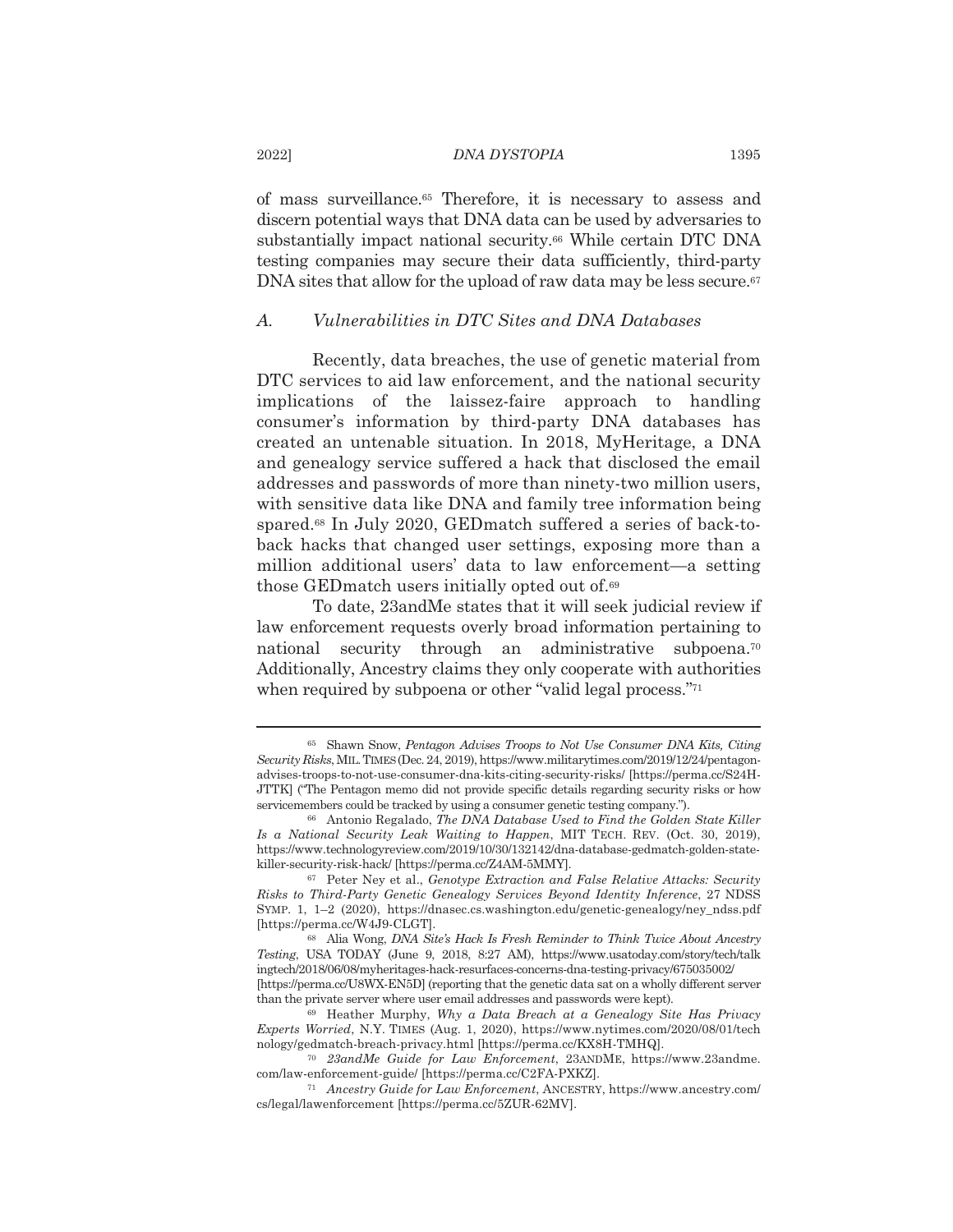The NSA describes cyberspace threats as the newest and "perhaps the fastest growing" to US economic and national security.<sup>72</sup> DNA databases are third-party services and "allow anyone to upload DNA sequences and search for other users with matching sequences."73 Some third-party DNA databases store genetic data files (GDFs) from DTC DNA websites as ASCII files.<sup>74</sup> ASCII is a standard coding system initially developed for teletype writers but became the industry-wide standard for personal computers.<sup>75</sup> Because GDFs are encoded in "simple" ASCII files.<sup>76</sup> open-source databases may not be secure and vulnerable to hacking, and therefore could be a national security risk.<sup>77</sup>

University of Washington researchers sought to show how design choices by third-party services can contribute to security risks.<sup>78</sup> Because the GDFs are coded in industrystandard methods (like ASCII) without any accompanying verification or authentication scheme, researchers concluded that there is nothing stopping adversaries from creating and uploading falsified GDFs that would be indistinguishable from authentic GDFs.<sup>79</sup> Imagine an anonymous email to a prominent political leader that claims to show proof of infidelity through the existence of a fictional child based on falsified DNA data. The email demands either a sum of money or a specific set of demands be met. These types of attacks by adversaries could have major implications not only in politics, but also in corporate espionage, and other areas involving high-profile individuals where damage to one's reputation through blackmailing could be catastrophic.<sup>80</sup> Researchers in the University of Washington experiment found that adversaries can manipulate genetic matches to "spoof" others into believing they have familial relations that do not exist.<sup>81</sup> While this may sound dystopian or

<sup>&</sup>lt;sup>72</sup> Understanding the Threat, NAT'L SEC. AGENCY, https://web.archive. org/web/20200410154627/https://www.nsa.gov/what-we-do/understanding-the-threat/ [https://perma.cc/DT62-JKNW] (explaining "[o]ur information networks and technology are constantly at risk from a variety of bad actors using a multitude of techniques").

<sup>&</sup>lt;sup>73</sup> Andy Fell, *Hobbyist DNA Services May Be Open to Genetic Hacking*, UC DAVIS COLL. OF BIOLOGICAL SCIS. (Oct. 22, 2019), https://biology.ucdavis.edu/news/hobby ist-dna-services-may-be-open-genetic-hacking [https://perma.cc/H595-KQTC].

 $74$  Ney et al., *supra* note 67, at 2.

<sup>75</sup> ASCII, BRITANNICA, https://www.britannica.com/topic/ASCII [https://perma.c c/DY5Q-S5QZ].

 $76$  Ney et al., supra note 67, at 2.

<sup>77</sup> See Regalado, supra note 66.

<sup>&</sup>lt;sup>78</sup> Ney et al., *supra* note 67, at  $1-2$ .

 $79$  *Id.* at 11.

<sup>80</sup> See Emily Mullins, The Era of DNA Database Hacks Is Here, ONEZERO (July 30, 2020), https://onezero.medium.com/the-era-of-dna-database-hacks-is-here-85a 860190622 [https://perma.cc/4EH3-NV9F].

<sup>&</sup>lt;sup>81</sup> Ney et al., *supra* note 67, at 10.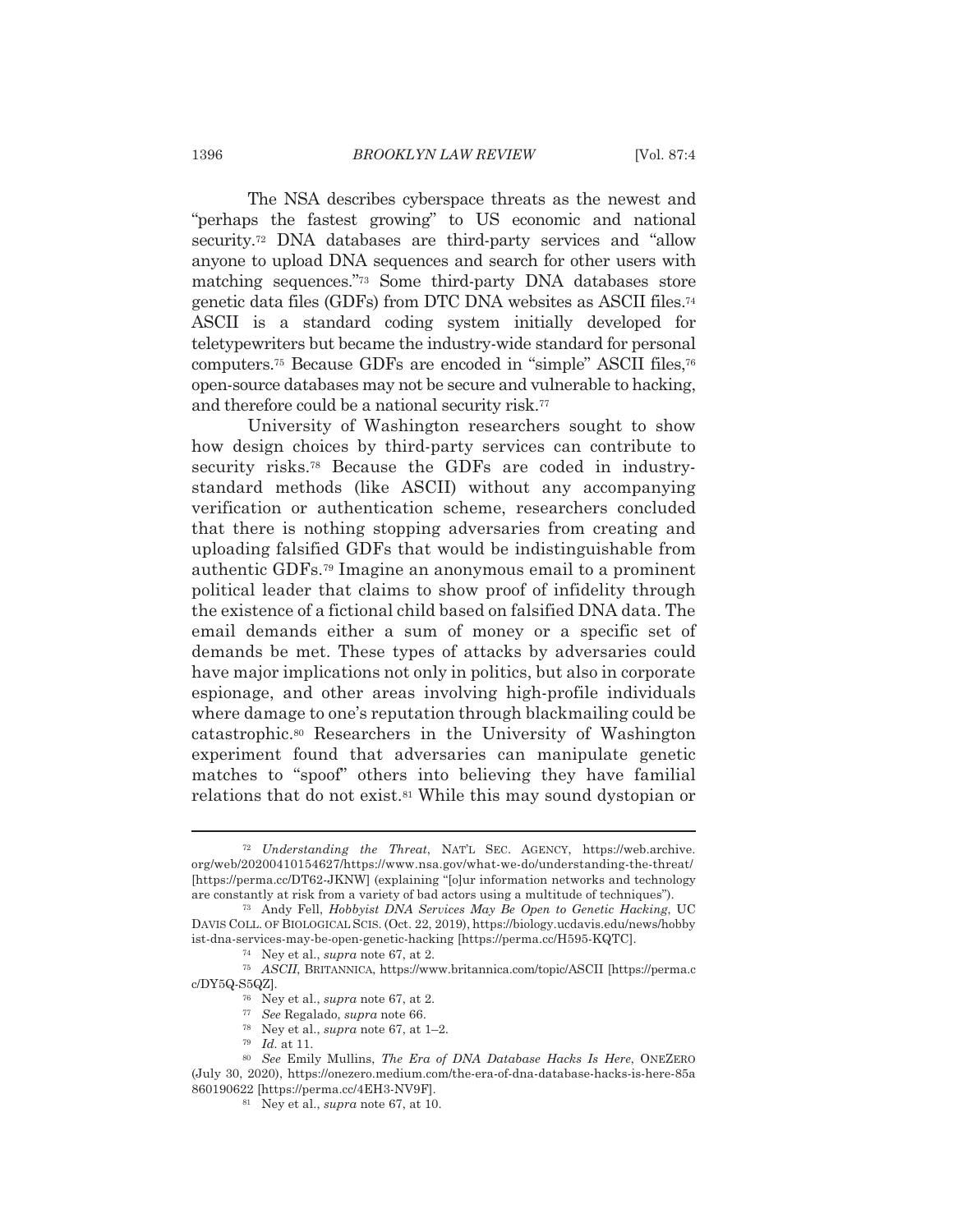far-fetched, a group named the Earnest Project may have set events in motion that could lead to the exact scenario contemplated by the researchers in the University of Washington experiment.<sup>82</sup> The group claims to have recovered DNA samples of world leaders like French President Emmanuel Macron, former German Chancellor Angela Merkel, and former President Donald Trump from the 2018 World Economic Forum in Davos, Switzerland and seeks to sell them for up to \$65,000.83

"Spoofing" in this manner could also disrupt the genetic identity inferences that law enforcement uses to track down familial relationships between recovered genetic information of suspects and existing DNA samples within databases.<sup>84</sup> If those motivated by profit can use spoofing to manufacture familial relationships, they can do the same to misdirect investigators into investigating fake DNA matches.

Alternatively, hacked genetic information could be employed as another factor in larger, open-source intelligence operations. Open-source intelligence is a tool used by allies and adversaries alike to combine innocuous information like a user's web browsing history, geospatial information, and photos to gain insight at a relatively low cost.<sup>85</sup> Combining open-source intelligence with DNA data could be harmful to Americans within the national security apparatus by exposing the genetic identity of American field agents and spies.<sup>86</sup> Because genetic information and DNA can be used to exploit high-value targets in government, corporate, and other areas, deeming DTC DNA testing as a national security threat runs the risk of allowing the national security apparatus to deem all DNA to be relevant, and warrant bulk collection.<sup>87</sup>

<sup>&</sup>lt;sup>82</sup> Emily Mullins, *Trump's DNA Is Reportedly for Sale. Here's What Someone* Could Do with It. ONEZERO (Feb. 14, 2020), https://onezero.medium.com/trumps-dna-isreportedly-for-sale-here-s-what-someone-could-do-with-it-e4402a9062c2 [https://perma. cc/YFH2-WH4L].

<sup>83</sup> Id.

 $84$  Ney et al., *supra* note 67, at 3, 9.

<sup>&</sup>lt;sup>85</sup> INTellingence: Open Source Intelligence, CENT. INTEL. AGENCY, https:// web.archive.org/web/20200303002208/https://www.cia.gov/news-information/featured-s tory-archive/2010-featured-story-archive/open-source-intelligence.html [https://perma.cc/EE8Y-QQJU].

<sup>86</sup> See Regalado, supra note 66 ("If a foreign counterintelligence agency grabbed a million American DNA profiles, that country could use genetic genealogy to identify the true identity of American spies or diplomats, locate their relatives, or discover genetic kompromat like unacknowledged children. Since other countries don't have such databases for the US to steal, the risk would not be symmetric.").

<sup>87</sup> See Kelly Ferrell, Twenty-First Century Surveillance: DNA "Data-Mining" and the Erosion of the Fourth Amendment, 51 HOUS. L. REV. 229, 230 (2013) ("Corporations justify 'data-mining' technology as an efficient means of targeting interested consumers, while the government boasts of national security and public safety to rationalize the surveillance technique.").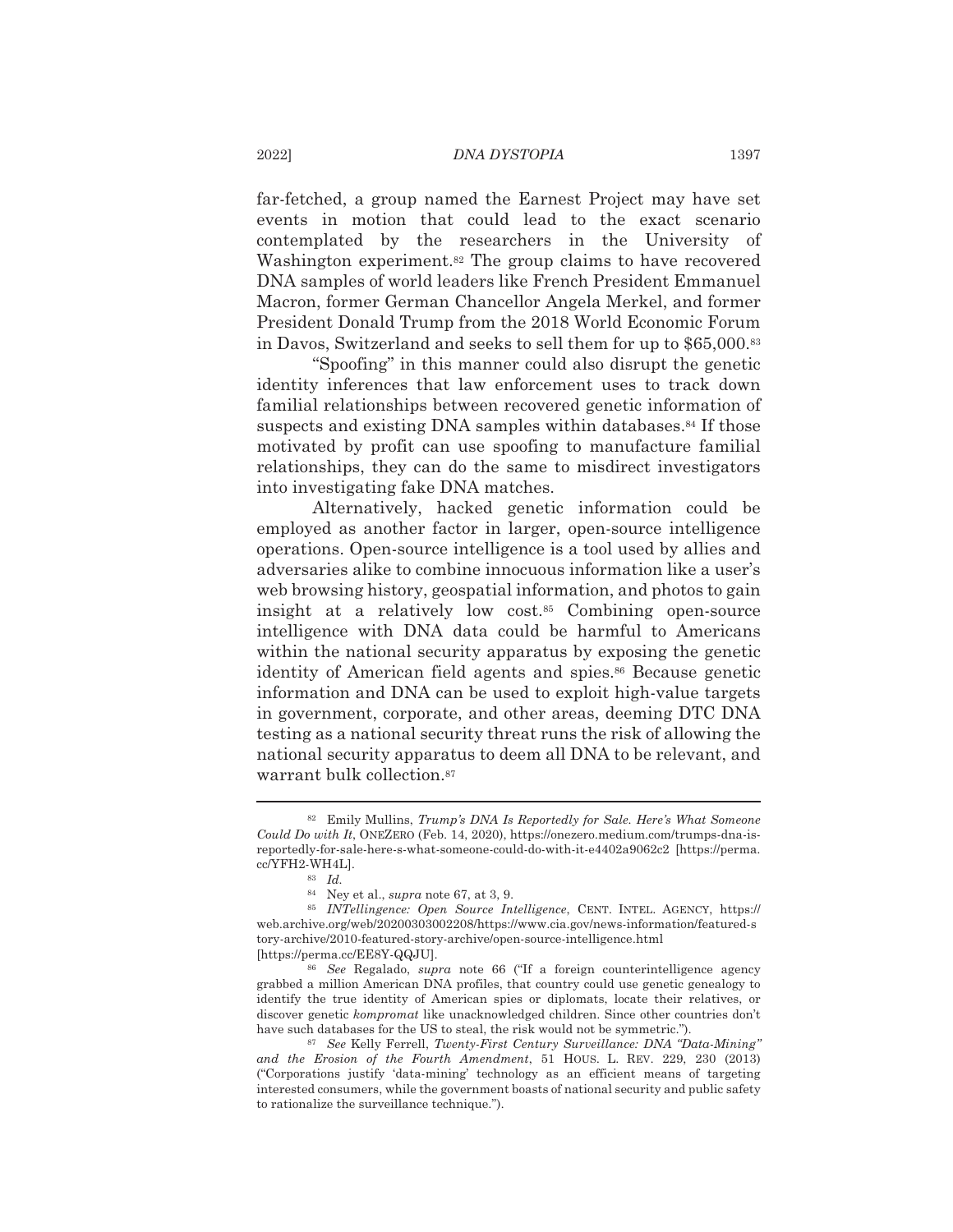#### $B$ . *Exploitable DNA Databases*

While genetic testing could be a national security threat, inadvertent collection of citizens' data may empower the intelligence community to unwittingly build a massive, searchable genetic database. While this may be unintentional in the United States, it is occurring intentionally in other parts of the world.<sup>88</sup> China is presently using genetic testing and DNA samples to try and map the genetic information of 700 million men to aid in their surveillance capacities.<sup>89</sup> Human rights groups allege that China's government primarily focuses on tracking ethnic minorities.<sup>90</sup> It is estimated that China seeks to collect samples from up to 70 million males, or about 10 percent of its male population.<sup>91</sup> China does not seek to retrieve samples from every male because samples from 5 to 10 percent of their population can reveal familial relations and identify other male relatives.<sup>92</sup>

Recently, the Department of Homeland Security (DHS) sought to modify existing fingerprinting guidance to collect DNA samples from detained migrants and enter those samples into the FBI's CODIS system.<sup>93</sup> The DHS rationalized collection of DNA as a benefit in the event that the "detainee remains in or later reenters the United States and commits such a crime."<sup>94</sup> As of September 2020, the Trump administration, through the DHS, proposed to collect DNA and other "biometric data" of citizens who sponsor prospective immigrants.<sup>95</sup>

Because African Americans and Hispanic Americans are incarcerated at higher rates than white Americans,<sup>96</sup> some argue that preexisting databases like the FBI's CODIS system may suffer from "scope creep."<sup>97</sup> Scope creep occurs when disproportionate

- $91$  Id.
- $92$   $Id.$

95 Trump Administration Seeks Sweeping DNA Collection of Immigrants, U.S. Sponsors, REUTERS (Sept. 11, 2020), https://www.reuters.com/article/us-usa-immigrationdna/trump-administration-seeks-sweeping-dna-collection-of-immigrants-u-s-sponsors-idUS KBN26223T [https://perma.cc/4Y4K-G4UN].

96 See Criminal Justice Fact Sheet, NAACP, https://www.naacp.org/criminaljustice-fact-sheet/ [https://perma.cc/UBN7-R4MX].

1398

<sup>&</sup>lt;sup>88</sup> Wee, *supra* note 36.

 $89$  Id.

 $^{90}$   $\,$   $Id.$ 

<sup>93</sup> Abigail Hauslohner, U.S. Immigration Authorities Will Collect DNA from Detained Migrants, WASH. POST (Mar. 6, 2020), https://www.washingtonpost.com/immi gration/us-immigration-authorities-will-collect-dna-from-detained-migrants/2020/03/06 /63376696-5fc7-11ea-9055-5fa12981bbbf\_story.html [https://perma.cc/W6EJ-K9F6].

<sup>&</sup>lt;sup>94</sup> DNA-Sample Collection From Immigration Detainees, 85 Fed. Reg. 13,483, 13,488 (Dep't of Just. Apr. 8, 2020) (to be codified at 28 C.F.R. pt. 28).

<sup>&</sup>lt;sup>97</sup> Thor Benson, *DNA Databases in the U.S. and China Are Tools of Racial* Oppression, IEEE SPECTRUM (June 30, 2020), https://bit.ly/3PyojTJ [https://perma.cc/ 5UYF-PTZQ].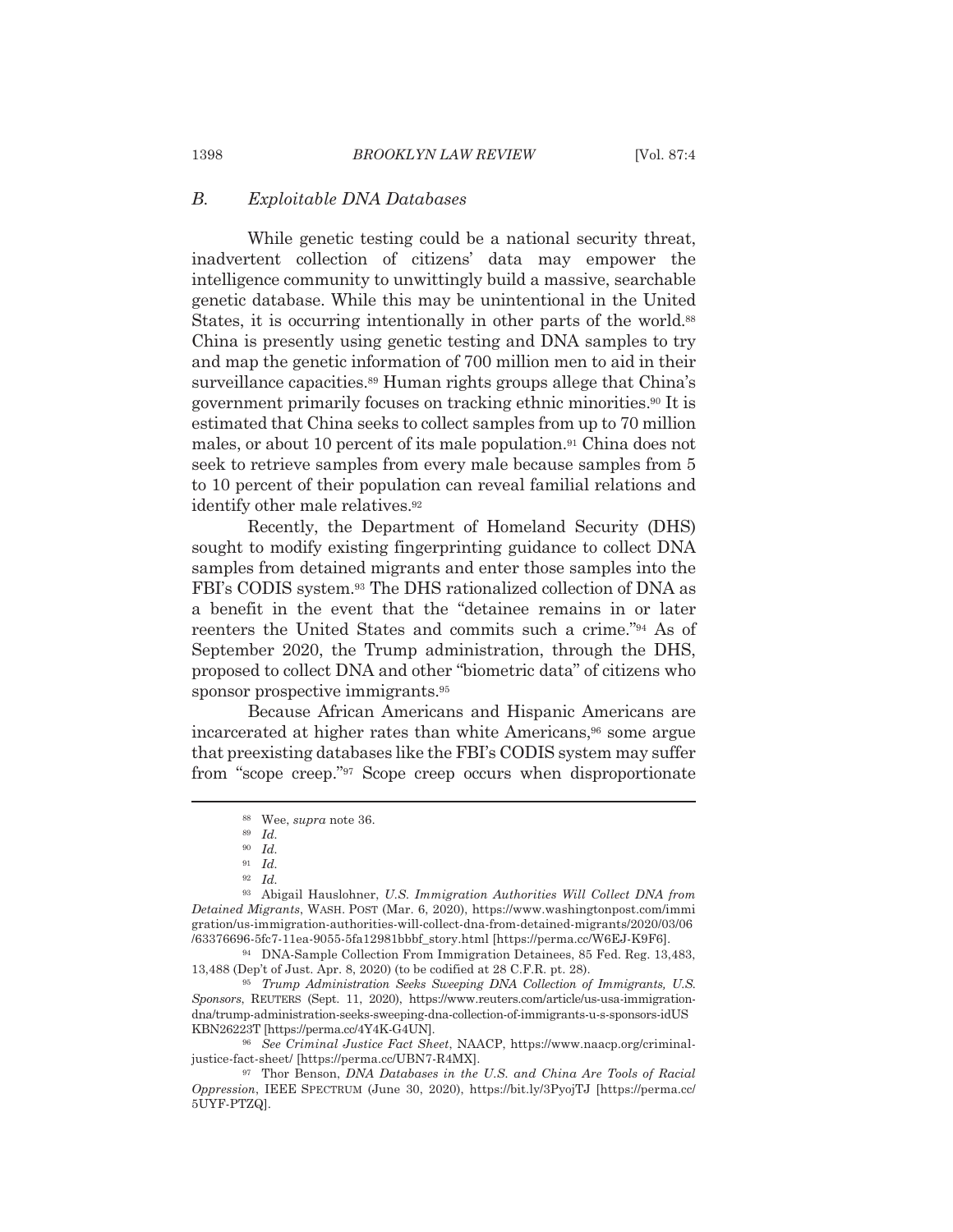representation in databases may not be limited to the initial system, and may occur in other unexpected projects or systems in the future.<sup>98</sup> Additionally, the disproportionate scope creep focused on communities of color means that they may be the first and hardest hit in data mining.99

#### III. INTEGRATION OF DNA INTO NATIONAL SECURITY APPARATUS

Because of constitutional protections, different statutory schemes exist to deal with foreign or domestic threats.<sup>100</sup> Genetic data is not limited to a single populace, as people emigrate to different nations around the world.<sup>101</sup> Because of this, it necessarily follows that any genetic information acquired during a foreign-based, national security investigation could have domestic constitutional implications.

#### **Domestic Issues**  $\overline{A}$ .

Because of the incredible power DNA holds as an identifier, its widespread availability, and the nature of DNA databases, collection of this data or use in law enforcement investigations implicates concerns for the potential violation of civil liberties.<sup>102</sup> In assessing whether executive authority could theoretically bypass Fourth Amendment concerns in seizing genetic information in the context of national security concerns, United States v. U.S. District Court (the Keith case) sheds light on how the Supreme Court has ruled previously.<sup>103</sup>

In the Keith case, defendants were charged with conspiracy to destroy government property, with one particular defendant charged with the bombing of a CIA office.<sup>104</sup> The defendant sought to have the United States disclose electronic surveillance information to show that the evidence against him was collected unlawfully through warrantless wiretaps.<sup>105</sup> Title III of the Omnibus Crime Control and Safe Streets Act details procedures for the interception and disclosure of wire, oral, and electronic

 $98$  Id.

 $99$  Id.

 $^{\rm 100}$  Robert C. Power, "Intelligence" Searches and Purpose: A Significant Mismatch Between Constitutional Criminal Procedure and the Law of Intelligence-Gathering, 30 PACE L. REV. 620, 629-30 (2010).

<sup>&</sup>lt;sup>101</sup> See Tom Ulrich, *Historic Migration Patterns Are Written in Americans' DNA*, MIT NEWS (Mar. 5, 2020), https://news.mit.edu/2020/historic-migration-patternsamericans-dna-0305 [https://perma.cc/LY7T-4X7F].

 $102$  Guest, supra note 33, at 1042.

<sup>&</sup>lt;sup>103</sup> United States v. U.S. Dist. Ct. (Keith), 407 U.S. 297, 297-98 (1972).

 $104$  *Id.* at 299.

 $105$  *Id.* at 299-300.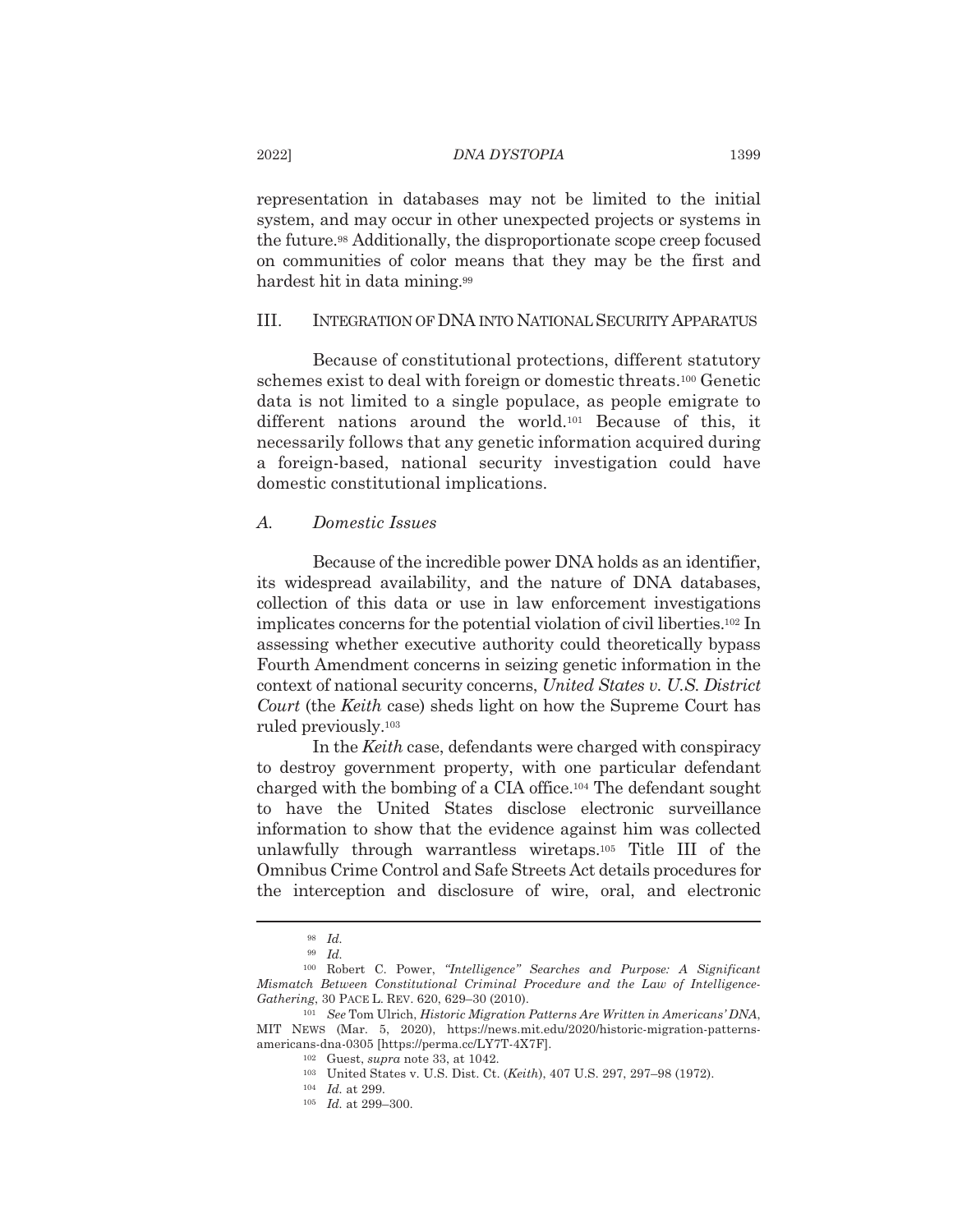communications.<sup>106</sup> At the time of the decision, a relevant portion of the statute stated that "Informing contained in this chapter . . . shall limit the constitutional power of the President to take such measures as he deems necessary to protect... against actual or potential attack or other hostile acts of a foreign power...." $^{107}$  The government contended that electronic surveillance "without prior judicial approval" against the defendant was "a reasonable exercise of the President's power (exercised through the Attorney General) to protect... national security."<sup>108</sup> The Court opined that this was not a conferral of additional powers to the president in the realm of electronic surveillance and that the language was "essentially neutral."<sup>109</sup> The Supreme Court held that the government could not conduct warrantless searches based on a domestic national security threat.<sup>110</sup> While this is an instance of communications surveillance, it gives the legal community insight as to how a potential court could interpret a warrantless seizure of genetic data.

For searches conducted for purposes not pertaining to criminal investigations, the "constitutional mandate of reasonableness" governs, where the government interest must be weighed against the "constitutionally protected interests of the private citizen."<sup>111</sup> While the Court has struck down warrantless searches or inspections based on building code violations, it has endorsed the use of a state's police power to enforce minimum standards in preventing damage from natural disasters or to decrease the lethality of epidemics that could devastate densely populated cities.<sup>112</sup> The COVID-19 pandemic continues to affect the United States, and as of March 13, 2022 has claimed the lives of 967,590 Americans.<sup>113</sup> Researchers have recently concluded that "[h]uman genetic factors may contribute to the extremely high transmissibility of SARS-CoV-2 and to the relentlessly progressive disease observed in a small but significant proportion of infected individuals; yet, these factors are largely unknown."<sup>114</sup> In October 2020, "the highest-ranking

<sup>106 18</sup> U.S.C. § 2511.

<sup>&</sup>lt;sup>107</sup> Keith, 407 U.S. at 302 (quoting 18 U.S.C. § 2511(3)).

 $108$  *Id.* at 301.

<sup>109</sup> Id. at 303 ("In short, Congress simply left presidential powers where it found them.").

 $110$  *Id.* at 321.

<sup>111</sup> Camara v. Mun. Ct. of S.F., 387 U.S. 523, 534-35 (1967).

 $112$  *Id.* 

 $^{\rm 113}$  JOHNS HOPKINS UNIV. & MED.: CORONAVIRUS RES. CTR.. https://coronavirus.jhu.edu/ [https://perma.cc/UA7M-KGVV].

<sup>&</sup>lt;sup>114</sup> Yuan Hou et al., New Insights Into Genetic Susceptibility of COVID-19: An ACE2 and TMPRSS2 Polymorphism Analysis, 18 BMC MED. 216, at 2 (July 15, 2020), https://bmcmedicine.biomedcentral.com/track/pdf/10.1186/s12916-020-01673-z.pdf [https:// perma.cc/H4AA-2TMB].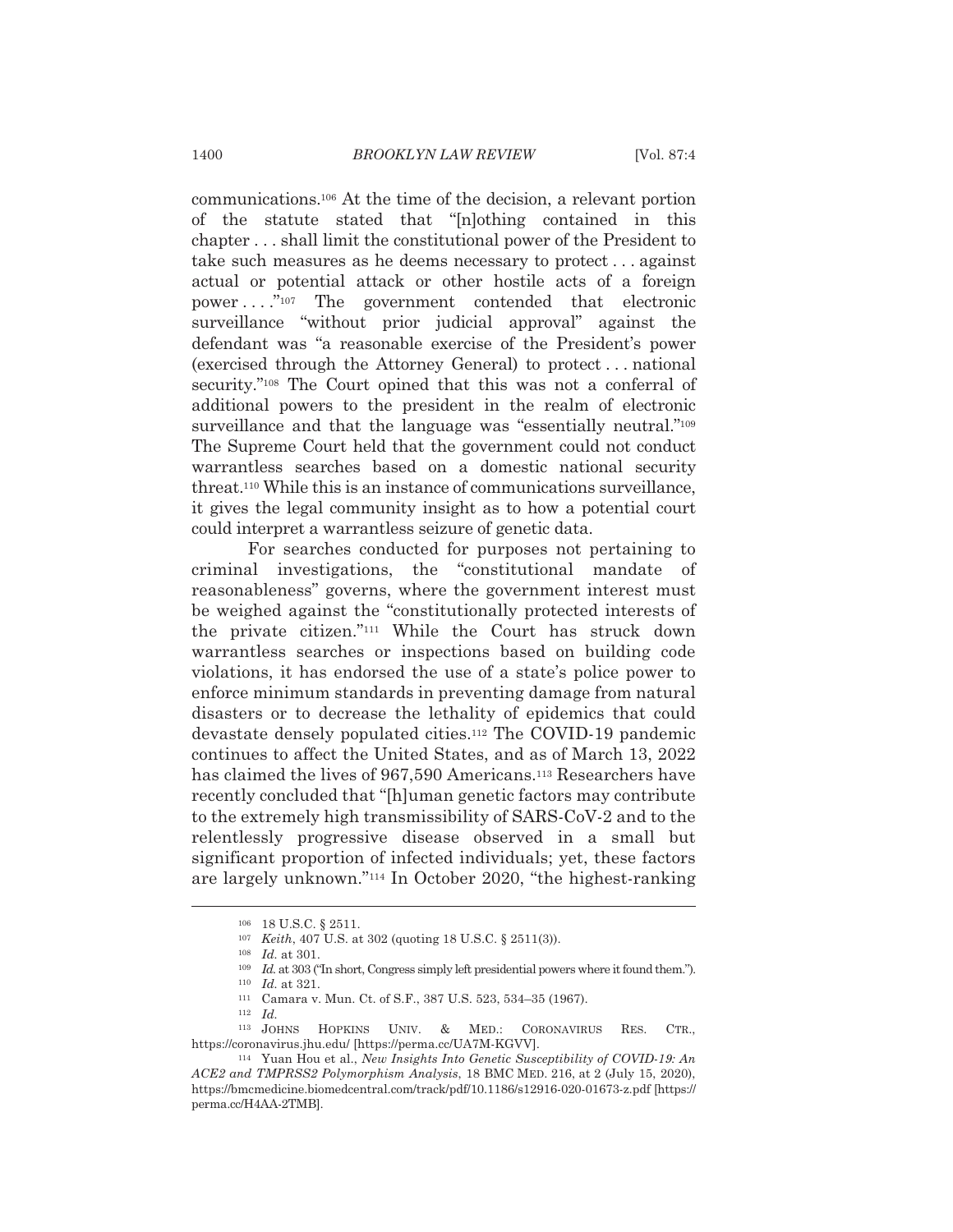officers" of the US "Army, Navy, Air Force, [and] Coast Guard" went into isolation after a Coast Guard admiral contracted COVID-19.<sup>115</sup> The Department of Defense employs 2.91 million servicemembers and civilians.<sup>116</sup> Those serving are connected by familial relations to Americans across the country.<sup>117</sup> Thus, it is not outside the realm of possibility for a national security concern to take the form of a public health issue that affects a segment of the population with specific genetic factors. Identifying this correlation or connection could empower state and federal law enforcement agencies to seize genetic information from DNA databases under the auspices of national security to assist in neutralizing a potential threat.

#### $B$ . International Issues

Certain cases over the past decade show how courts adjudicate foreign surveillance claims and how the courts tend to favor the government.<sup>118</sup> Article III of the US Constitution limits what cases can be adjudicated in federal court through the doctrine of constitutional standing.<sup>119</sup> To establish Article III standing, "[t]he plaintiff must have suffered or be imminently threatened with a concrete and particularized 'injury in fact' that is fairly traceable to the challenged action of the defendant and likely to be redressed by a favorable judicial decision."<sup>120</sup>

Plaintiffs outside the United States and not a "United States person"<sup>121</sup> may have difficulty establishing standing in court under FISA. Under 50 U.S.C. § 1881(a) of the FISA, the director of national intelligence and attorney general can "acquire foreign intelligence information by jointly authorizing the surveillance of individuals who are not 'United States persons' and are reasonably believed to be located outside the United States."122

<sup>115</sup> Robin Wright, The Coronavirus Pandemic Is Now a Threat to National Security, NEW YORKER (Oct. 7, 2020), https://www.newyorker.com/news/our-columnists/ america-the-infected-and-vulnerable [https://perma.cc/U9UC-KFGB].

<sup>116</sup> About, U.S. DEP'T OF DEF., https://www.defense.gov/about/ [https://perma.cc/ 2EZ9-YUR4].

 $^{117}$   $\,$  See supra Introduction.

<sup>&</sup>lt;sup>118</sup> See Margot E. Kaminski, Standing After Snowden: Lessons on Privacy Harm from National Security Surveillance Litigation, 66 DEPAUL L. REV. 413, 415 (2017) ("Courts are almost uniquely disinclined to recognize intangible harms in the area of privacy law.").

<sup>&</sup>lt;sup>119</sup> Lexmark Int'l, Inc. v. Static Control Components, Inc., 572 U.S. 118, 125 (2014) (quoting Lujan v. Defs. of Wildlife, 504 U.S. 555, 560 (1992)).

<sup>&</sup>lt;sup>120</sup> *Id.* (quoting *Lujan*, 504 U.S. at 560).

<sup>&</sup>lt;sup>121</sup> "United States person' includes citizens of the United States, aliens admitted for permanent residence, and certain associations and corporations." Clapper v. Amnesty Int'l USA, 568 U.S. 398, 401 n.1 (2013) (quoting 50 U.S.C. § 1801(i)).

 $122$  *Id.* at 401.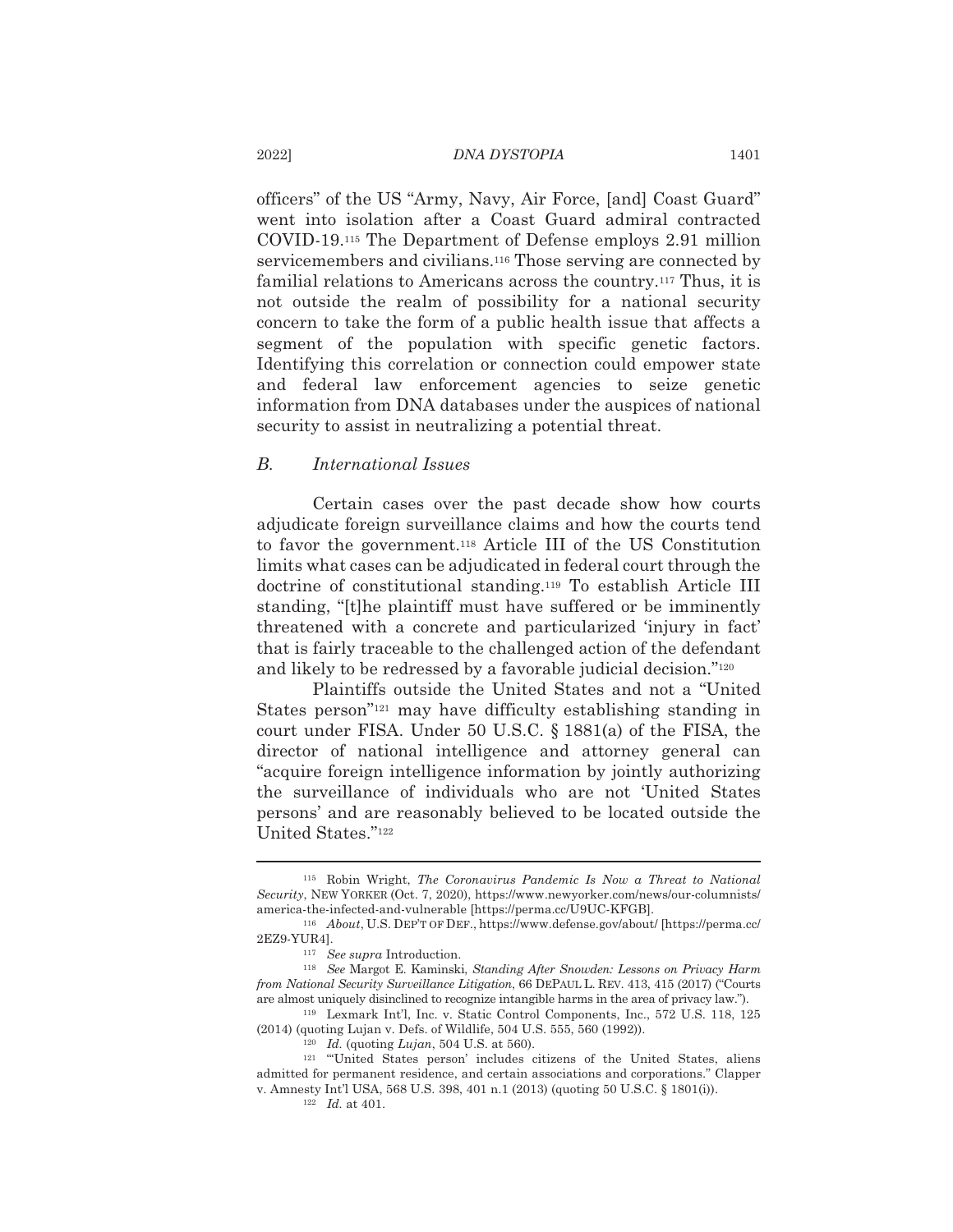Even if one can establish standing under FISA by being a "United States person," they must still establish Article III standing. In *Clapper*, "United States persons" brought suit U.S.C.  $$1881(a)$ under the theory that 50 was unconstitutional.<sup>123</sup> The Supreme Court held that the respondents lacked Article III standing because an injury had not occurred, and their claims of future injury were "too speculative to satisfy the well-established requirement that threatened injury must be 'certainly impending."<sup>124</sup>

In Klayman v. Obama, plaintiffs brought suit alleging that the government illegally collected "bulk telephony metadata" collection under" under the USA Patriot Act of 2001, §402 of FISA, and the PRISM program under  $\S$  702 of FISA."<sup>125</sup> The court ruled that because the telephone metadata collection program under the PATRIOT Act had been discontinued by Congress during the course of litigation and data was only retained for the purposes of litigation, they lacked standing.<sup>126</sup> Appellants' FISA claims were dismissed because the government had "produced uncontroverted" evidence that the challenged programs had ceased, which the district court credited. Appellants provide no reason to doubt that finding, let alone enough evidence showing it was clear error."<sup>127</sup> Additionally, appellants challenged the international data collection program known as PRISM.<sup>128</sup> The court applied the essential holding of *Clapper v. Amnesty International* and stated:

That [a] ppellants cannot rest their alleged injury on bare speculation that their contacts abroad will be targeted simply because they reside 'in geographic areas' that they believe to be 'a special focus' of the U.S. government. Instead, they must allege injury that is 'certainly impending' without relying on a 'highly attenuated chain of possibilities.'<sup>129</sup>

Adjudication in FISA cases highlights how the law enforcement's tactics and national security concerns create information asymmetry that disadvantages potential plaintiffs. Applying these principles to a potential bulk harvesting of DNA data makes this clear. The government launches a widespread program of collecting DNA from targets of their investigation. Family members discover the program. Because the program

 $123$  *Id.* 

<sup>&</sup>lt;sup>124</sup> *Id.* (quoting Whitmore v. Arkansas, 495 U.S. 149, 158 (1990)).

<sup>125</sup> Klayman v. Obama, 759 F. App'x 1, 2 (D.C. Cir. 2019).

 $126$  *Id.* at 4 ("But if Appellants' injury is only the initial collection of the metadata, as they argue, that injury is not redressable by the relief they seek (expungement). The upshot therefore is the same: Appellants lack standing to pursue the claim.").

 $127$  *Id.*  $128$  *Id.* at 2.

<sup>&</sup>lt;sup>129</sup> Id. at 4 (quoting Clapper v. Amnesty Int'l USA, 568 U.S. 398, 406 (2013)).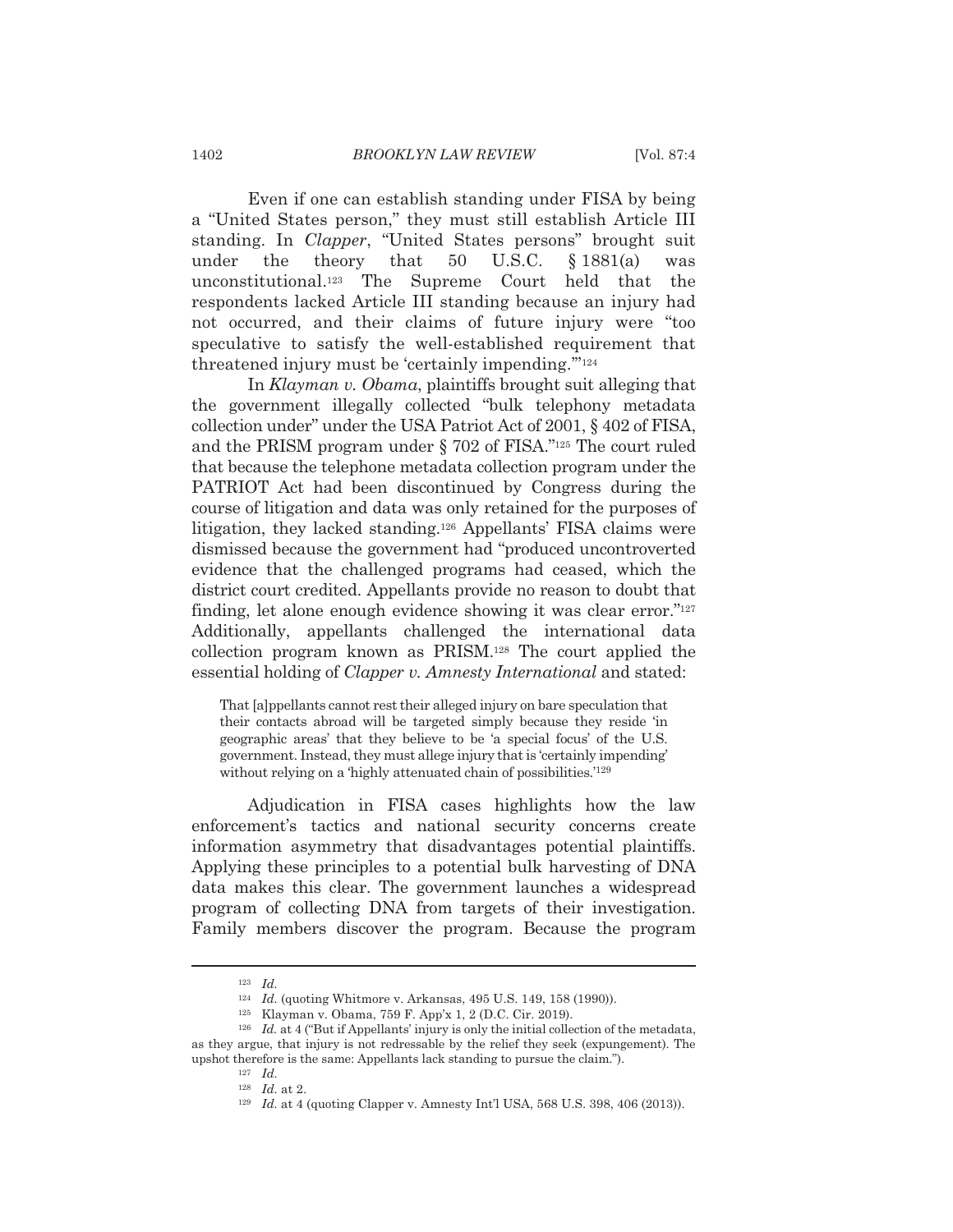thereafter ceased, plaintiffs would not be able to establish standing. Additionally, because of the nature of DNA and how files are anonymized frequently, plaintiffs may struggle with a lack of standing because they will be unable to prove that the anonymized genetic data used by law enforcement belongs to them.<sup>130</sup>

Although FISA deals with obtaining "foreign intelligence" information," courts interpret FISA applications, warrants, and claims to explicitly allow evidence collected thereafter to be used for criminal prosecutions.<sup>131</sup> In *United States v. Duggan*, defendants challenged FISA under the theory that it violated the Fourth Amendment's probable cause requirement.<sup>132</sup> The court ruled that the act requires a FISA Judge not to conclude that probable cause exists that the surveillance will lead to the collection of viable information, but simply conclude that there is probable cause that the subject is acting at the direction of a foreign government or organization.<sup>133</sup> The court held that these "less stringent" prerequisites in the issuance of a warrant in a criminal investigation to be a the proper balancing of national security concerns and constitutional rights.<sup>134</sup> Because of this "less stringent standard" in establishing probable cause, and allowing information received in FISA surveillance to be used in domestic criminal investigations, any genetic information recovered could potentially be employed by overzealous investigators, prosecutors, and policy makers. The genetic information could also be used in the pursuit of passive collection and data mining by way of "function creep," where databases created for one purpose will be used for other purposes.<sup>135</sup>

The Second Circuit has interpreted that nothing in the Fourth Amendment or the equal protection clause prevents Congress "from adopting standards and procedures that are more beneficial to United States citizens and resident aliens than to nonresident aliens, so long as the differences are

<sup>&</sup>lt;sup>130</sup> See Ney et al., *supra* note 67, at  $1-3$  (explaining that while recent research has demonstrated that anonymized genetic data can be de-identified, and "identification" is easier with more matches  $[$ ,  $] \ldots$  [t] he growing size of genetic genealogy databases has challenged assumptions about the inherent anonymity of genetic data because relative matching can be used to re-identify anonymous DNA samples").

<sup>&</sup>lt;sup>131</sup> United States v. Rosen, 447 F. Supp. 2d 538, 544 (E.D. Va. 2006) (citing 50 U.S.C.  $§ 1801(e)$ ).

<sup>&</sup>lt;sup>132</sup> United States v. Duggan, 743 F.2d 59, 64–65 (2d Cir. 1984), *superseded by* statute on other grounds, as recognized in United States v. Abu-Jihaad, 630 F.3d 102 (2d) Cir. 2010). The Fourth Amendment requires that a magistrate find by the totality of the circumstances that "there is a fair probability that contraband or evidence of a crime will be found in a particular place." Illinois v. Gates, 462 U.S. 213, 238 (1983).

<sup>&</sup>lt;sup>133</sup> Duggan, 743 F.2d at 73.

 $134$  *Id.* at 73.

<sup>&</sup>lt;sup>135</sup> Ferrell, *supra* note 87, at 251.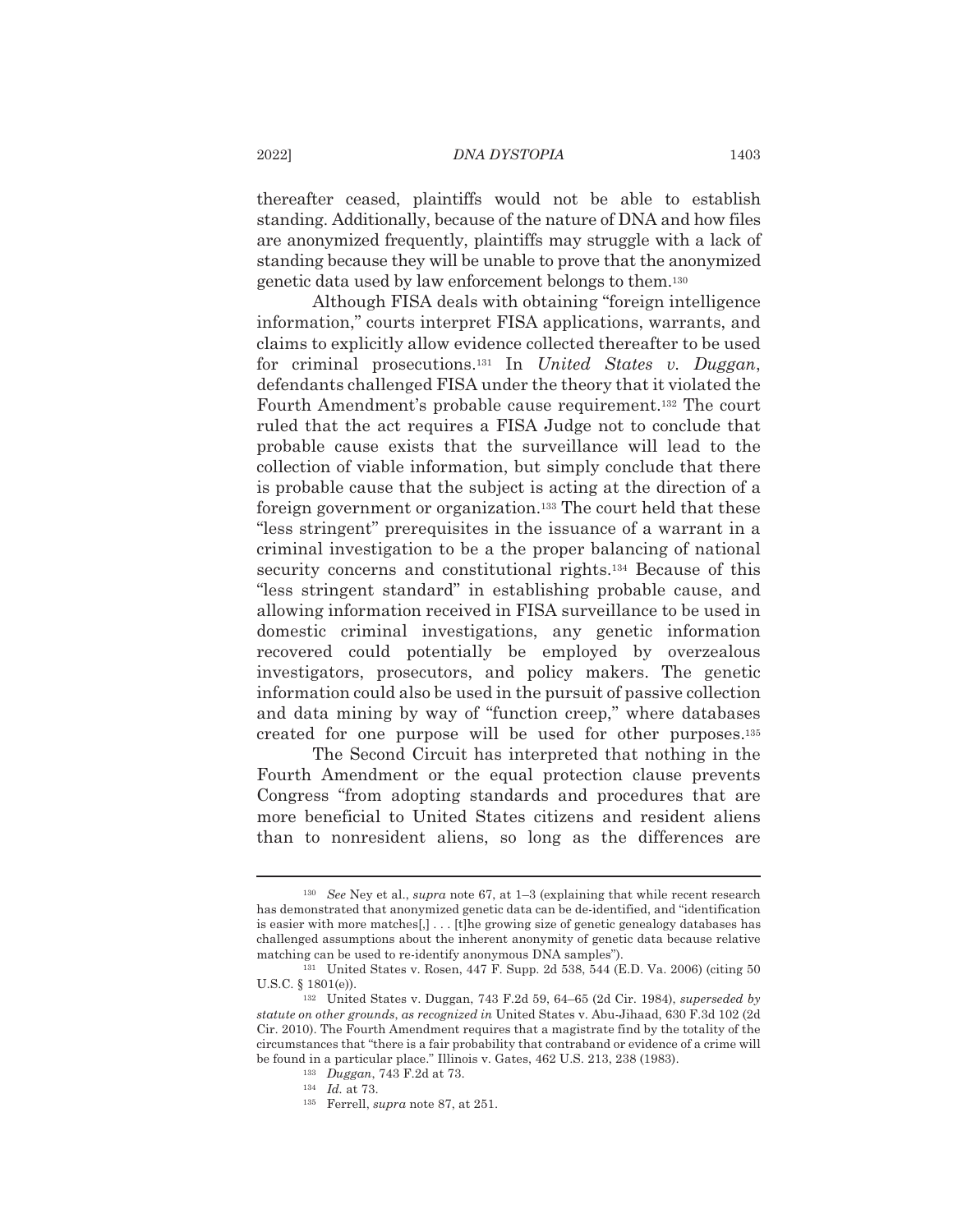reasonable."<sup>136</sup> Genetic information is shared by relatives without regard for citizenship or benefits from constitutional protections.<sup>137</sup> Because of this, function creep could lead to a situation in which an intelligence agency could construe the Second Circuit's understanding of Fourth Amendment and equal protection clause jurisprudence to seize the DNA of nonresident aliens related to resident aliens and US citizens.<sup>138</sup> Thus, an intricately structured investigation could sidestep increased constitutional protections afforded to the class of individuals covered under the FISA.<sup>139</sup>

#### $IV.$ CONSTITUTIONAL IMPLICATIONS

Because the "wall" between criminal investigations and foreign surveillance has been greatly diminished,<sup>140</sup> it is integral to assess the Fourth Amendment implications of the intelligence community integrating genetic data into investigations.

#### $A$ . Fourth Amendment Privacy Concerns

Fourth Amendment privacy protections are grounded in Katz v. United States' two-pronged test as to whether an individual had a subjective expectation of privacy and whether this expectation is reasonable.<sup>141</sup> In *Maryland v. King*, the Supreme Court held that Maryland's DNA Collection Act requiring arrested individuals to submit to a cheek swab for DNA analysis not to be an unreasonable search under the Amendment.<sup>142</sup> Within Fourth Fourth Amendment jurisprudence, the third-party doctrine emerged, where certain information willingly given to third parties is not assumed to

1404

<sup>&</sup>lt;sup>136</sup> Duggan, 743 F.2d. at 75 (citing Abel v. United States, see 362 U.S. 217 (1960), for Fourth Amendment considerations and Graham v. Richardson, see 403 U.S. 365  $(1971)$ , for equal protection considerations); id. at 76.

<sup>&</sup>lt;sup>137</sup> See Autosomal DNA Statistics, supra note 44.

<sup>&</sup>lt;sup>138</sup> See Ferrell, *supra* note 87, at 251 (explaining how "[h]ypothetically, an innocent individual could be arrested for a crime that he did not commit and accordingly released, but nonetheless his DNA could remain in the database in order to explore the culpability of the arrestee's family members").

 $139 \quad Id.$ 

<sup>&</sup>lt;sup>140</sup> Pearlman & Lee, *supra* note 10, at 722 ("Given the vast resources the government has reportedly dedicated to national security, intelligence, and defense agencies to support data mining and analysis in recent years, the boundaries between citizens' Fourth Amendment rights and government's role in providing for national security have become blurred to a point where citizens are growing concerned over whether such activities have led to an intrusion into civil liberties.").

<sup>141</sup> Katz v. United States, 389 U.S. 347, 361 (1967) (Harlan J., concurring).

<sup>&</sup>lt;sup>142</sup> Maryland v. King, 569 U.S. 435, 436 (2013) ("The only difference between DNA analysis and fingerprint databases is the unparalleled accuracy DNA provides.").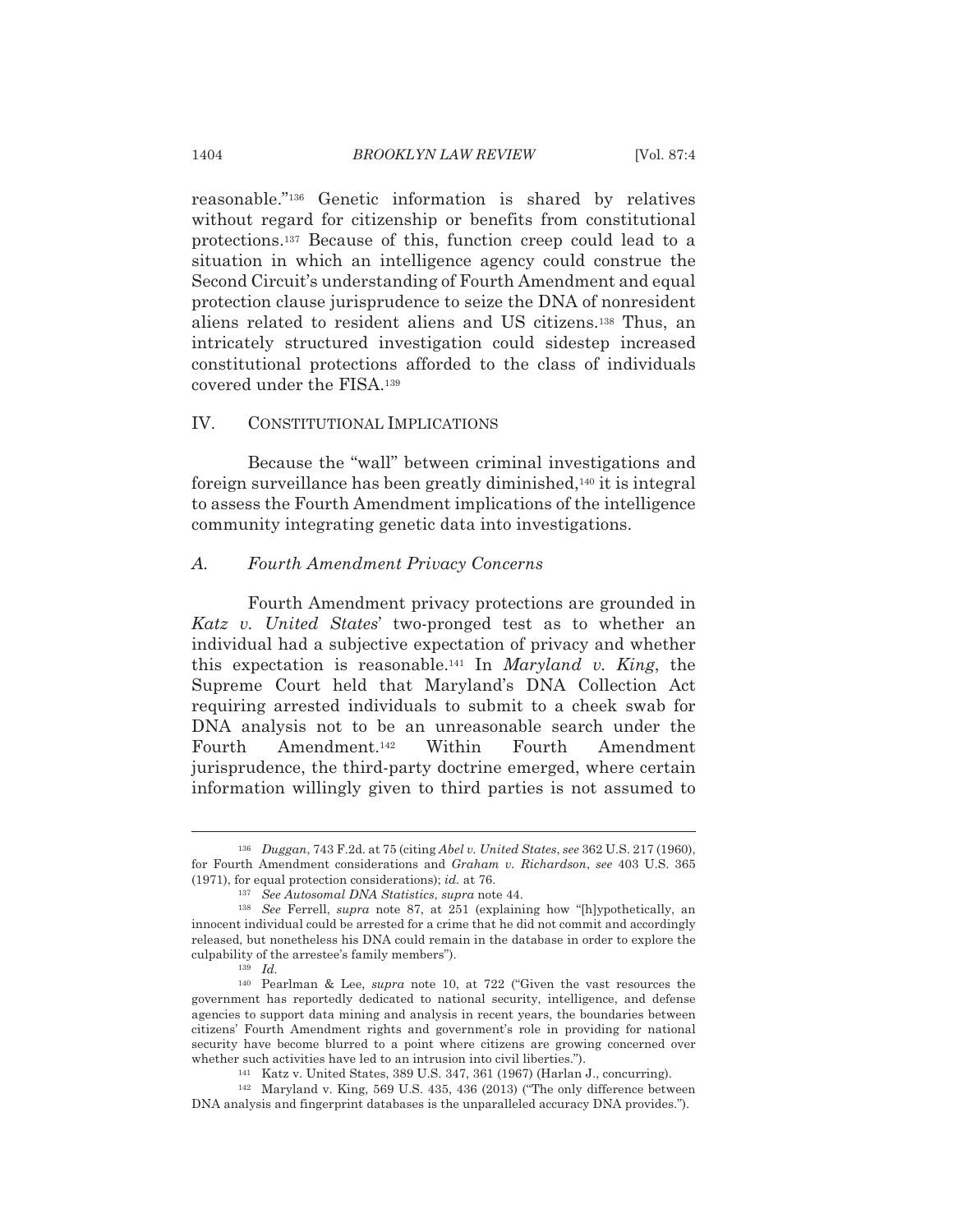have a reasonable expectation of privacy.<sup>143</sup> The lack of a reasonable expectation to privacy encompasses telephone pen registers,<sup>144</sup> bank records,<sup>145</sup> and email sender or recipient addresses.<sup>146</sup> With advances in technology, communication, and the advent of social media, there is a concerted effort to rethink the utility of the third-party doctrine as it exists today.<sup>147</sup>

Some legal scholars advocate an approach that balances law enforcement investigative techniques with privacy interests. They distinguish between what "information that citizens" knowingly and voluntarily convey to third parties from information that citizens may not know or even suspect they convey to a third party but which is obtained by third parties in their normal course of business."<sup>148</sup> United States v. Jones, Carpenter v. United States, and the scholarship that flows from these lines of cases illuminate the prospects for Fourth Amendment concerns and DTC DNA testing.<sup>149</sup>

In United States v. Jones, the Supreme Court held that the placing of a global positioning system (GPS) tracking device on a car to monitor movements constituted a search and seizure under the Fourth Amendment.<sup>150</sup> Justice Scalia reasoned that the Katz formulation on the reasonable expectation of privacy was not the be-all-end-all in analyzing Fourth Amendment violations and that it had "been *added to*, not *substituted for*, the common-law trespassory test" in Fourth Amendment rights.<sup>151</sup> Justice Sotomayor, in her concurrence, argued that the third-party doctrine should be reconsidered, stating that a lack of reasonable expectation to privacy was incompatible with the digital age, where a vast amount of personal information is routinely shared with third parties.<sup>152</sup> Justice Sotomayor cautioned that certain short-term and long-term GPS monitoring necessitated a Katz analysis because of the ability to generate "a precise

<sup>143</sup> Smith v. Maryland, 442 U.S. 735, 745-46 (1979).

<sup>&</sup>lt;sup>144</sup> See id. (holding that petitioner assumed the risk that the police would obtain phone dialing information).

 $^{145}$  See United States v. Miller, 425 U.S. 435, 435 (1976) (holding that bank records "are not confidential communications but negotiable instruments to be used in commercial transactions").

<sup>&</sup>lt;sup>146</sup> United States v. Forrester, 512 F.3d 500, 511 (9th Cir. 2008) (analogizing sender and recipient addresses to physical piece of mail's "visible" outside address).

<sup>&</sup>lt;sup>147</sup> Margaret E. Twomey, Note, Voluntary Disclosure of Information as a Proposed Standard for the Fourth Amendment's Third-Party Doctrine, 21 MICH. TELECOMM. & TECH. L. REV. 401, 402 (2015).

 $^{148}$   $\,$   $Id.$  at 403.

<sup>&</sup>lt;sup>149</sup> See Anthony Barone Kolenc, "23 and Plea": Limiting Police Use of Genealogy Sites After Carpenter v. United States, 122 W. VA. L. REV. 53, 56-57 (2019).

<sup>&</sup>lt;sup>150</sup> United States v. Jones, 565 U.S. 400, 404 (2012).

 $151$  *Id.* at 407-09.

<sup>&</sup>lt;sup>152</sup> Id. at 417 (Sotomayor, J., concurring).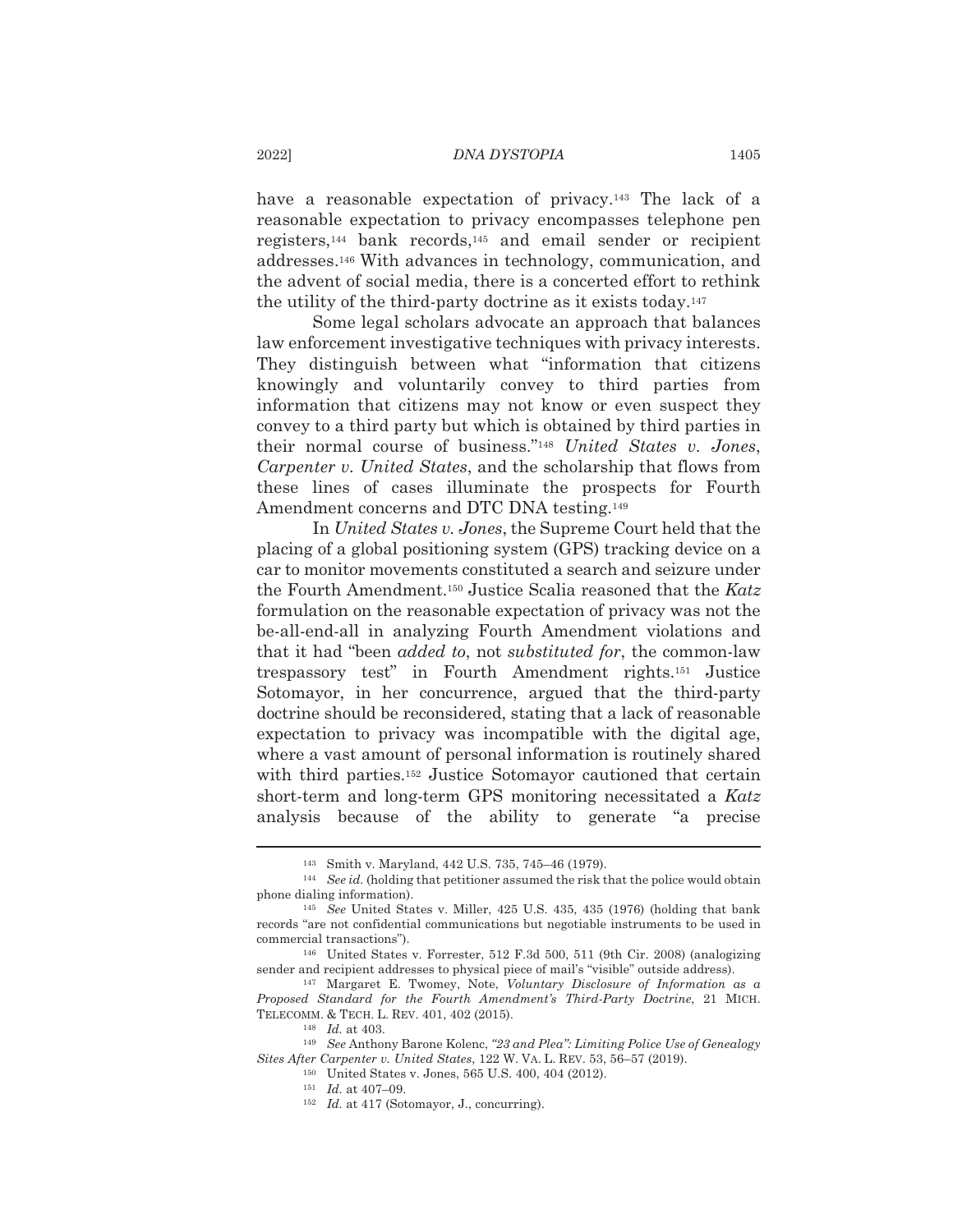comprehensive record of a person's public movements that reflects a wealth of detail about her familial, political, professional, religious, and sexual associations."<sup>153</sup> Justice Sotomayor questioned the utility of the third-party doctrine in the age of modern technology, data generation, and how they relate to the personal information of the user.<sup>154</sup> Justice Sotomayor suggested that the third-party doctrine was inadequate in the internet age and individuals "can attain constitutionally protected status only if our Fourth Amendment jurisprudence ceases to treat secrecy as a prerequisite for privacy."<sup>155</sup>

Six years later, in Carpenter v. United States, the Court declined to extend the third-party doctrine to cell-site location information (CSLI) because of the uniqueness of those records.<sup>156</sup> In *Carpenter*, the government requested a combination of 154 days of CSLI on the defendant, ultimately obtaining 12,898 location points of the defendant's movements, averaging 101 data points a day.<sup>157</sup> CSLI revealed the location of Carpenter whenever his phone received an incoming call, made an outgoing call, and whenever his phone tapped into a wireless network.<sup>158</sup> With all of the data points, investigators were able to construct maps of his movements.<sup>159</sup> Chief Justice Roberts recognized two guideposts as to what constituted an unreasonable search and seizure when the Constitution was adopted.<sup>160</sup> Chief Justice Roberts elaborated that the Framers' intent in drafting the Fourth Amendment was to secure "the privacies of life" from "arbitrary power"<sup>161</sup> with a related aim "to place obstacles in the way of a too permeating police surveillance."<sup>162</sup> Chief Justice Roberts noted the Court's resistance to allow new surveillance technologies like thermal imaging to "encroach upon areas normally guarded from inquisitive eyes . . . [b] ecause any other conclusion would leave homeowners 'at the mercy of advancing technology."<sup>163</sup> Chief Justice Roberts also noted that storage capacities for "modern cells phones created the need for a warrant before searching through its digital contents."<sup>164</sup> These two guideposts—securing the privacy of life against arbitrary

- <sup>161</sup> Id. (quoting Boyd v. United States, 116 U.S. 616, 630 (1886)).
- <sup>162</sup> Id. (quoting United States v. Di Re, 332 U.S. 581, 595 (1948)).
- <sup>163</sup> Id. (quoting Kyllo v. United States, 533 U.S. 27, 34-35 (2001)).
- <sup>164</sup> Id. (citing Riley v. California, 573 U.S. 373, 393 (2014)).

 $153$  *Id.* at 415.

 $154$   $Id$ .

 $^{\scriptscriptstyle 155}$   $\hspace{1mm} Id.$  at 418.

<sup>&</sup>lt;sup>156</sup> Carpenter v. United States, 138 S. Ct. 2206, 2217 (2018).

 $157$  *Id.* at 2212.

<sup>&</sup>lt;sup>158</sup> Id. at 2212-14.

 $159$  *Id.* at 2212-13.

 $160$  *Id.* at 2214.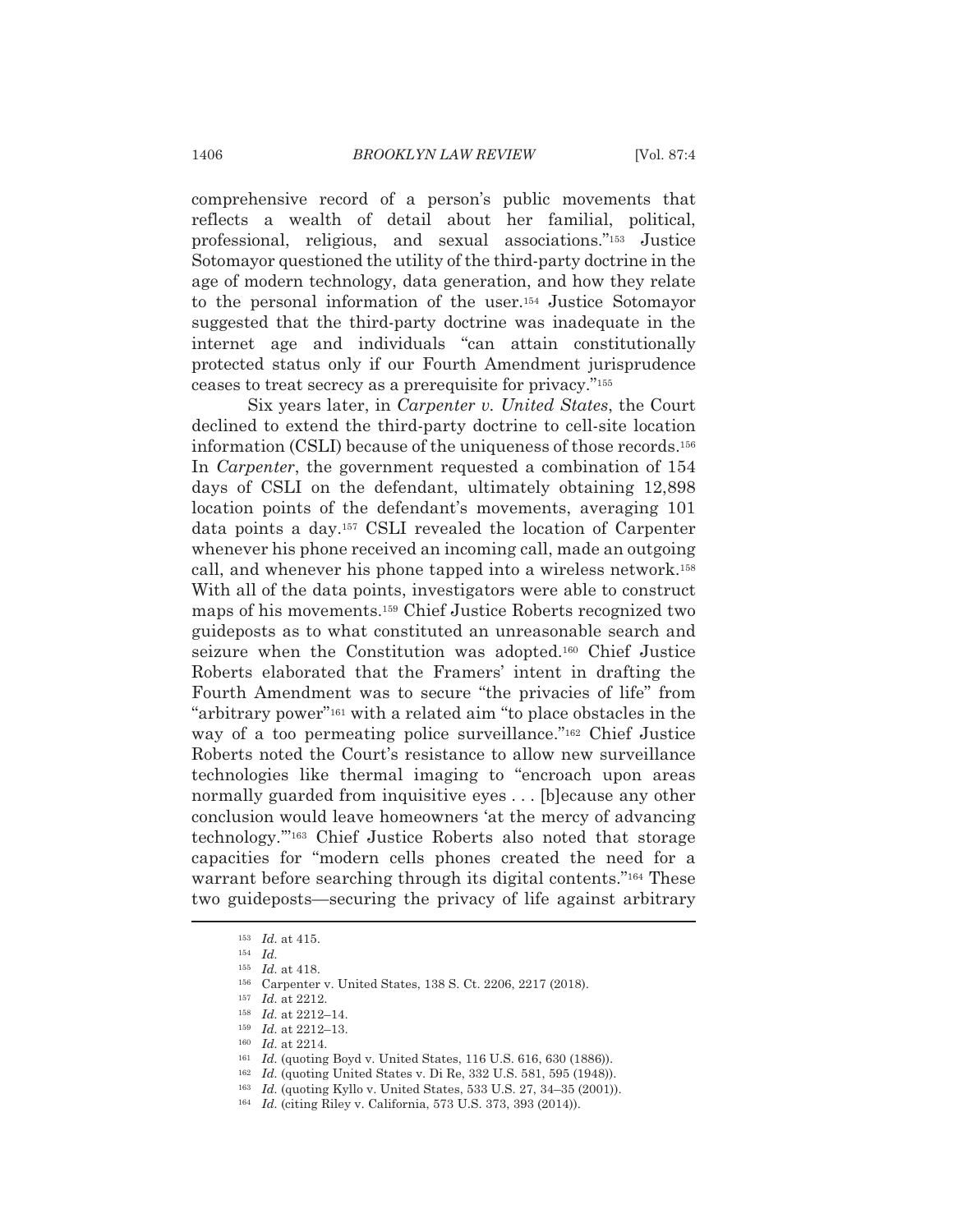and constructing barriers to unlimited police power surveillance—are potential pillars to craft a Fourth Amendment privacy right in a person's genetic information through recognition of the incredible amount of information stored within DNA and its availability to law enforcement.<sup>165</sup>

In his analysis, Chief Justice Roberts discussed the distinction between cases on the "expectation of privacy in" one's physical movements<sup>166</sup> and cases dealing with the Fourth Amendment's third-party doctrine.<sup>167</sup> He further reasoned that because the "deeply revealing nature of CSLI, its depth, breadth, and comprehensive reach, and the inescapable and automatic nature of its collection, the fact that such information is gathered by a third party does not make it any less deserving of Fourth Amendment protection."<sup>168</sup> In heeding Justice Sotomayor's foresight in *Jones* on the issue of deeply revealing data, Chief Justice Roberts directly quoted her observation on the issue of CSLI revealing a person's "familial, political, professional, religious, and sexual associations."<sup>169</sup> Chief Justice Roberts distinguished the GPS tracking device on a car in *Jones* with the CSLI in *Carpenter* by describing the incredibly close relationship individuals have with their phones and law enforcement obtaining that information as achieving "near perfect surveillance, as if it had attached an ankle monitor to the phone's user."<sup>170</sup> Law professor Anthony Barone Kolenc described the Court's ruling in Carpenter as exhibiting a "willingness to expand modern privacy rights while limiting the third party doctrine" and its "far-reaching implications."171 For Professor Kolenc, a post-*Carpenter* analysis in recognizing a privacy interest for DNA encompasses a five-factor balancing "intimacy, test, including comprehensiveness, expense, retrospectivity, and voluntariness."172

With respect to intimacy, activities that are more closely related to deeply personal decisions like religion, politics, sexuality, and movement are "more likely to be protected by the Fourth Amendment."<sup>173</sup> DNA and genetic data invokes those

 $173$  *Id.* 

<sup>&</sup>lt;sup>165</sup> Kolenc, *supra* note 149, at 62.

<sup>&</sup>lt;sup>166</sup> Carpenter, 138 S. Ct. at 2215 (citing United States v. Knotts, 460 U.S. 276 (1983)).

<sup>&</sup>lt;sup>167</sup> Id. at 2216 (citing Smith v. Maryland, 442 U.S. 735, 743-44 (1979)).

<sup>&</sup>lt;sup>168</sup> *Id.* at 2223.

<sup>&</sup>lt;sup>169</sup> Id. at 2217 (quoting United States v. Jones, 565 U.S. 400, 415 (2012) (Sotomayor, J., concurring)).

 $170$  *Id.* at 2218.

 $^{171}$  Kolenc, supra note 149, at 61.

<sup>&</sup>lt;sup>172</sup> Id. at 72. Professor Kolenc describes this balancing test as being derived from Justice Kennedy's dissent in Carpenter. Id. at n.118.

<sup>2022]</sup>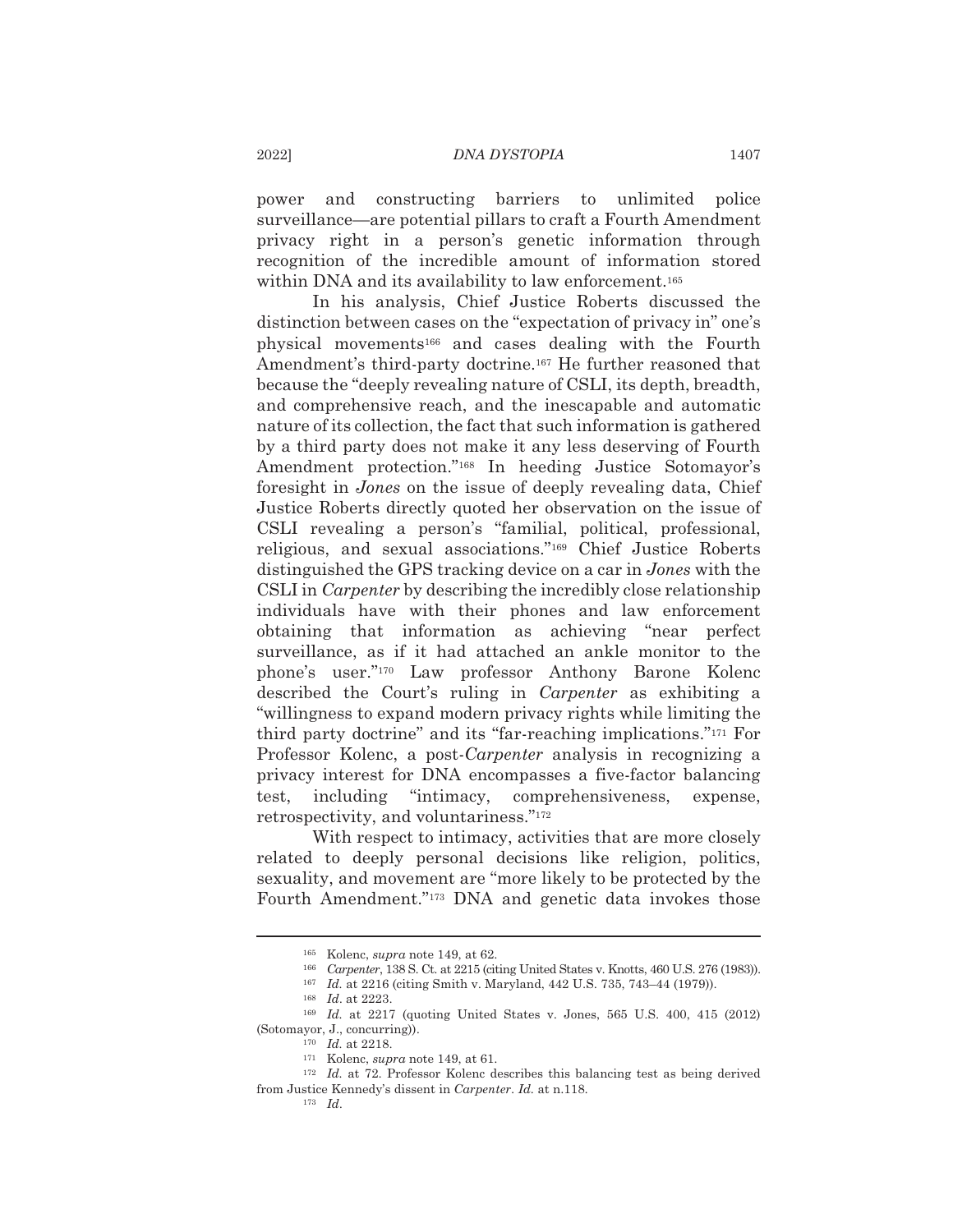concerns pertaining to personhood, because while it "does not" reveal a person's movements, it does reveal the intimate (biological) essence of a person's nature." $174$  In assessing how comprehensiveness applies to DNA, "society's expectations about the comprehensiveness of law enforcement's capabilities can influence whether an expectation to privacy is objectively reasonable."<sup>175</sup> Because decoding the human genome and harnessing this power through a cheek swab would have been considered unthinkable decades ago, there may be a privacy interest implicated.<sup>176</sup> The expense factor recognizes the relative ease and inexpensive methods by which law enforcement can obtain data relative to traditional methods of investigation.<sup>177</sup> Scholars look to the case of the Golden State Killer where a serial killer alluded capture for decades but was caught with a simple search of DNA matches in a database.<sup>178</sup> The retrospectivity factor recognizes that law enforcement's ability to glean the details of a criminal subject's past before becoming the target of an investigation weighs "in favor of privacy rights."<sup>179</sup> DNA has the ability to reveal much more than a criminal's past movements.<sup>180</sup> Finally, the fifth factor of voluntariness "recognizes that activities that are less voluntary—either because of societal factors . . . or because of the nature of technology are more likely to be considered private."<sup>181</sup> Here, a user must agree to terms of service to submit any DNA and send in a sample for analysis,<sup>182</sup> but DNA itself is shed through everyday tasks, like eating at a fast food restaurant or getting a haircut.<sup>183</sup>

In applying these five factors of the *Carpenter* decision, Professor Kolenc suggests that a privacy right to DNA may well exist.<sup>184</sup> Even so, when subscribers submit their DNA samples to companies for analysis, they are forming a legal relationship with a third-party entity.<sup>185</sup> The Court in *Carpenter* declined to extend the third-party doctrine to CSLI because of its "unique nature."<sup>186</sup> The Court reasoned that the primary rationales for

<sup>185</sup> See Terms of Service, supra note 2.

 $174$  *Id.* at  $72-73$ .

 $175$  *Id.* at 73.

 $^{176}$   $\,$   $Id.$ 

<sup>177</sup> Id. at 72-73 (quoting Carpenter v. United States, 138 S. Ct. 2206, 2217-18 (2018)).

 $^{\scriptscriptstyle 178}$   $\hspace{1mm} Id.$  at 73.  $179$  *Id.* 

 $180$  See id. at 72-73.  $181$  *Id.* at 74.

 $^{182}$  How It Works, 23ANDME, https://www.23andme.com/howitworks/ [https:// perma.cc/NU5V-YTJ5]; see Terms of Service, supra note 2.

<sup>183</sup> Kolenc, *supra* note 149, at 74.

 $184$  *Id.* at 74-75.

<sup>&</sup>lt;sup>186</sup> Carpenter v. United States, 138 S. Ct. 2206, 2216-17 (2018).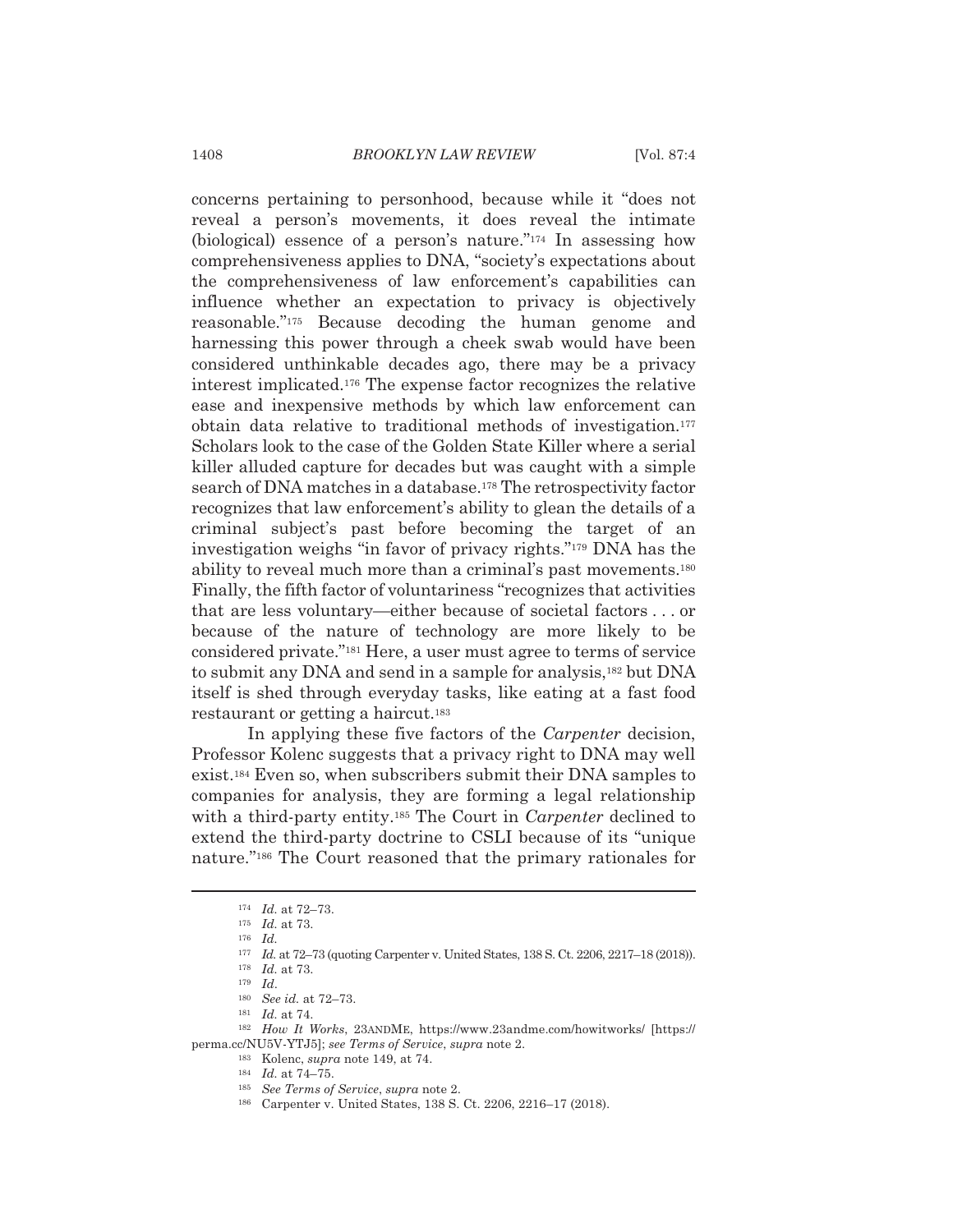the third-party doctrine—that only limited information could be gleaned from what is taken and assumption of risk by the individual—did not apply.<sup>187</sup> Further, the Court noted that "seismic shifts in digital technology" mean that CSLI could be incredibly precise because engaging in the modern-day world requires carrying a cell phone.<sup>188</sup> In assessing whether the thirdparty doctrine applies to DTC DNA companies and third-party databases, it appears that user consent, the ability to manipulate privacy settings, and "deliberate affirmative acts" by users submitting their DNA samples contrast with CSLI, where one only needs to turn on their phone for it to ping a cell tower and provide data to a wireless carrier.<sup>189</sup> Additionally, under the assumption of risk theory, it appears that users understood in various terms of service that "law enforcement could access DNA data with an administrative warrant of the type authorized by the Stored Communications Act, which uses a standard less than Fourth Amendment probable cause."<sup>190</sup>

While these factors suggest that a privacy right might exist in one's own DNA and that the third-party doctrine may not be applied to vitiate a person's privacy interest, that right may be close to worthless because law enforcement can use a relative's DNA to identify the target of an investigation through commonalities in their genetic information.<sup>191</sup> Because no right exists to the genetic information of a biological relative "nothing" in [the Fourth] Amendment would prevent police from searching the DNA results of a criminal subject's biological relatives to find an identity match."<sup>192</sup> As of February 2019, more than 26 million people have purchased DTC DNA tests.<sup>193</sup> Scientists recently conducted an experiment where 1.28 million consumer DNA tests were able to theoretically match about 60 percent of Americans with European descent to a third-cousin or closer

2022]

 $187$  *Id.* 

<sup>188</sup> Kolenc, supra note 149, at 72–73 (quoting Carpenter, 138 S. Ct. at 2219–20).

 $189$  *Id.* at 96-99.

 $190$  *Id.* at 98–99. Under the assumption of risk theory "information knowingly shared with another" will create "reduced expectation of privacy." Id. at 88 (quoting Carpenter, 138 S. Ct. at 2219).

<sup>&</sup>lt;sup>191</sup> See id. at 76 ("[C]riminal subjects who seek to apply the exclusionary rule to suppress evidence obtained through the search of DNA samples of biological relatives are attempting to vicariously assert the rights of their third-party relatives. The subjects are not the victims. The only ones who could raise an objection would be the biological family members themselves.").

 $192$  *Id.* at 100.

<sup>193</sup> Antonio Regalado, More Than 26 Million People Have Taken an At-Home Ancestry Test, MIT TECH. REV. (Feb. 11, 2019), https://www.technologyreview.com/2019/ 02/11/103446/more-than-26-million-people-have-taken-an-at-home-ancestry-test/ [https:// perma.cc/Y8HH-9FT6] (noting that the companies of Ancestry and 23andMe "now have some of the world's largest collections of human DNA").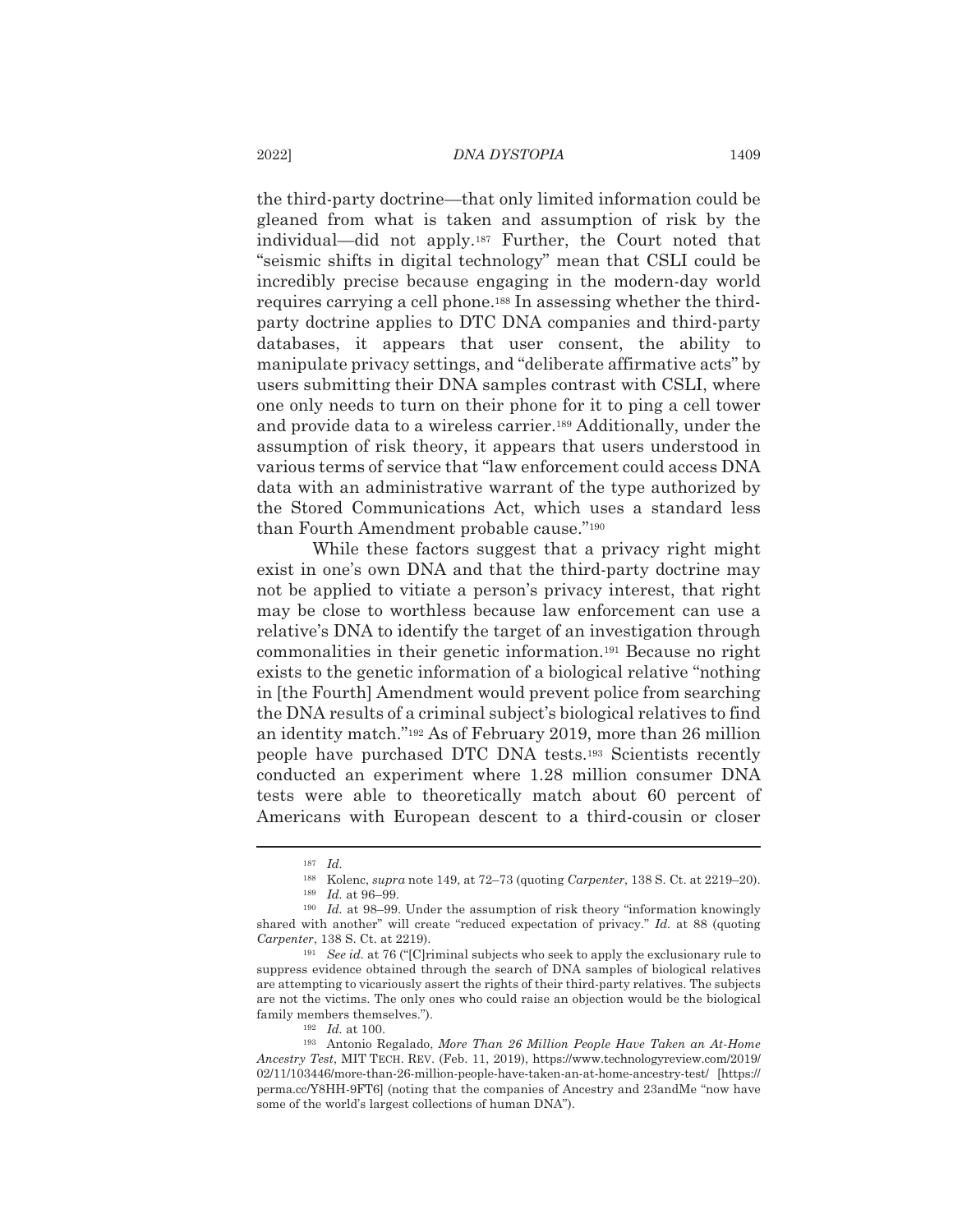match.<sup>194</sup> Because only 5 to 10 percent of a population's DNA is needed to extrapolate the remaining population's DNA,<sup>195</sup> a reasonable expectation of genetic privacy under the Fourth Amendment may no longer be realistic, let alone possible because of the assumption of risk in the digital world.<sup>196</sup> Scholars suggest that it would not be objectively reasonable for society to be willing to accept an asserted privacy right in genetic material of a relative.<sup>197</sup>

#### $B<sub>1</sub>$ Constitutional Right to Privacy Concerns

Because a reasonable expectation to privacy in DNA may no longer be possible, it may be necessary to look to other constitutional protections to check overzealous law enforcement investigations. In the realm of national security, the Supreme Court has ruled that Fourth Amendment concerns and values are not the only constitutional rights implicated in adjudication.<sup>198</sup> In *Griswold v. Connecticut*, Justice Douglas described penumbras to provisions of the Bill of Rights, thereby crafting the constitutional right to privacy.<sup>199</sup> This zone of privacy undergirds the guarantee of marriage equality and reproductive rights.<sup>200</sup> Some legal scholars have applied the zone of privacy to genetic information.<sup>201</sup>

This potential argument in favor of a judicially crafted right to privacy for DNA developed from different precedents. In National Archives and Records Administration v. Favish, noted that a surviving family member had a valid privacy interest in information surrounding the circumstances of a death.<sup>202</sup> In *Powell v. Schriver*, the Second Circuit held that an incarcerated person has a privacy right as to their HIV status and gender

<sup>&</sup>lt;sup>194</sup> Yaniv Elrich et al., *Identity Inference of Genomic Data Using Long Range* Familial Searches, 362 SCIENCE 690 (2018), https://science.sciencemag.org/content/ 362/6415/690 [https://perma.cc/J7ES-2B3B].

<sup>&</sup>lt;sup>195</sup> See Wee, supra note 36.

<sup>&</sup>lt;sup>196</sup> Kolenc, *supra* note 149, at 99-100.

 $197$  Id. at 77. "Moreover, such an assertion would be difficult to control with any reasonable limiting principle, since 99.7% of genetic material is also shared with every other person on the planet. In light of that statistic, at what point would such a privacy interest cease?" Id.

<sup>&</sup>lt;sup>198</sup> United States v. U.S. Dist. Ct. (Keith)., 407 U.S. 297, 313 ("National security cases, moreover, often reflect a convergence of First and Fourth Amendment values not present in cases of 'ordinary' crime.").

<sup>&</sup>lt;sup>199</sup> Griswold v. Connecticut, 381 U.S. 479, 484 (1965).

<sup>&</sup>lt;sup>200</sup> Obergefell v. Hodges, 576 U.S. 644, 665-67 (2015); Roe v. Wade, 410 U.S. 113, 152 (1973).

 $201$  Guest, *supra* note 33, at 1042.

 $^{202}$  Id. at 1036 (citing Nat'l Archives & Records Admin. v. Favish, 541 U.S. 157,  $165 - 74(2004)$ .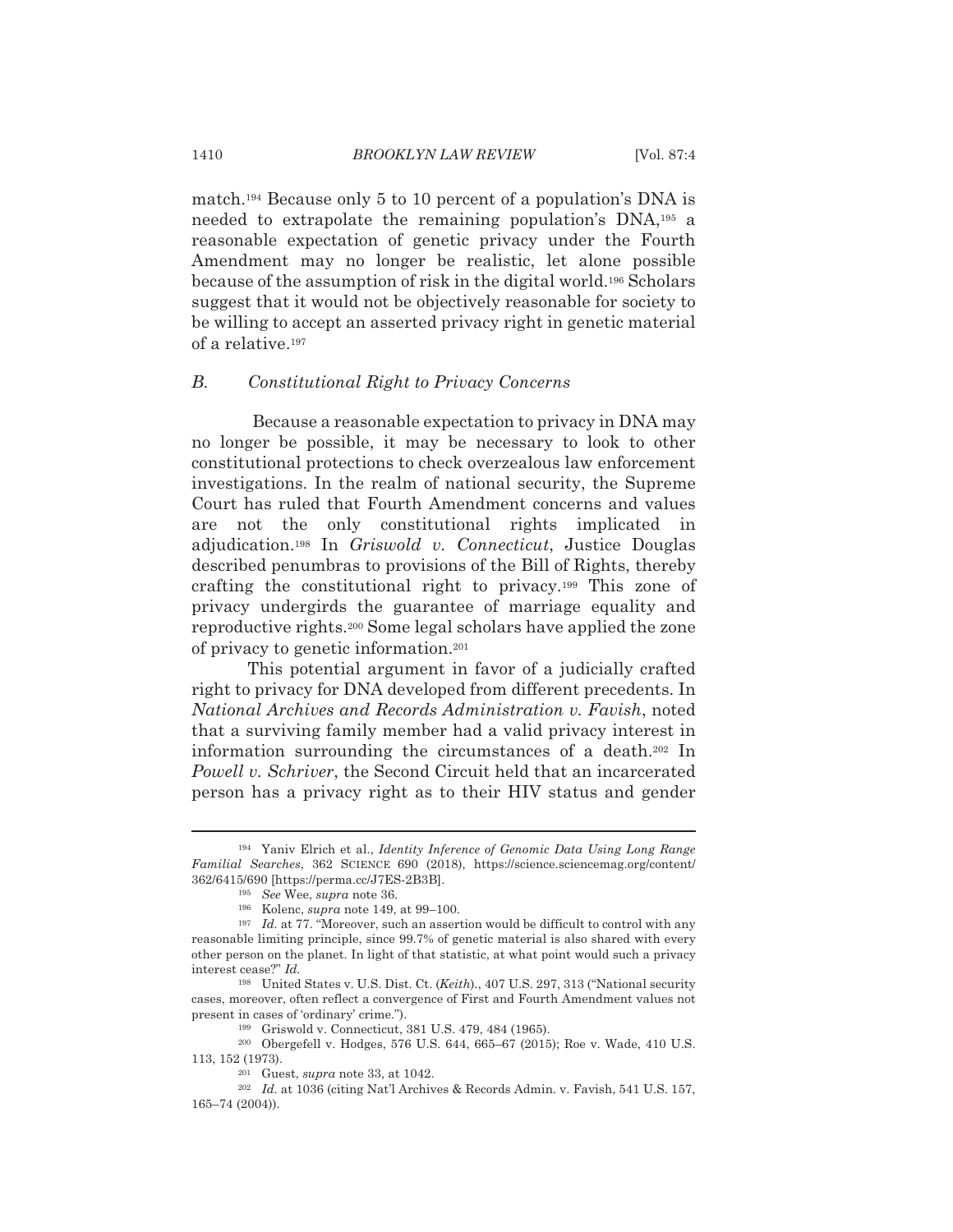identity.<sup>203</sup> While the right to privacy in disclosing one's HIV status was recognized in the Second Circuit previously,<sup>204</sup> the Schriver decision moved further towards ensuring a fundamental right to privacy of certain personal medical information, that being HIV status.<sup>205</sup> The basis of the Second Circuit's adoption of these medically centered rights to privacy are the progenies of the Supreme Court's ruling in Whalen v. Roe, where the right to privacy extended to "the individual" interest in avoiding disclosing personal matters."206 While the opinion in Schriver used dated and potentially offensive terms in describing a transgender person's right to privacy, it nonetheless extended a right to privacy to an additional personal matter, the disclosure of gender identity.<sup>207</sup> While there may be right to privacy in an individual's genetic information under the "personal" matters" rationale, this does not dispose of the issue of preexisting DNA in genealogical databases that can identify an individual who is not part of the database.<sup>208</sup> Cases rooted in reproductive rights suggest the Supreme Court would be unwilling to recognize an asserted privacy interest by an individual in another's submission to a genealogical website containing shared DNA, because of the inherent difficulty in crafting "any reasonable" limiting principle, since 99.7% of genetic material is also shared with every other person on the planet."209

#### $V_{\alpha}$ LEGISLATIVE ALTERNATIVES

Plaintiffs seeking to challenge the use of their genetic material in any type of investigation will surely have issues in establishing standing.<sup>210</sup> There are also dismal prospects in asserting that this information is constitutionally protected by the Fourth Amendment<sup>211</sup> or the constitutional right to privacy.<sup>212</sup> Because the judiciary is ill-suited to regulate a wayward executive branch at the state or federal level, legislative initiatives are necessary. Amending preexisting

<sup>&</sup>lt;sup>203</sup> Id. at 1041 (citing Powell v. Schriver, 175 F.3d 107, 111–13 (2d Cir. 1999)).

<sup>&</sup>lt;sup>204</sup> Doe v. City of New York, 15 F.3d 264, 267 (2d Cir. 1994) ("Individuals who are infected with the HIV virus clearly possess a constitutional right to privacy regarding their condition.").

<sup>&</sup>lt;sup>205</sup> Powell, 175 F.3d at 112.

<sup>&</sup>lt;sup>206</sup> Whalen v. Roe, 429 U.S. 589, 599 (1977).

<sup>&</sup>lt;sup>207</sup> Powell, 175 F.3d at 113.

 $^{208}\;$  See Erlich et al., supra note 194.

<sup>&</sup>lt;sup>209</sup> Kolenc, *supra* note 149, at 77 (citing Planned Parenthood of Se. Pa. v. Casey, 505 U.S. 833, 838 (1992)).

<sup>&</sup>lt;sup>210</sup> See discussion supra Section III.B.

<sup>&</sup>lt;sup>211</sup> See discussion supra Section IV.A.

<sup>&</sup>lt;sup>212</sup> See discussion supra Section IV.B.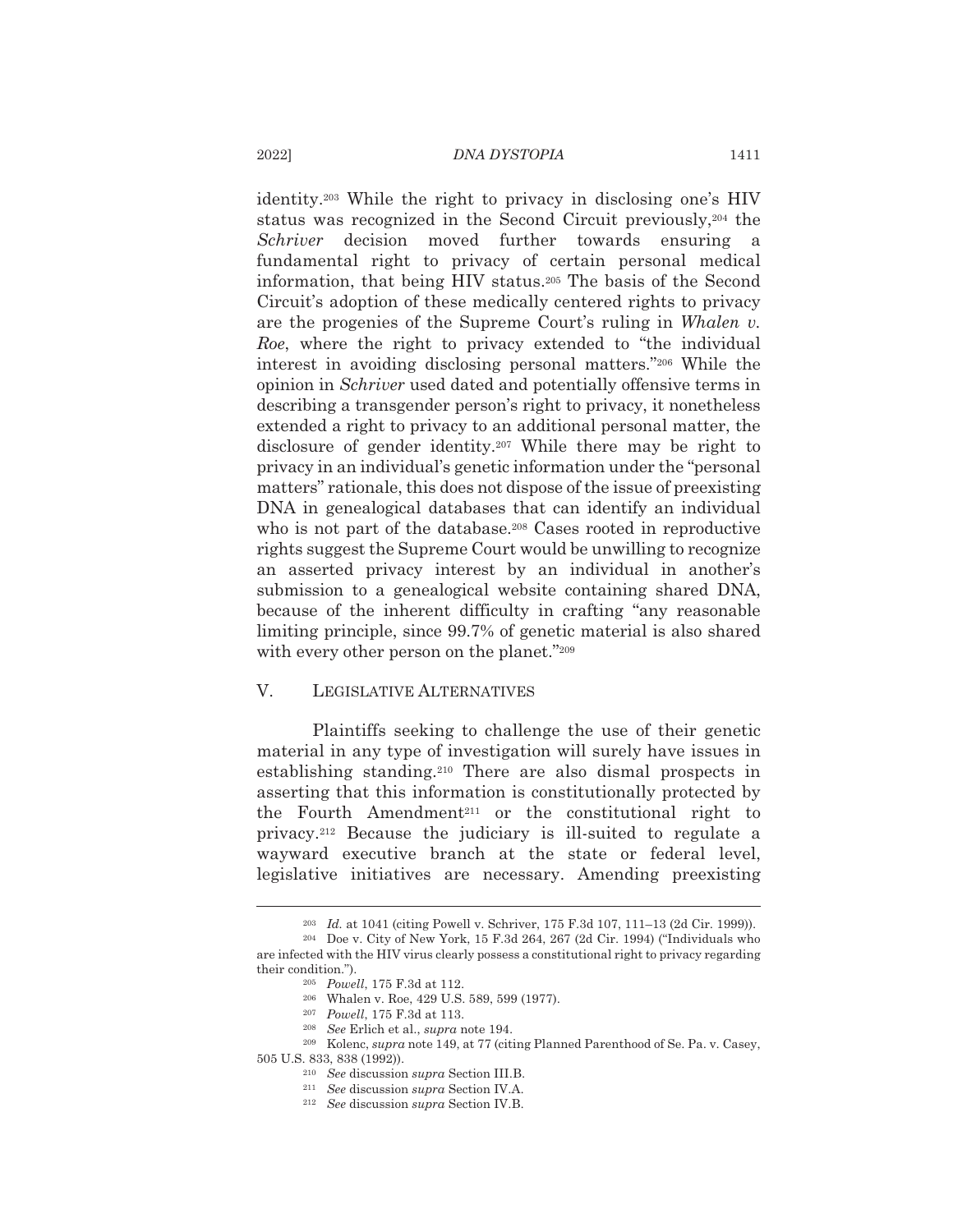federal legislation may not be adequate because of the differences in scope and purpose of relevant laws.<sup>213</sup> This Part discusses those existing federal laws and why amendments to them would be insufficient. This Part then surveys how both state<sup>214</sup> and European<sup>215</sup> lawmakers have created regulations as to consumer data, and how best to craft federal legislation to safeguard genetic data from national security overreach.

#### $A_{\cdot}$ Existing Federal Legislation

Congress passed the Genetic Information Nondiscrimination Act of 2008<sup>216</sup> (GINA) and the Health Insurance Portability and Accountability Act of 1996<sup>217</sup> (HIPAA) as the significant legislation relating to genetic privacy, procedures for storing information, and remedies. GINA is intended "[t] o prohibit discrimination on the basis of genetic information."<sup>218</sup> Under Title II of GINA, applicants or employees cannot be discriminated against based on genetic information.<sup>219</sup> Employees are protected from being denied health insurance based on genetic information that suggests an increased risk for medical issues like cancer.<sup>220</sup> DNA privacy is not the focus of GINA, and the meaning of "genetic" information" has been battled in courts since the laws inception.<sup>221</sup> With some courts looking to the statutory intent of the phrase "genetic information" and others looking to the plain meaning of the same phrase.<sup>222</sup> Part of HIPAA's purpose is to "combat waste,

 $221$  *Id.* at 499.

<sup>&</sup>lt;sup>213</sup> See Sonia M. Suter, GINA at 10 Years: The Battle Over 'Genetic Information' Continues in Court, 5 J.L. & BIOSCIENCES 495, 496-98 (May 25, 2019).

<sup>&</sup>lt;sup>214</sup> Sarah Rippy, US State Comprehensive Privacy Law Comparison, INT'LASS'N OF PRIV. PROS. (Sept. 16, 2021), https://iapp.org/resources/article/state-comparison-table/ [https://perma.cc/EUB8-X7UR].

<sup>&</sup>lt;sup>215</sup> Regulation 2016/679 of the European Parliament and of the Council of 27 April 2016 on the Protection of Natural Persons with Regard to the Processing of Personal Data and on the Free Movement of Such Data, and the Repealing Directive 95/46/EC (General Data Protection Regulation), 2016 O.J. (L 119) [hereinafter General Data Protection Regulation].

<sup>&</sup>lt;sup>216</sup> Genetic Information Nondiscrimination Act of 2008, Pub. L. No. 110-233, 122 Stat. 881 (codified as amended in scattered sections of Titles 26, 29, and 42 of the United States Code).

<sup>&</sup>lt;sup>217</sup> Health Insurance Portability and Accountability Act of 1996, Pub. L. No. 104-191, 110 Stat. 1936 (codified as amended in scattered sections of Titles 18, 26, 29 and 42 of the United States Code).

<sup>&</sup>lt;sup>218</sup> Pub. L. No. 110-233, 122 Stat. at 881.

<sup>&</sup>lt;sup>219</sup> Genetic Information Discrimination, U.S. EQUAL EMP. OPPORTUNITY COMM'N (Sept. 20, 2020), https://www.eeoc.gov/genetic-information-discrimination [https://perma.cc/K2PR-SMUM].

 $^{220}$  Suter, supra note 213.

<sup>&</sup>lt;sup>222</sup> See id. at 495 ("Over the last ten years, however, the courts have been battling over the meaning of 'genetic information.' One interpretive approach adheres strictly to GINA's statutory language; the second interprets the definition restrictively and contrary to the plain meaning of GINA and its underlying goals.").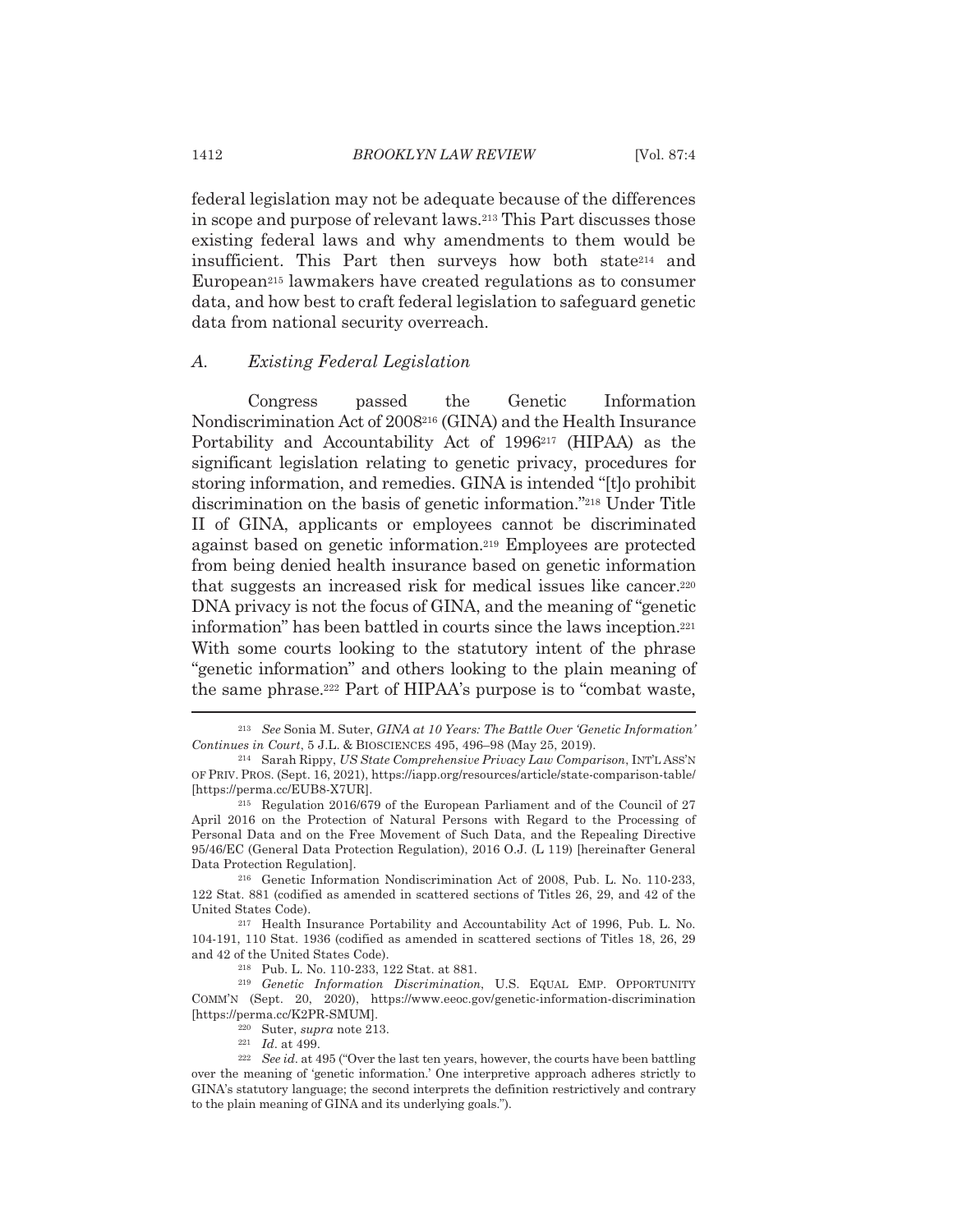fraud, and abuse."223 Under HIPAA, genetic data cannot be given to schools or employers, but law enforcement agencies can access this information without a warrant "if you're a victim or suspect of a criminal investigation."224

Retrofitting or amending GINA or HIPAA to change with technology may have unintended consequences and be inadvisable. In United States v. Jones, Justice Alito stated in his concurrence that privacy concerns based on emerging technologies "may spur the enactment of legislation to protect against these intrusions. This is what ultimately happened with respect  $\mathbf{t}$ wiretapping  $\ldots$  since that time, the regulation of wiretapping has been governed primarily by statute and not case law."225 An example of this is the history of Title III of the Omnibus Crime Control and Safe Streets Act of 1968. The Omnibus Crime Control and Safe Streets Act was passed in 1968 to increase the ability of law enforcement to coordinate with the judiciary in the realm of criminal law.<sup>226</sup> Title III established wiretapping oral and wire communications as a means to prevent organized crime.<sup>227</sup> The Electronic Communications Privacy Act of 1986 amended Title III, adding electronic communications to the original scope of written and oral communications.<sup>228</sup> Electronic communications are defined within the statute as "any transfer of signs, signals, writing, images, sounds, data, or intelligence of any nature."229 The broadening of the scope of the statute to encompass electronic communications without proper regard for the implications of the amending language causes more uncertainty.<sup>230</sup> Some propose amending HIPAA or GINA as a solution to these complex issues.<sup>231</sup> Because DTC DNA testing has become more commonplace in the past decade,<sup>232</sup> folding the issue and all of its complexities into a

<sup>&</sup>lt;sup>223</sup> Pub. L. No. 104-191, 110 Stat. at 1936.

<sup>&</sup>lt;sup>224</sup> Megan Molteni, *The US Urgently Needs New Genetic Privacy Laws*, WIRED (May 1, 2019, 8:00 AM), https://www.wired.com/story/the-us-urgently-needs-new-genetic -privacy-laws/ [https://perma.cc/EUR5-FTWT].

<sup>&</sup>lt;sup>225</sup> United States v. Jones, 565 U.S. at 427-28 (Alito, J., concurring).

<sup>&</sup>lt;sup>226</sup> Omnibus Crime Control and Safe Streets Act of 1968, Pub. L. No. 90-351, 82 Stat. 197 (codified as amended in scattered sections of 18 and 34 of the United States Code). <sup>227</sup> Id. § 801, 82 Stat. at 211.

<sup>&</sup>lt;sup>228</sup> Electronic Communications Privacy Act of 1986, Pub. L. No. 99-508, § 101, 100 Stat. 1848, 1848 (codified as amended at 18 U.S.C. § 2510).

<sup>&</sup>lt;sup>229</sup> 18 U.S.C. § 2510(12).

<sup>&</sup>lt;sup>230</sup> See Melanie B. Harmon, Comment, Applying Leon: Does the Good Faith Exception Apply to Title III Interceptions?, 2012 U. CHI. LEGAL F. 323, 330–42 (2012) (discussing a circuit split regarding Title III wiretaps and supposing that "Title III does") not explicitly disclaim judicially crafted remedies for interceptions of wire and oral communications, but does so for interceptions of electronic communications").

<sup>&</sup>lt;sup>231</sup> Hannah Frye et al., Policy Memo: Genetic Privacy Consumer Protections, WASH. UNIV. IN ST. LOUIS (Nov. 16, 2020), https://sites.wustl.edu/prosper/policy-memogenetic-privacy-consumer-protections/ [https://perma.cc/8YNT-MD6Y].

<sup>&</sup>lt;sup>232</sup> Regalado, *supra* note 193.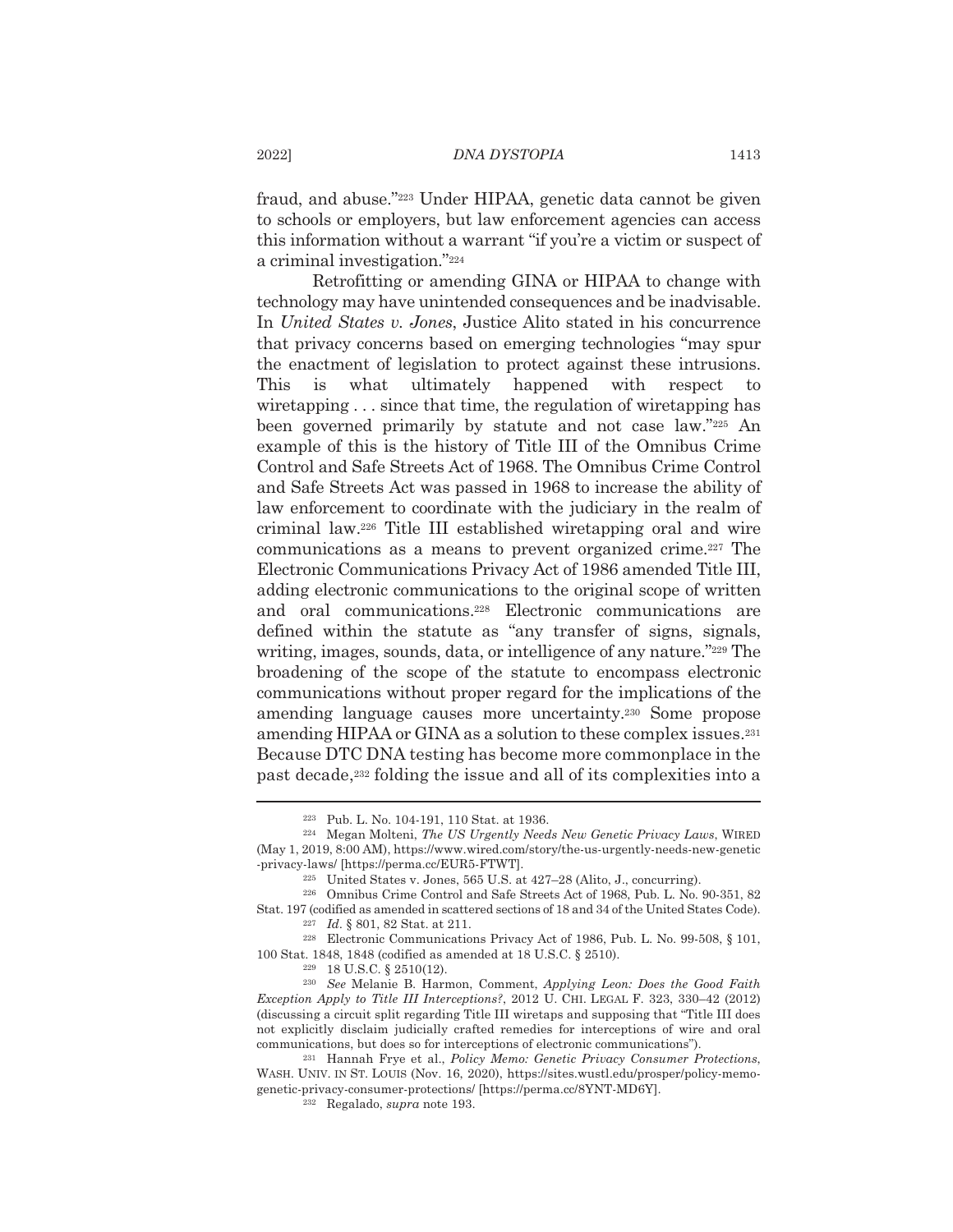statute with its own jurisprudence and precedent like GINA or HIPAA may be inadvisable because any proposed amendment could be misconstrued by courts.

### $B_{\cdot}$ European Regulatory Framework and State-Based Data Privacy Initiatives

Because federal genetic privacy legislation is needed to standardize the nation's approach to data security,<sup>233</sup> it is valuable to look at best practices for data privacy. European Union (EU) Regulation 2016/679 is also known as the General Data Protection Regulation (GDPR).<sup>234</sup> Any company that processes personal data of people within EU territory must comply with the law.<sup>235</sup> The EU law "mandates a decentralized, context-specific and risk-based approach to data protection with emphasis on...data controllers."236 Genetic data is deemed "special categories of personal data."237 Under the GDPR, this type of data is subject to specific technical requirements, like pseudonymization.<sup>238</sup> Pseudonymization, as described by the GDPR, constitutes processing and formatting of data in a manner where it cannot be traced back to the original person without additional identifying information, with this additional information required to be stored separately.<sup>239</sup> Under the GDPR, violations that "go against the very principles of the right" to privacy and the right to be forgotten that are at the heart of the GDPR" can "result in a fine of up to  $E20$  million, or 4% of the firm's worldwide annual revenue from the preceding financial year, whichever amount is higher."240 As of the writing of this note, there have been 1,007 GDPR fines levied totaling more than  $\epsilon$ 1.57 billion in penalties, with the largest single fine handed down to Amazon.com, Inc. at €746 million.<sup>241</sup>

<sup>&</sup>lt;sup>233</sup> Derek Hawkins, The Cybersecurity 202: Why a Privacy Law Like GDPR Would Be a Tough Sell in the U.S., WASH. POST (May 25, 2018), https://www.washington post.com/news/powerpost/paloma/the-cybersecurity-202/2018/05/25/the-cybersecurity-2 02-why-a-privacy-law-like-gdpr-would-be-a-tough-sell-in-the-u-s/5b07038b1b326b492d d07e83/ [https://perma.cc/D42F-BNEK].

<sup>&</sup>lt;sup>234</sup> FAQ, GDPR.EU, https://gdpr.eu/faq/ [https://perma.cc/4TWC-PFVB].

 $235$  *Id.* 

<sup>&</sup>lt;sup>236</sup> Masha Shabani & Luca Marelli, Re-Identifiability of Genomic Data and the GDPR, EMBO REPORTS (May 24, 2019), https://www.embopress.org/doi/epdf/10.15252/ embr.201948316 [https://perma.cc/3YHF-XQE8].

<sup>&</sup>lt;sup>237</sup> General Data Protection Regulation, *supra* note 215, art. 9.

<sup>&</sup>lt;sup>238</sup> What Are the GDPR Fines?, GDPR.EU, https://gdpr.eu/fines/ [https:// perma.cc/T3LE-QJW5].

<sup>&</sup>lt;sup>239</sup> General Data Protection Regulation, *supra* note 215, art. 4(5).

<sup>&</sup>lt;sup>240</sup> What Are the GDPR Fines?, supra note 238.

<sup>&</sup>lt;sup>241</sup> Fine Statistics, GDPR ENFORCEMENT TRACKER, https://www.enforcement tracker.com/?insights [https://perma.cc/9SSJ-MMJG] (data as of February 2022).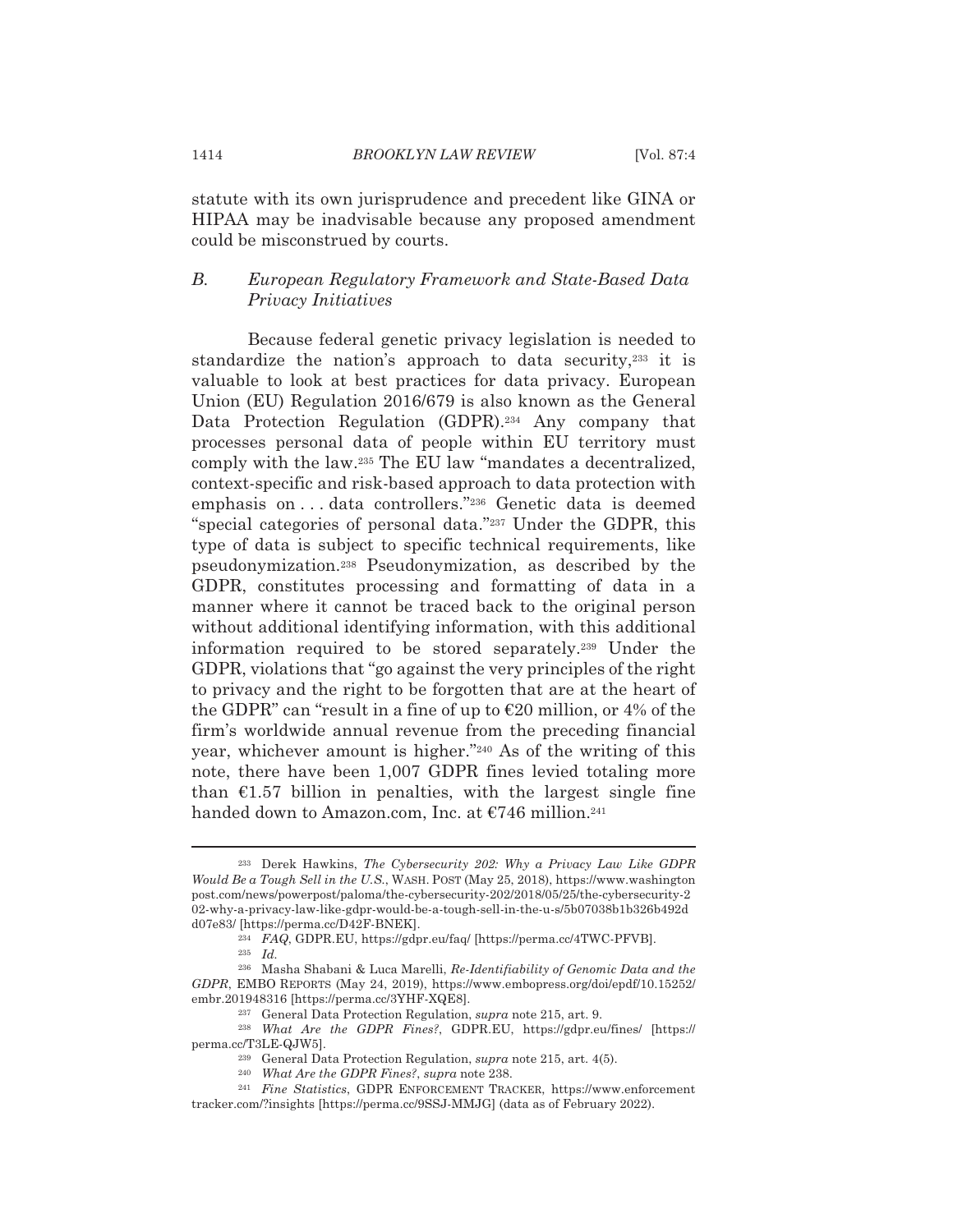### DNA DYSTOPIA

Recently, twenty-seven states have either enacted or are on the road to enacting data privacy legislation.<sup>242</sup> California boasts the nation's largest population at more than 39 million residents, as well as largest economy at more than \$3.1 trillion.<sup>243</sup> For these reasons, it is best to focus on California's newly created data protection regime. In November 2020, California's voters passed Proposition 24 also known as the California Privacy Rights Act (CPRA).<sup>244</sup> Some practitioners and academics believe California's CPRA is a means not only to protect Californian's data, but as a means to provide an American jurisdiction to attract European companies to transfer data in compliance with the European GDPR regulations.<sup>245</sup> The CPRA's enforcement structure differs dramatically from the GDPR, with injunctive relief as well as a civil penalty framework that fines violators \$2,500 for each violation or  $$7,500$  for each intentional violation.<sup>246</sup> The CPRA vests power in the new created California Privacy Protection Agency to ensure that data of California residents is protected.<sup>247</sup> Other states like Texas passed similar legislation that establishes similar watchdog entities,<sup>248</sup> signaling that legislatures are cognizant of the potential dangers of the exploitation of consumer data.

### $C_{\cdot}$ Emerging State-Based Biometric and DTC DNA Privacy Legislation

Recently, states have begun to pass legislation that treats biometric data separately from other types of data that can be stored or transmitted. These laws may give insight into how a federal solution could take shape. In 1998, Illinois, passed the Genetic Information Privacy Act (GIPA).<sup>249</sup> This statute contains

2022]

 $242$  Rippy, supra note 214.

<sup>&</sup>lt;sup>243</sup> Overview of California, U.S. NEWS & WORLD REP., https://www.usnews.com/ news/best-states/california [https://perma.cc/A8HJ-F6HC].

<sup>&</sup>lt;sup>244</sup> California Privacy Rights Act of 2020, Proposition 24, in TEXT OF PROPOSED LAWS, CALIFORNIA GENERAL ELECTION VOTERS INFORMATION GUIDE 42-75  $(Nov. 3, 2020)$  [hereinafter CPRA, Prop. 24], https://vig.cdn.sos.ca.gov/2020/ general/pdf/topl.pdf [https://perma.cc/7XS4-SK8A] (approved on Nov. 3, 2020, operative Jan. 1, 2023); see also Cynthia Cole et al., Move Over, CCPA: The California Privacy Rights Act Gets the Spotlight Now, BLOOMBERG L. (Nov. 16, 2020), https://news.bloom berglaw.com/privacy-and-data-security/move-over-ccpa-the-california-privacy-rights-act -gets-the-spotlight-now [https://perma.cc/PCU4-UNJH].

<sup>&</sup>lt;sup>245</sup> Natasha G. Kohne et al., CPRA Rivals GDPR's Privacy Protections and Emphasizes Consumer Choice, LEXOLOGY (Nov. 11, 2020), https://www.lexology.com/libr ary/detail.aspx?g=f0e4b95c-1f39-44d2-a0f0-81da4fff630f [https://perma.cc/XKU2-BS75].

<sup>&</sup>lt;sup>246</sup> CPRA, Prop. 24, *supra* note 244, at 74.

 $247$  *Id.* § 1798.105.

<sup>&</sup>lt;sup>248</sup> See H.B. 4390, 86th Leg., Reg. Sess. (Tex. 2019) (enacted).

<sup>&</sup>lt;sup>249</sup> Genetic Information Privacy Act, 410 ILL. COMP. STAT. 513/1 (1998).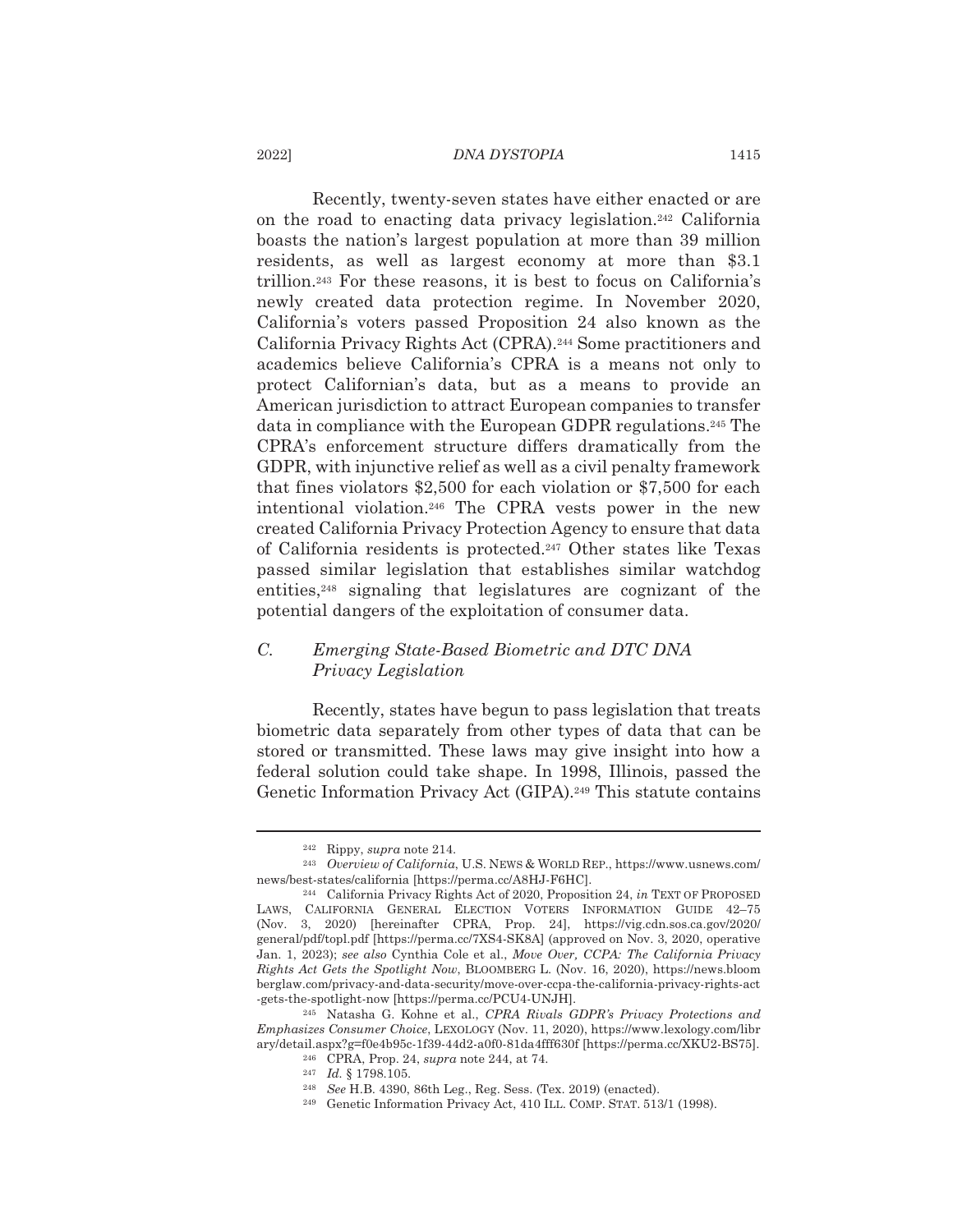a private right of action that allows a person to bring suit if their genetic information is misused by a business entity,<sup>250</sup> but the legislative findings and purpose of the law appear to be more of a state analogue to HIPAA.<sup>251</sup> This appeared to be the onset of a state-based initiative to regulate genetic data.<sup>252</sup>

Ten years later, Illinois passed the Biometric Privacy Act (BIPA).<sup>253</sup> BIPA allows for a private right of action entitling plaintiffs to \$1,000 in damages per violation or \$5,000 in damages per each intentional or reckless violation.<sup>254</sup> Because under BIPA, "biometric identifiers" are confined to "a retina or iris scan, fingerprint, voiceprint, or scan of face geometry," it does not include the type of genetic data stored or controlled by a DTC DNA company.<sup>255</sup> BIPA litigation often takes the form of class action suits, and it has been transformational. In March 2021, the social media giant Facebook settled a class action lawsuit with 1.6 million users for \$650 million, in a complaint that alleged that Facebook's "tag suggestions" feature was a violation of BIPA because the technology stored digital scans "of" [users'] faces without notice or consent."256

In October 2021, California passed their own Genetic Information Privacy Act (California's GIPA).<sup>257</sup> California's GIPA requires [DTC] genetic testing company [ies] to "maintain reasonable security procedures and practices to protect a consumer's genetic data against unauthorized access, destruction, use, modification, or disclosure" and "[d]evelop procedures and practices to enable a consumer to . . . [a]ccess their genetic data."258 The bill defines DTC "genetic testing companies" as any entity that "[slells, markets, interprets, or otherwise offers consumer-initiated genetic testing products or services directly to consumers . . . [a]nalyzes genetic data obtained from a consumer" or "[c] ollects, uses, maintains, or discloses genetic data collected or derived from a direct-to-consumer genetic testing product or

 $250$  *Id.* 513/40.

 $251$  *Id.* 513/5.

<sup>&</sup>lt;sup>252</sup> Alexander E. Newkirk, Note, Someone Else May Own a Piece of You: Lack of Federal Regulation Over Direct-to-Consumer DNA Test Kits, 20 N.C. J.L. & TECH. 267, 287-96 (2019) (further discussing Alaska's, Maryland's, and New Mexico's privacy laws as they relate to genetic data, yet evading DTC DNA testing companies).

<sup>&</sup>lt;sup>253</sup> Biometric Information Privacy Act, 740 ILL. COMP. STAT. 14/10 (2008).

 $254$  *Id.* 14/20.

 $255$  *Id.* 14/10.

<sup>&</sup>lt;sup>256</sup> Jennifer Bryant, Facebook's \$650M BIPA Settlement 'A Make-or-Break Moment', INT'L ASS'N OF PRIV. PROS. (Mar. 5, 2021), https://iapp.org/news/a/facebooks-650m-bipa-settlement-a-make-or-break-moment/ [https://perma.cc/87BK-77T9].

<sup>&</sup>lt;sup>257</sup> Lara Compton & Stephnie John, California's Senate Bill 41: The Genetic Information Privacy Act, JD SUPRA (Oct. 20, 2021), https://www.jdsupra.com/legal news/california-s-senate-bill-41-the-genetic-4182899/ [https://perma.cc/8YGE-HRP4].

<sup>&</sup>lt;sup>258</sup> CAL. CIV. CODE § 56.181(d) (West, Westlaw through ch. 12 of 2022 Reg. Sess.).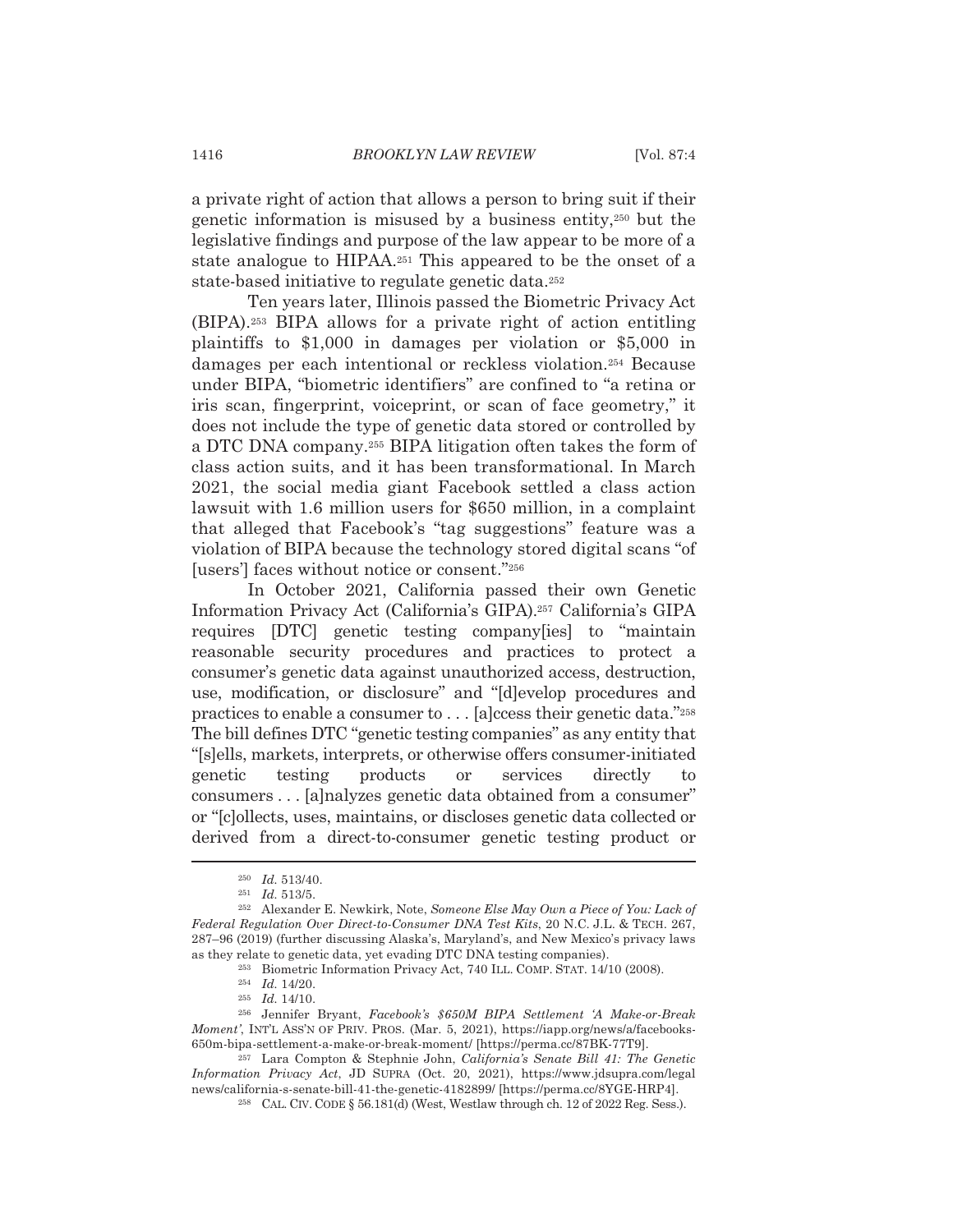service, or is directly provided by a consumer."259 California's GIPA contains a private right of action, with penalties ranging from \$1,000 to \$10,000 per violation.<sup>260</sup> Because open-source DNA databases that use unsecure storage methods collect, use, or maintain genetic data from DTC DNA websites,<sup>261</sup> they could potentially fall within the scope of this statute and be subject to suit in California. While a state-based approach may work to tailor a statute to each state's economic uniqueness, the jugger naut of the national security apparatus necessitates a federal response.

#### $D.$ Potential Federal Solution

While a private right of action may be preferable in giving aggrieved parties the flexibility to bring suit for violations, BIPA class action suits present a cautionary tale, where damages and settlement price tags can be astronomical.<sup>262</sup> The "nationalized" private right of action could be ruinous to DTC DNA companies as well as third-party databases if plaintiffs are able to pursue BIPA class action lawsuits. Using a DTC DNA company like 23andMe to show how these fines would work is instructive. On June 17, 2021, 23andMe Inc., became a publicly traded company, with an initial valuation of \$3.5 billion.<sup>263</sup> As of August 13, 2021, the company sported a \$770 million cash balance, revenue projections of \$250 million for fiscal year 2022, and an "[e]xpanded customer data base of 11.6 million genotyped customers." $264$  Even using the smallest fine under California's GIPA at \$1,000 per violation, 23andMe could be levied an \$11.6 billion fine, more than triple their initial valuation.

Utilizing a GDPR-style fine system reveals potential pitfalls as well. Applying a one-size fits all fine would insulate larger companies, as using the 4 percent gross revenue fine structure of the GDPR would only constitute a paltry  $\epsilon$ 10 million

 $259$  *Id.* 

 $260$  *Id.* 

<sup>&</sup>lt;sup>261</sup> About GEDmatch, GEDMATCH, https://www.gedmatch.com/about-us [https:// perma.cc/653B-TQNS].

<sup>&</sup>lt;sup>262</sup> See Laura Balson, Illinois Biometric Act Has Been A Class Action Nightmare, But Things May Get Better, JD SUPRA (July 19, 2021), https://www. jdsupra.com/legalnews/illinois-biometric-act-has-been-a-class-6205214/ [https://perma.c c/M7D7-VTRP] (detailing other BIPA suits where social media company TikTok settled a claim based on facial recognition technology for \$92 million, Wal-Mart settled a claim dealing with employee palm scanners for \$10 million).

<sup>&</sup>lt;sup>263</sup> Kristen V. Brown, 23andMe DNA-Testing Firm Goes Public Following Branson Deal, BLOOMBERG (June 17, 2021), https://www.bloomberg.com/news/articles/ 2021-06-17/23andme-dna-testing-company-goes-public-following-branson-deal [https:// perma.cc/NEV7-86FF].

<sup>&</sup>lt;sup>264</sup> 23andMe Reports FY2022 First Quarter Financial Results, 23ANDME (Aug. 13, 2021), https://investors.23andme.com/news-releases/news-release-details/23andmereports-fy2022-first-quarter-financial-results [https://perma.cc/X5LM-SBJG].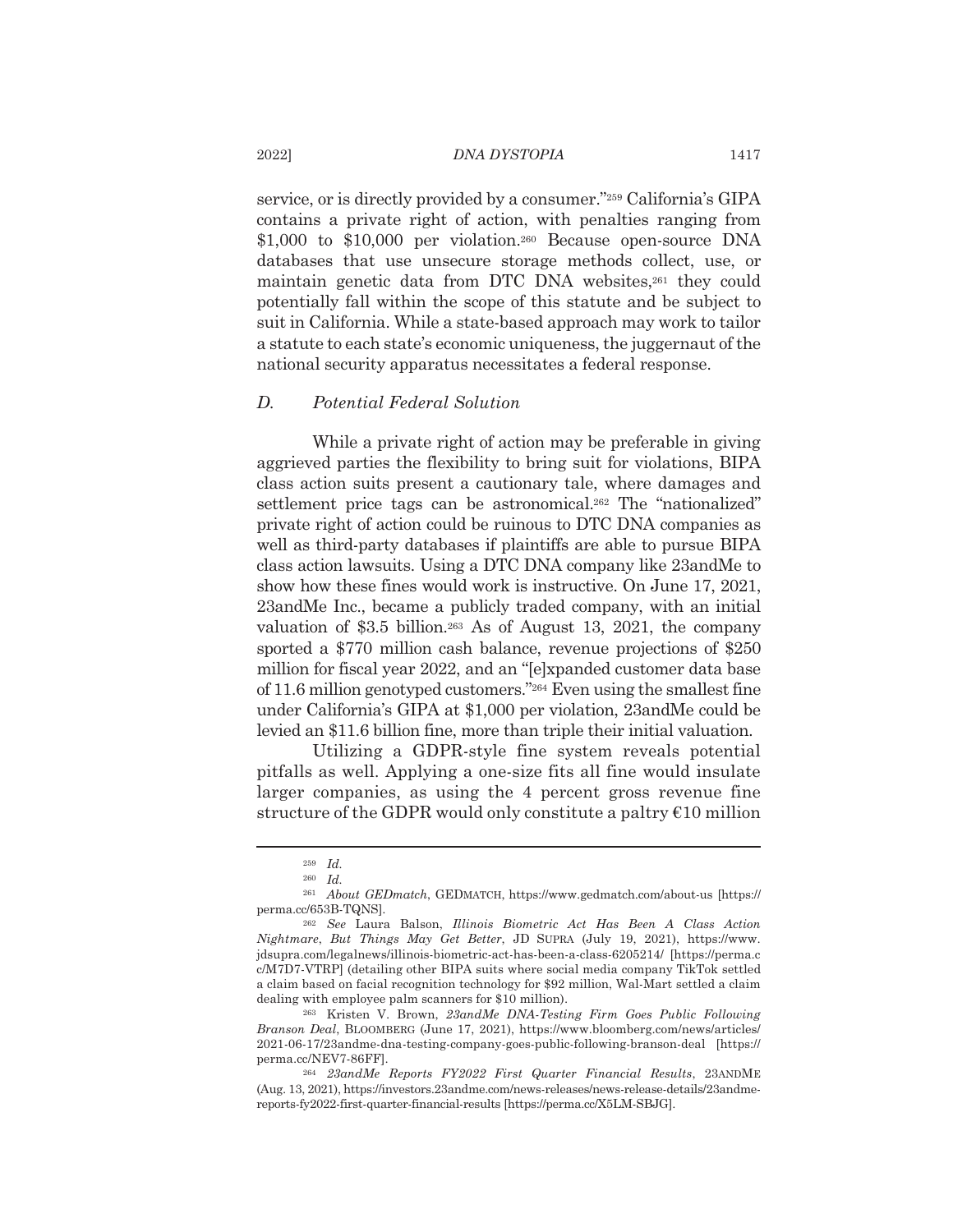fine for 23andMe.<sup>265</sup> Because potential damages faced by defendant's who violate a federal solution would be cataclysmic and have a chilling effect,<sup>266</sup> it may be more prudent to impose GDPR-style fine caps at significantly higher percentages.

Without a private right of action, it would fall to government regulators to enforce this proposed legislation. Within the federal government, no administrative agency exists for data privacy, but the Federal Trade Commission (FTC) is the rough equivalent of a regulatory authority of this type.<sup>267</sup> In the original FTC Act of 1914, the newly formed agency was only empowered by Congress "to prevent persons, partnerships, or corporations, except banks, and common carriers subject to the Acts to regulate commerce, from using unfair methods of competition in commerce."268 Today, the FTC describes itself as having a twofold mission of "protect [ing] consumers and promot[ing] competition."269 In 2019, the FTC held hearings over the course of two days on their approach to consumer privacy.<sup>270</sup> During the hearings, FTC Commissioner Noah Joshua Phillips acknowledged that while advocates had been studying consumer data privacy for years, the issue has "come out of nowhere" to lawmakers and policymakers.<sup>271</sup> The FTC has also failed to enforce its own orders against companies like Google or impose fines against companies like Uber.<sup>272</sup> Because of the failure of federal lawmakers to pass legislation resembling the European GDPR, some have argued that a data protection agency should be created.<sup>273</sup>

With many states drafting protections for consumer data,<sup>274</sup> and most other advanced economies creating agencies to do the

<sup>&</sup>lt;sup>265</sup> What Are the GDPR Fines?, supra note 238.

<sup>&</sup>lt;sup>266</sup> Balson, *supra* note 262 ("For large companies, the alleged damages can be in the millions or billions of dollars, even without a single injured plaintiff in the class. For small companies, a BIPA lawsuit can mean the end of the business. And for defense attorneys, there have been very few strategies for effectively defending a client caught unaware of the statutory requirements.").

<sup>&</sup>lt;sup>267</sup> Hawkins, *supra* note 233.

<sup>&</sup>lt;sup>268</sup> Federal Trade Commission Act, Pub. L. No. 63-203, 38 Stat. 717, 719 (1914) (codified as amended at 15 U.S.C. §§ 41-58).

<sup>&</sup>lt;sup>269</sup> Mission, FED. TRADE COMM'N, https://www.ftc.gov/about-ftc/what-we-do [https://perma.cc/DUP3-NXUPl.

<sup>&</sup>lt;sup>270</sup> Hearings on Competition and Consumer Protection in the 21st Century, FED. TRADE COMM'N (Apr. 9-10, 2019), https://www.ftc.gov/news-events/events-calendar/ftchearing-competition-consumer-protection-21st-century-february-2019 [https://perma.cc/ 8GSD-SAH6].

<sup>&</sup>lt;sup>271</sup> FED. TRADE COMM'N, PREPARED REMARKS OF COMMISSIONER NOAH JOSHUA PHILLIPS, FTC HEARING #12: THE FTC'S APPROACH TO CONSUMER PRIVACY (Apr. 9, 2019).

<sup>&</sup>lt;sup>272</sup> The U.S. Urgently Needs a Data Protection Agency, ELEC. PRIV. INFO. CTR., https://epic.org/dpa/ [https://perma.cc/NXU8-U9GV].

 $273$  *Id.* 

<sup>&</sup>lt;sup>274</sup> Cynthia Brumfield, 12 New State Privacy and Security Laws Explained: Is Your Business Ready?, CSO (Dec. 28, 2020), https://www.csoonline.com/article/3429608 /11-new-state-privacy-and-security-laws-explained-is-your-business-ready.html?page=2 [https://perma.cc/WR37-8KLF].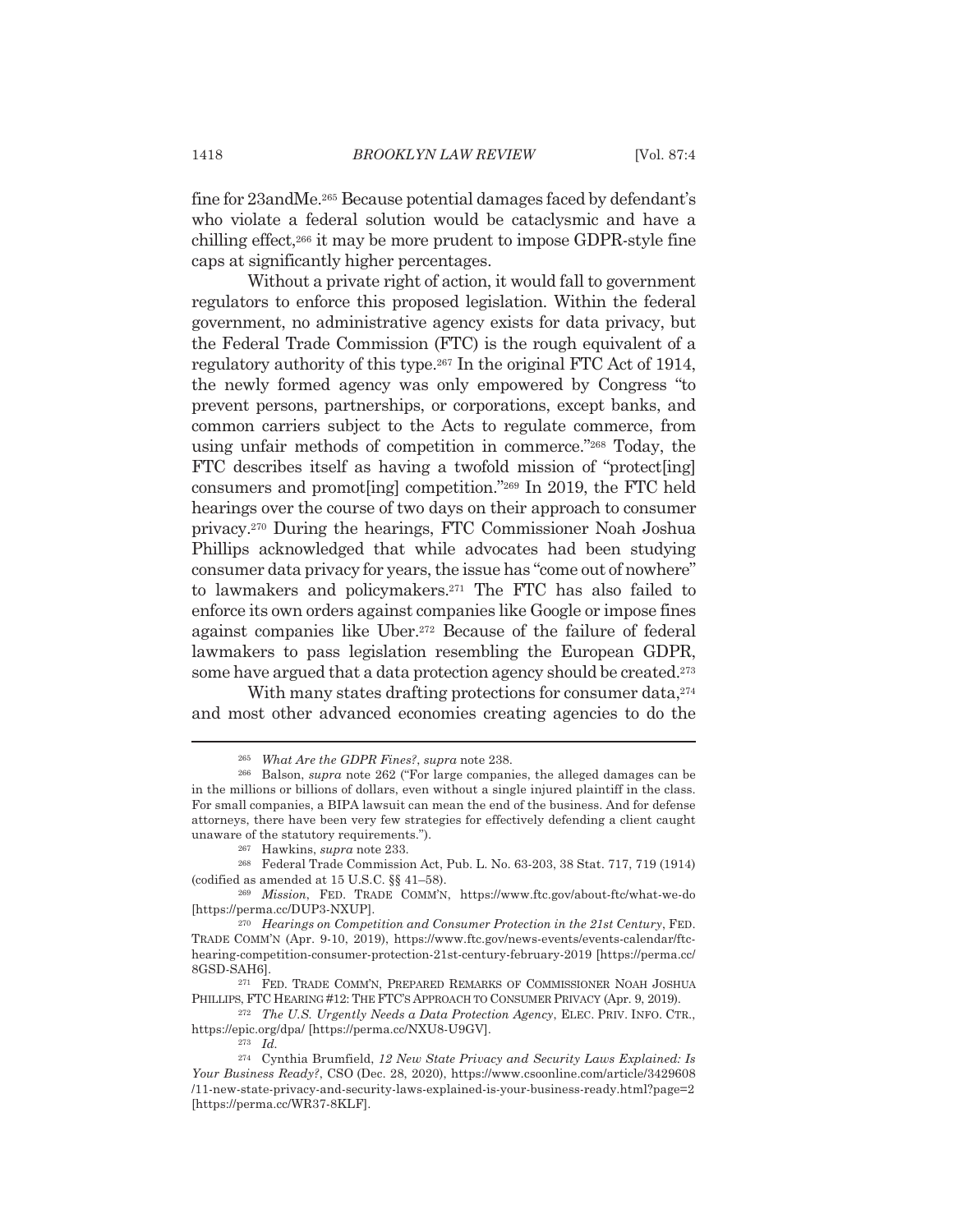same, any federal legislation should create a new agency as well. Accountability, by regulatory oversight on standards for DNA data storage should be crafted to ensure that those handling consumers' DNA secure it, lest genetic material becomes a national security risk and opens the door for law enforcement agencies to gain access to the data for a domestic or foreign based investigation.<sup>275</sup>

While there are many scientific and technical issues with drafting federal legislation, a major issue that must be assessed is whether statutory language should be ambiguous to allow for judicial discretion or whether it would be more effective to employ muscular regulations. In attempting to craft a federal solution, legislators can either create minimum standards for security, or utilize vague language that courts will then construe. In the realm of minimum standards, Massachusetts remains an outlier in creating minimum standards for storing personal information.<sup>276</sup> Their approach generates regulations with minimum standards for things like secure user authentication protocols, secure access control measures, encryption requirements, and training and education on these matters.<sup>277</sup> Because DNA files are uploaded to some third-party databases in formats that are similar to many other types of files, they can be easily falsified.<sup>278</sup> Researchers have commented that a few different design choices can negate this issue. One includes limiting DNA data that can be entered into a database to what has been previously generated by a DTC DNA company.<sup>279</sup> Another approach would be to limit searches of genetic samples with a "minimum degree of relatedness," because "[t] this will restrict the possible set of GDFs an adversary can target but does not significantly affect usability because unrelated GDFs are rarely compared."<sup>280</sup> Although this may be a significant issue in thrusting compliance on businesses, there is evidence of a secondary market for small businesses seeking to comply with European and state-specific data privacy laws, where they provide privacy consulting.<sup>281</sup> Thus, a secondary industry

 $275$  Vladeck, supra note 28, at 336 ("Put another way, if the government is not allowed to access the bulk telephone records it has collected under section 215 of the USA PATRIOT Act until it has 'reasonable articulable suspicion' that a specific phone number is directly relevant to an ongoing terrorism investigation, should there be additional legal constraints in place to govern what happens once it has validly accessed that data, both initially and downstream?").

<sup>&</sup>lt;sup>276</sup> 201 MASS. CODE REGS. 17.04 (2021).

 $277$  *Id.* 

<sup>&</sup>lt;sup>278</sup> Ney et al., *supra* note 67, at 2 (explaining that genetic data files from directto-consumer DNA websites are saved as ASCII files).

 $279$  *Id.* 

 $^{\rm 280}$   $\,$   $\rm Id.$  at 11.

<sup>&</sup>lt;sup>281</sup> Osano is one such business which provides consulting for compliance with GDPR and state specific privacy laws. See The World's Most Trusted Data Privacy Software Platform | Osano, OSANO, https://www.osano.com/ [https://perma.cc/A3UM-8JWA].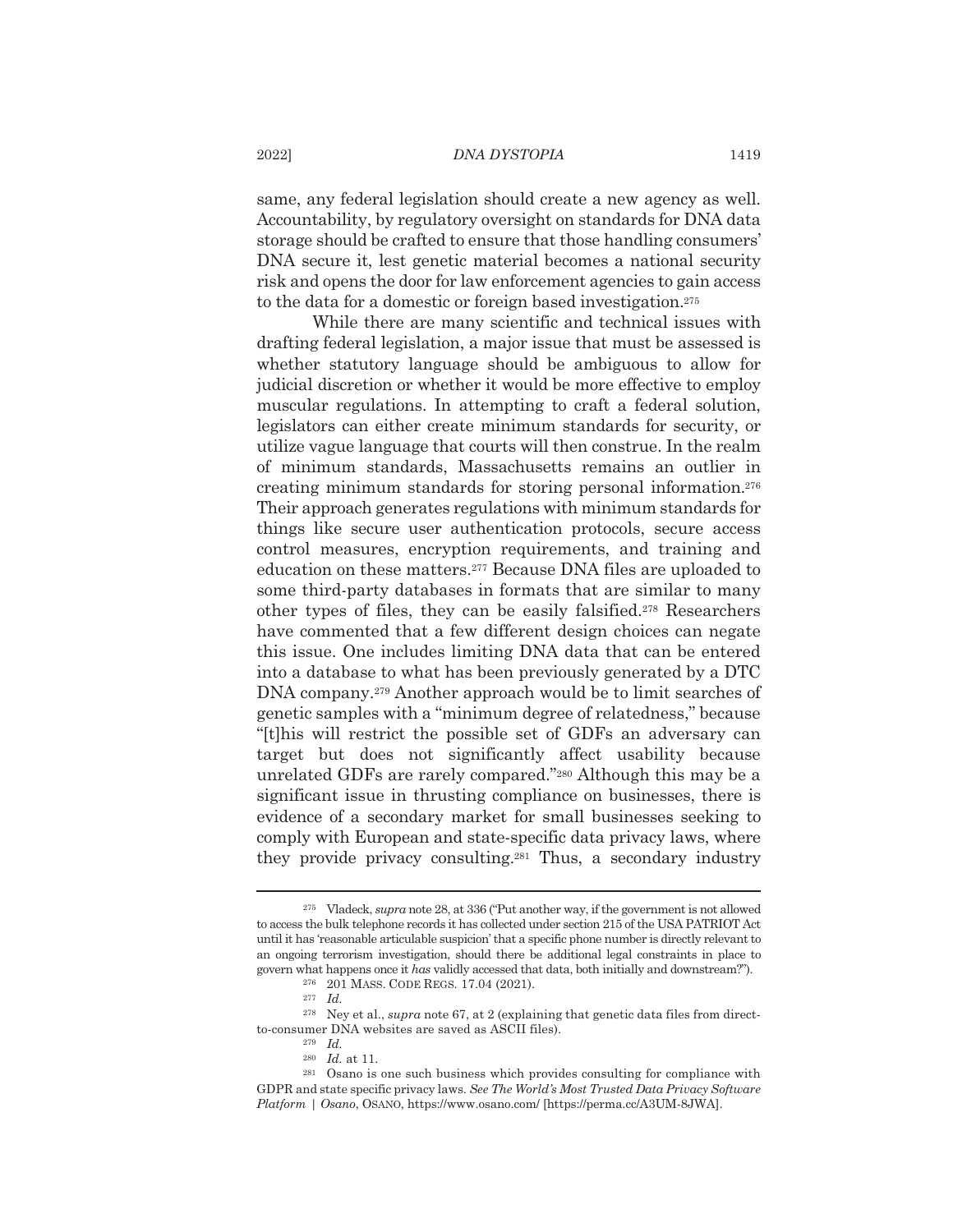could be created for DTC DNA companies and DNA databases to Applying the approach of the consult with. GDPR's pseudonymization to minimum standards in conjunction with protective authentication factors could be a potent bulwark in securing DNA, whether it be DTC DNA testing sites or third-party DNA databases.

Alternatively, utilization of a "reasonable security measures" standard like California's GIPA for violations<sup>282</sup> may go the way of Illinois' BIPA, where the reasonableness standard leaves companies to ponder how it will be applied by courts.<sup>283</sup> This would signal to DTC DNA companies and third-party DNA databases that they must not only secure the data in a reasonable manner, but continue to develop "reasonable security procedures," as a court can calibrate the standard in fact-specific inquiries during any given lawsuit. This may work well as the Supreme Court has been receptive to changing jurisprudence with technology.<sup>284</sup> That said, DNA is too valuable to wrong even once, because there is only so much DNA that can be collected before every person can be tracked.<sup>285</sup> Time is of the essence and Congress must be cognizant of the effects of any proposed legislation. A heightened GDPR-style fine structure, coupled with a limited private right of action and a "reasonable security procedures" judicial standard of review, would give courts the flexibility to grant consumer's recompense for injuries, incentivize DTC DNA companies and third-party databases to adopt security measures, and grant judicial discretion to allow for changes in technology and circumstances.

## **CONCLUSION**

In his concurrence in *United States v. Jones*, Justice Alito stated that "[d] ramatic technological change may lead to periods in which popular expectations are in flux and may ultimately produce significant changes in popular attitudes" and "Inlew technology may provide increased convenience or security at the

<sup>&</sup>lt;sup>282</sup> CAL. CIV. CODE § 56.181(d) (West, Westlaw through ch. 12 of 2022 Reg. Sess.).

<sup>&</sup>lt;sup>283</sup> David J. Oberly, Satisfying BIPA's Reasonable Security Requirement, BLOOMBERG L., https://www.blankrome.com/sites/default/files/2021-06/satisfying\_bipas \_reasonable\_security\_requirement.pdf [https://perma.cc/4H6C-V9V3] (explaining that because Illinois' BIPA does not hold businesses to strict liability for violations and the structure of the law, litigants must "establish that any data breach event resulted from the company's failure to implement and maintain reasonable security practices").

<sup>&</sup>lt;sup>284</sup> Carpenter v. United States, 138 S. Ct. 2206, 2222 (2018) ("When confronting new concerns wrought by digital technology, this Court has been careful not to uncritically extend existing precedents.").

<sup>&</sup>lt;sup>285</sup> See Elrich et al., supra note 194.